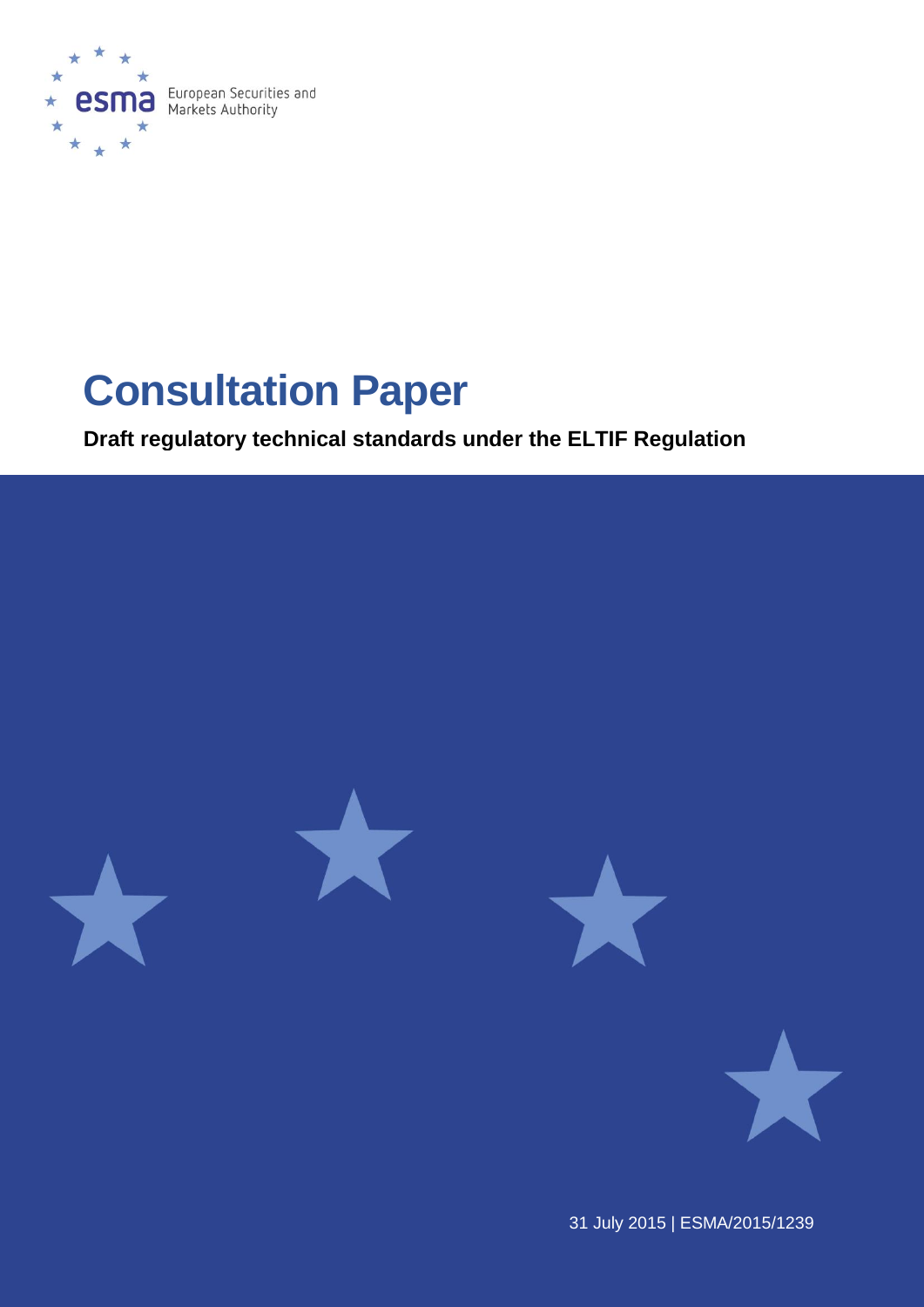

Date: 30 July 2015 ESMA/2015/1239

## **Responding to this paper**

ESMA invites comments on all matters in this paper and in particular on the specific questions summarised in Annex I. Comments are most helpful if they:

- 1. respond to the question stated;
- 2. indicate the specific question to which the comment relates;
- 3. contain a clear rationale; and
- 4. describe any alternatives ESMA should consider.

ESMA will consider all comments received by **14 October 2015.** 

Responses to this consultation paper can be sent using the [response form,](http://www.esma.europa.eu/system/files/form_to_reply_cp_eltif_rts.docx) via [the ESMA](http://www.esma.europa.eu/)  [website,](http://www.esma.europa.eu/) under the heading 'Your input/Consultations'.

#### **Publication of responses**

All contributions received will be published following the close of the consultation, unless you request otherwise. Please clearly and prominently indicate in your submission any part you do not wish to be publically disclosed. A standard confidentiality statement in an email message will not be treated as a request for non-disclosure. A confidential response may be requested from us in accordance with ESMA's rules on access to documents. We may consult you if we receive such a request. Any decision we make not to disclose the response is reviewable by ESMA's Board of Appeal and the European Ombudsman.

#### **Data protection**

Information on data protection can be found at [www.esma.europa.eu](http://www.esma.europa.eu/) under the heading [Legal Notice.](http://www.esma.europa.eu/legal-notice)

#### **Who should read this paper**

This document will be of interest to (i) ELTIF managers and their trade associations, (ii) alternative investment funds managers and their trade associations, as well as (iii) institutional and retail investors investing into ELTIFs and their associations.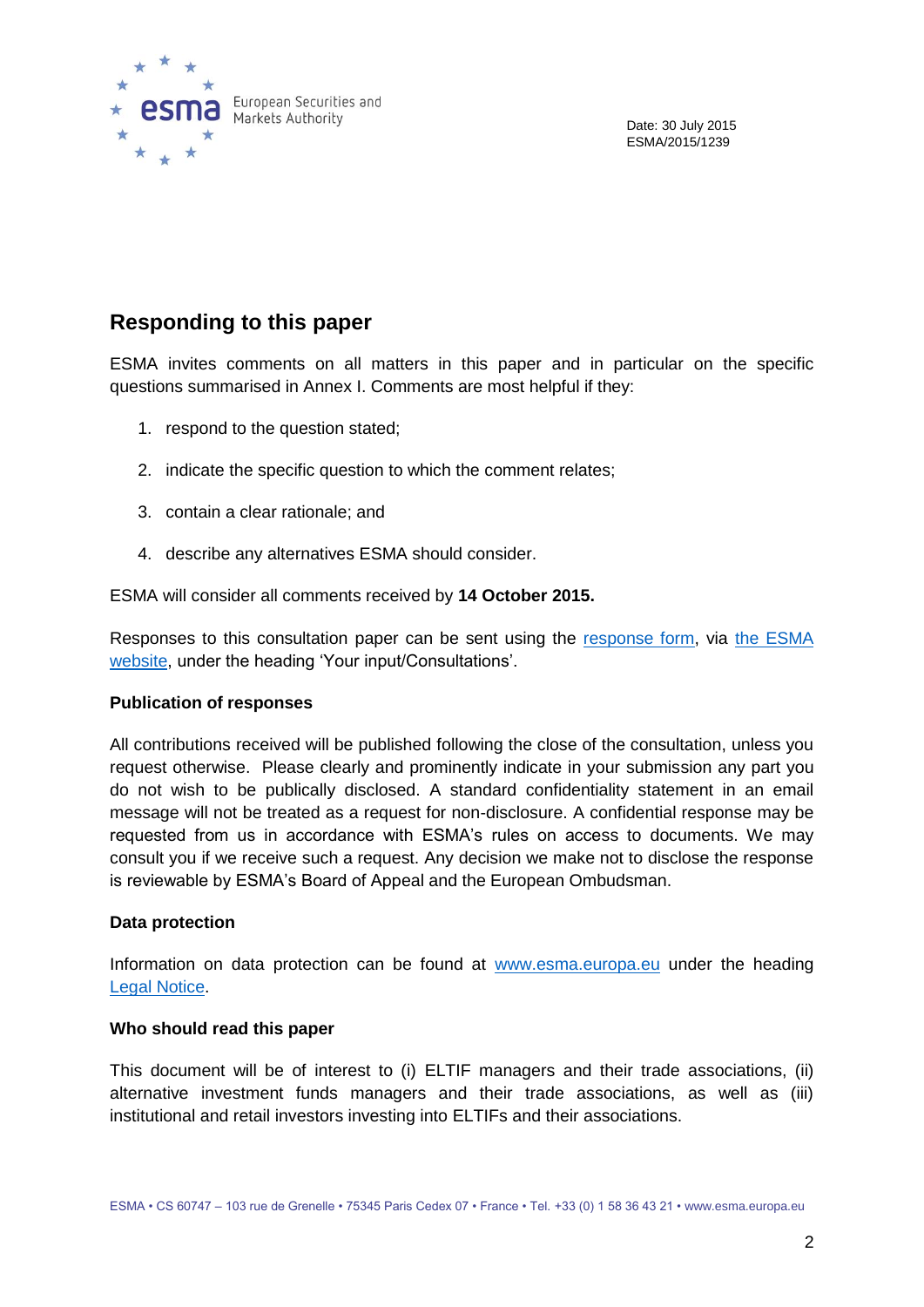

# **Table of Contents**

| $\mathbf 1$    |      |                                                                                   |  |  |
|----------------|------|-----------------------------------------------------------------------------------|--|--|
| 2              |      |                                                                                   |  |  |
| 3              |      |                                                                                   |  |  |
|                | 3.1  |                                                                                   |  |  |
|                | 3.2  |                                                                                   |  |  |
| 4              |      |                                                                                   |  |  |
|                | 4.1  |                                                                                   |  |  |
|                | 4.2  |                                                                                   |  |  |
| 5              |      |                                                                                   |  |  |
|                | 5.1  |                                                                                   |  |  |
|                | 5.2  |                                                                                   |  |  |
| 6              |      |                                                                                   |  |  |
|                | 6.1  |                                                                                   |  |  |
|                | 6.2  |                                                                                   |  |  |
| $\overline{7}$ |      | Common definitions, calculation methodologies and presentation formats of costs18 |  |  |
|                | 7.1  |                                                                                   |  |  |
|                | 7.2  |                                                                                   |  |  |
| 8              |      |                                                                                   |  |  |
|                | 8.1  |                                                                                   |  |  |
|                | 8.2  |                                                                                   |  |  |
| 9              |      |                                                                                   |  |  |
| 10             |      |                                                                                   |  |  |
|                | 10.1 |                                                                                   |  |  |
|                | 10.2 |                                                                                   |  |  |
|                | 10.3 |                                                                                   |  |  |
|                | 10.4 |                                                                                   |  |  |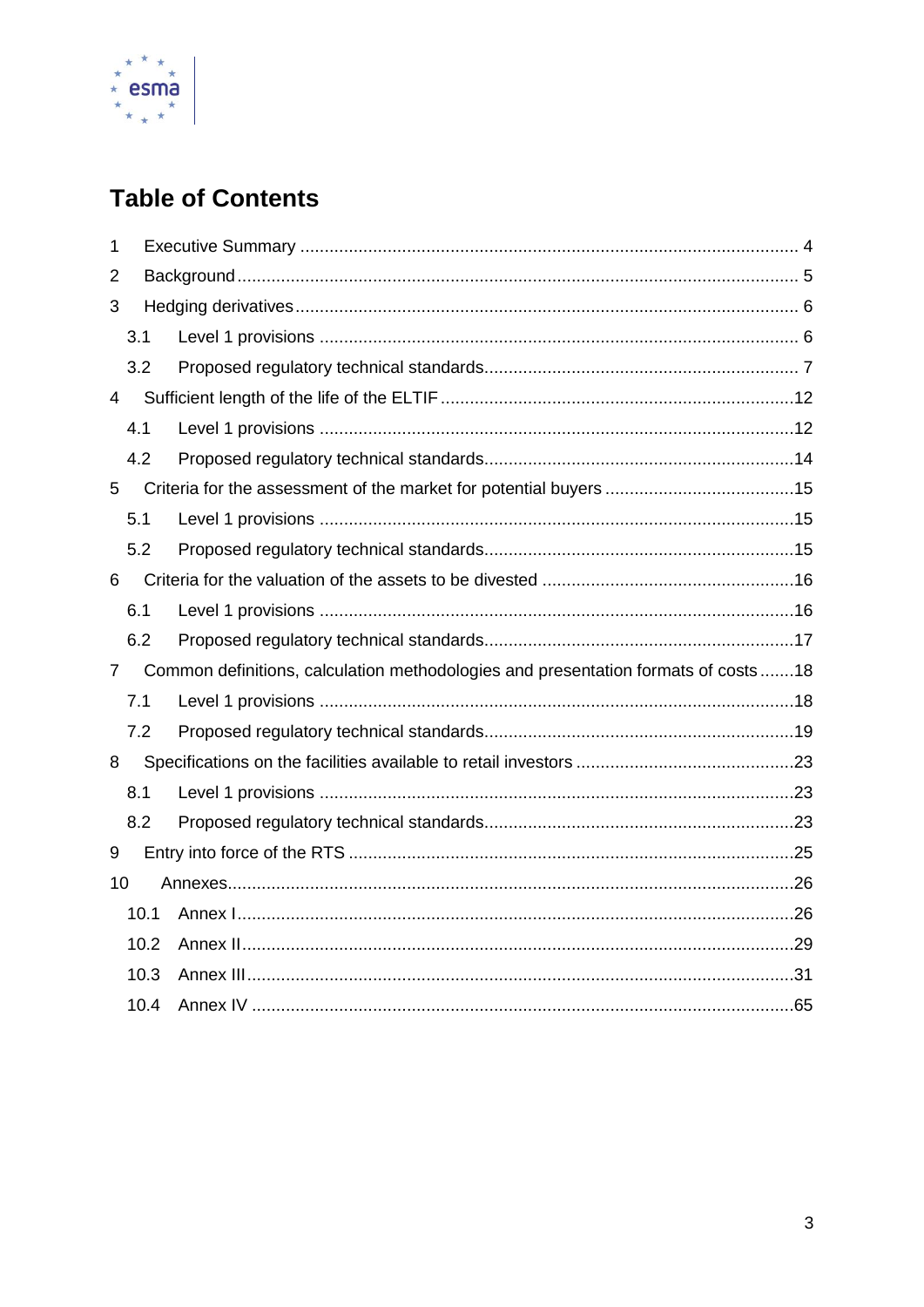

# <span id="page-3-0"></span>**1 Executive Summary**

#### **Reasons for publication**

Articles 9(3), 18(7), 21(3), 25(3) and 26(2) of Regulation (EU) 2015/760 ("ELTIF Regulation") (see Annex II to this paper for the full text of these Articles) provide that ESMA shall develop draft regulatory technical standards (RTS) to determine the criteria for establishing the circumstances in which the use of financial derivative instruments solely serves hedging purposes, the circumstances in which the life of a European long-term investment fund ("ELTIF") is considered sufficient in length, the criteria to be used for certain elements of the itemised schedule for the orderly disposal of the ELTIF assets, the costs disclosure and the facilities available to retail investors. This consultation paper represents the first stage in the development of the draft RTS and sets out proposals for their content on which ESMA is seeking the views of external stakeholders.

#### **Contents**

Section 2 explains the background to our proposals. Sections 3 to 9 give detailed explanations on the content of the proposals and seek stakeholders' input through specific questions.

Annex I sets out the list of questions contained in this paper.

Annex II contains the legislative mandate to develop draft RTS.

Annex III provides for the cost-benefit analysis related to the draft RTS.

Annex IV contains the full text of the draft RTS.

#### **Next Steps**

Responses to this consultation paper will help ESMA in finalising the draft RTS to be submitted to the European Commission for endorsement.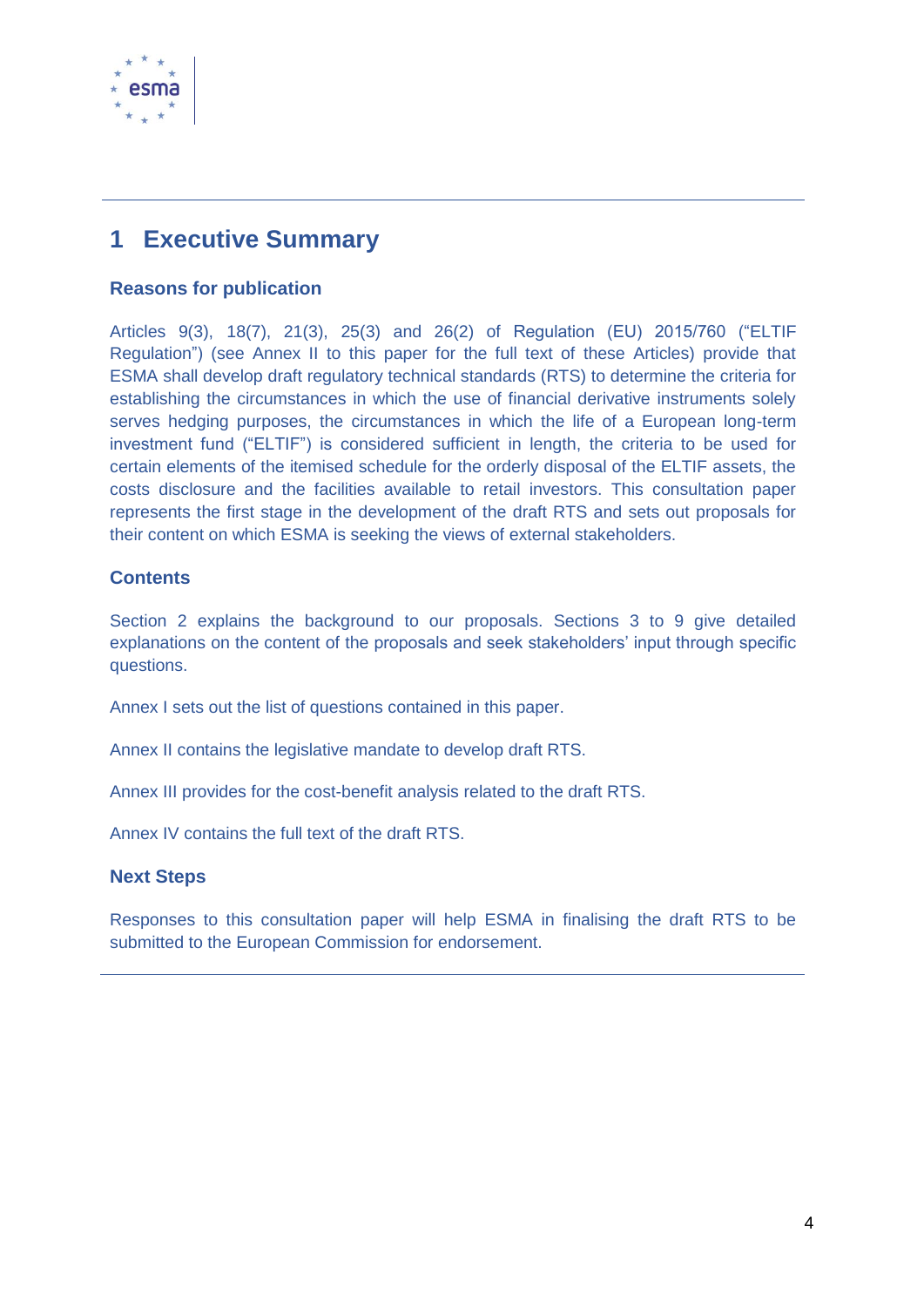

# <span id="page-4-0"></span>**2 Background**

- 1. On 26 June 2013, the European Commission adopted a legislative proposal for a new investment fund framework designed for investors who want to put money into companies and projects for the long term ("ELTIF Proposal"). 1
- 2. On 10 March 2015, the European Parliament adopted a legislative resolution on the ELTIF Proposal. <sup>2</sup> This position was adopted at first reading following the ordinary legislative procedure. Under the same procedure, the Council adopted the ELTIF Regulation on 20 April 2015. <sup>3</sup> The ELTIF Regulation was published in the *Official Journal* on 19 May 2015 and entered into force on 9 June.
- 3. Articles 9(3), 18(7), 21(3), 25(3) and 26(2) of the ELTIF Regulation provide that ESMA shall develop draft RTS on various subjects that are critical for the functioning of the Regulation. The RTS should determine (i) the criteria for establishing the circumstances in which the use of financial derivative instruments solely serves hedging purposes, (ii) the circumstances in which the life of an ELTIF is considered sufficient in length, (iii) the criteria to be used for certain elements of the itemised schedule for the orderly disposal of the ELTIF assets, (iv) the costs disclosure and (v) the facilities available to retail investors.
- 4. ELTIFs are designed to increase the amount of non-bank finance available for companies investing in the real economy of the European Union. They are also intended to allow investors to put money into companies and infrastructure projects for the long term. As such, ELTIFs are an important element of the efforts being put in place at European level to boost long-term investments.<sup>4</sup>
- 5. Mindful of the importance of the ELTIF Regulation in this context, ESMA is consulting stakeholders on the proposals set out below shortly after the publication of the ELTIF Regulation in the *Official Journal* and its entry into force. Given that the ELTIF Regulation mandates ESMA to develop the above mentioned draft RTS within three months following its entry into force, ESMA is obliged to shorten its standard consultation period for these draft RTS.

1

 $1$  COM(2013) 462 final.

<sup>2</sup> P8\_TA(2015)0047, available at [http://www.europarl.europa.eu/sides/getDoc.do?type=TA&language=EN&reference=P8-TA-](http://www.europarl.europa.eu/sides/getDoc.do?type=TA&language=EN&reference=P8-TA-2015-0047)[2015-0047.](http://www.europarl.europa.eu/sides/getDoc.do?type=TA&language=EN&reference=P8-TA-2015-0047)

<sup>3</sup> PE-CONS 97/14, available at [http://register.consilium.europa.eu/doc/srv?l=EN&f=PE%2097%202014%20INIT.](http://register.consilium.europa.eu/doc/srv?l=EN&f=PE%2097%202014%20INIT)

<sup>4</sup> See, inter alia, The European Commission Green Paper 'Building a Capital Markets Union (COM(2015)63 final).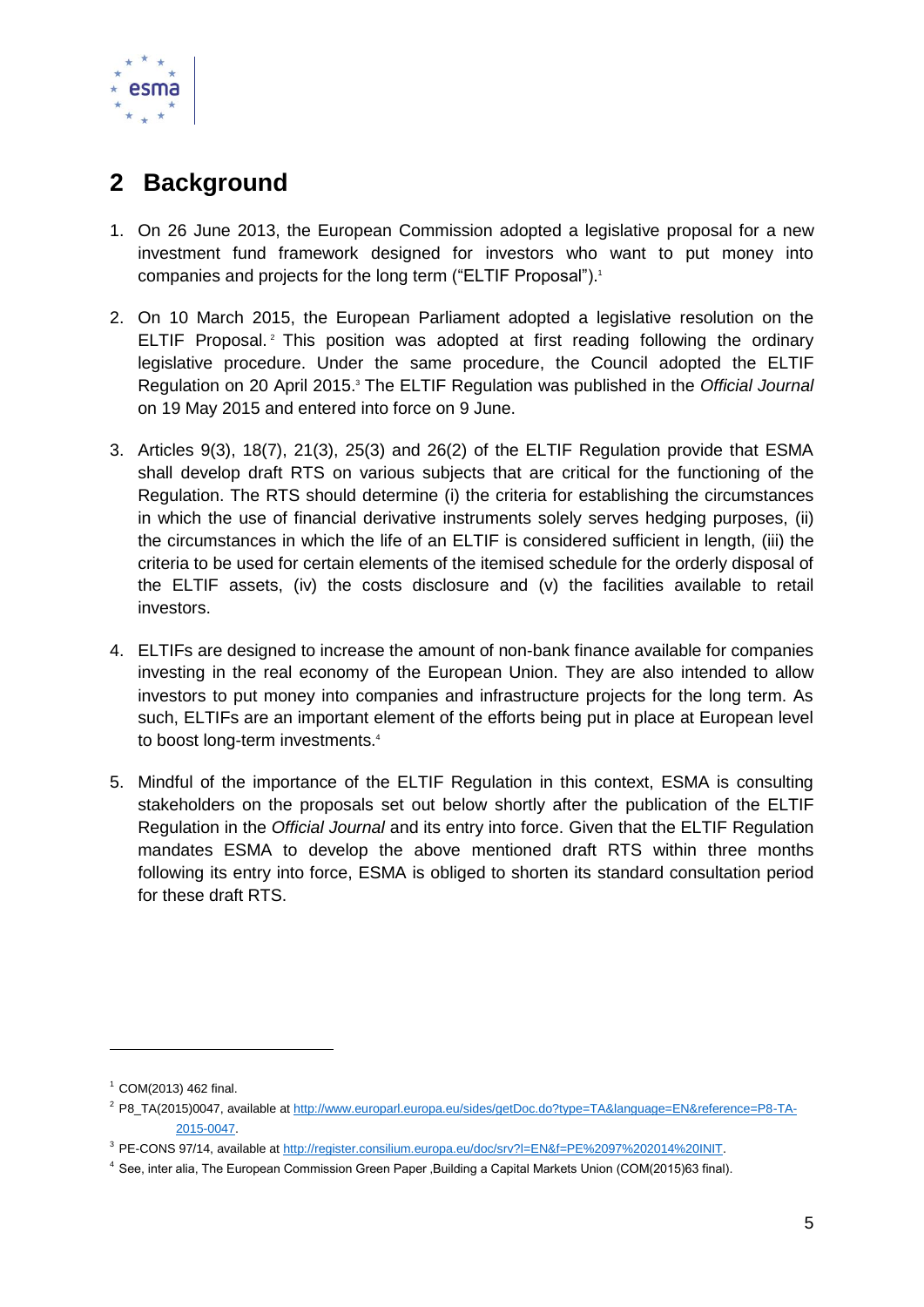

# <span id="page-5-0"></span>**3 Hedging derivatives**

## <span id="page-5-1"></span>3.1 **Level 1 provisions**

6. Articles 9(2) and 9(3) of the ELTIFs Regulation reads as follows:

*2. An ELTIF shall not undertake any of the following activities:*

*(a) short-selling of assets;*

*(b) taking direct or indirect exposure to commodities, including via derivatives, certificates representing them, indices based on them or any other means or instrument that would give an exposure to them;*

*(c) entering into securities lending, securities borrowing, and repurchase transactions or any other agreement which has an equivalent economic effect and poses similar risks, if thereby more than 10% of the assets of the ELTIF are affected;*

*(d) using financial derivative instruments, except where it solely serves the purpose of hedging risks inherent to other investments of the ELTIF.*

*3. In order to ensure consistent application of this Article, ESMA shall, after conducting an open public consultation, develop draft regulatory technical standards specifying criteria for establishing the circumstances where derivative contracts solely serve the purpose of hedging the risks inherent to the investments referred to in paragraph 2(d).*

7. Recital (14) of the ELTIFs Regulation further specifies:

*In order to ensure that ELTIFs target long-term investments and contribute to the financing of a sustainable growth of the Union's economy, rules on the portfolio of ELTIFs should require a clear identification of the categories of assets that should be eligible for investment by ELTIFs and of the conditions under which they should be eligible. An ELTIF should invest at least 70 % of its capital in eligible investment assets. To ensure the integrity of ELTIFs, it is also desirable to prohibit an ELTIF from engaging in certain financial transactions that might endanger its investment strategy and objectives by giving rise to risks that are different from those that might be expected for a fund targeting longterm investments. In order to ensure a clear focus on long-term investments, as may be useful for retail investors unfamiliar with less conventional investment strategies, an ELTIF should not be allowed to invest in financial derivative instruments other than for the purpose of hedging the risks inherent to its own investments. Given the liquid nature of commodities and the financial derivative instruments that give an indirect exposure to them, investments in commodities do not require a long-term investor commitment and therefore should be excluded from eligible investment assets. This rationale does not*  apply to investments in infrastructure or companies related to commodities or whose *performance is linked indirectly to the performance of commodities, such as farms in the case of agricultural commodities or power plants in the case of energy commodities*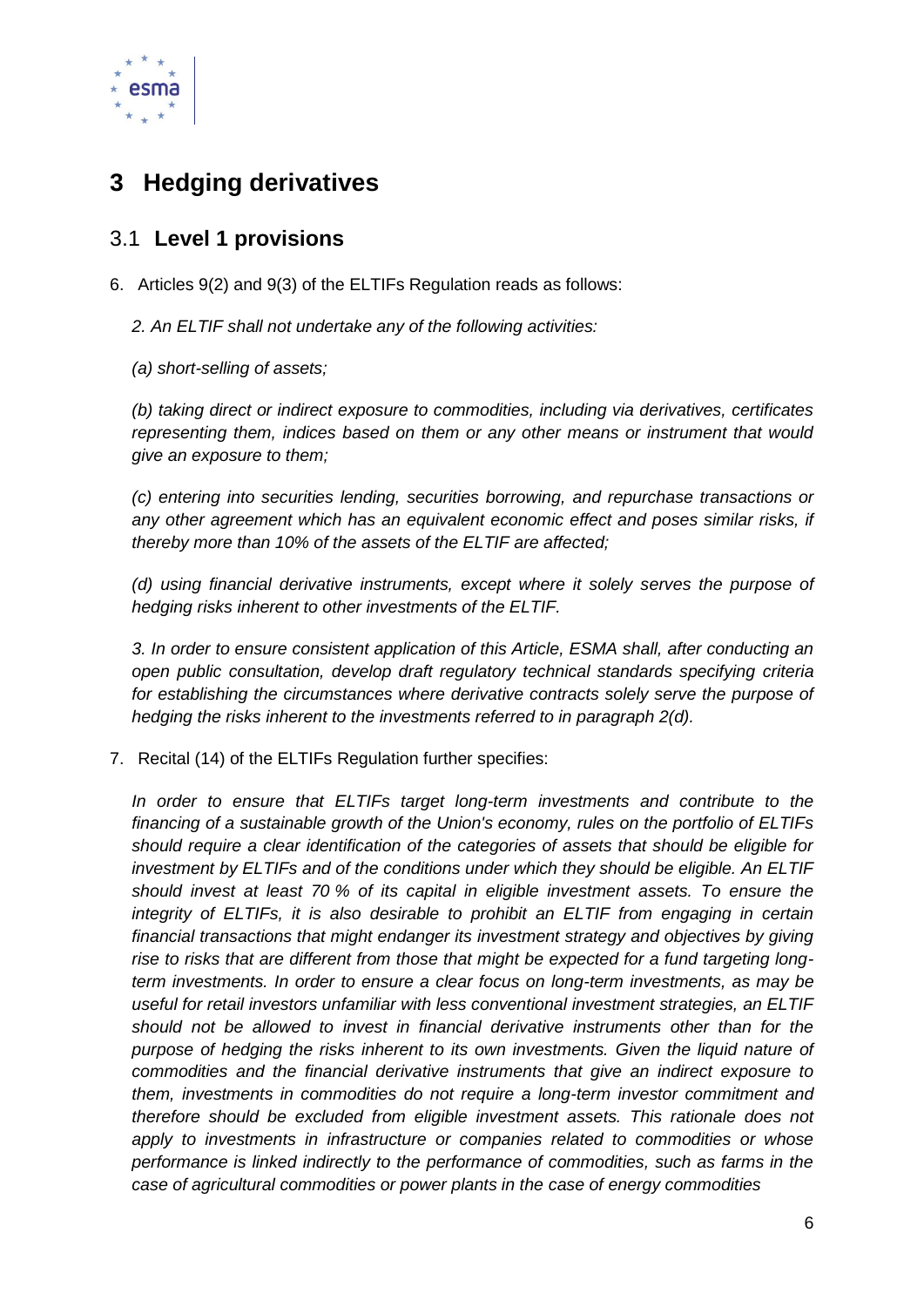

## <span id="page-6-0"></span>3.2 **Proposed regulatory technical standards**

- 8. In order to develop the regulatory technical standard mentioned in Article 9(3) of the ELTIFs Regulation, it seems first appropriate to investigate whether there are any existing definitions of the term "hedging" in international and EU legislation, as well as the circumstances in which the criteria set out in these definitions are regarded as being met under these pieces of legislation.
- 9. Secondly, it also seems appropriate to assess to what extent the specific features of ELTIFs as established under the ELTIFs Regulation might imply that a specific analysis of the definition, and more particularly the risks that ought to be covered by hedging arrangements, should be considered.
- 10. In relation to the definitions of the term "hedging", the following existing pieces of international and EU legislation and associated regulatory framework are relevant:
	- a. International Financial Reporting Standard (IFRS) 9 Financial instruments (July 2014, as well as IFRS adopted in accordance with Article 3 of Regulation (EC) No 1606/2002);
	- b. Regulation 149/2013 with regard to regulatory technical standards on indirect clearing arrangements, the clearing obligation, the public register, access to a trading venue, non-financial counterparties, and risk mitigation techniques for OTC derivatives contracts not cleared by a CCP; and
	- c. CESR's guidelines on Risk Measurement and the Calculation of Global Exposure and Counterparty Risk for UCITS (10-788).
	- **Q1 Do you agree that the abovementioned pieces of legislation and associated regulatory frameworks are relevant for the purpose of the present advice on Article 9(3) of the ELTIFs Regulation? Which other pieces of legislation and associated regulatory framework do you identify for that purpose?**
- 11. Box 5.3 of the CESR guidelines on Risk Measurement and the Calculation of Global Exposure and Counterparty Risk for UCITS read as follows:

Hedging arrangements are defined as:

Combinations of trades on financial derivative instruments and/or security positions which do not necessarily refer to the same underlying asset and where the trades on financial derivative instruments and/or security positions are concluded with the sole aim of offsetting risks linked to positions taken through the other financial derivative instruments and/or security positions.

12. Box 8 of the CESR guidelines on Risk Measurement and the Calculation of Global Exposure and Counterparty Risk for UCITS read as follows: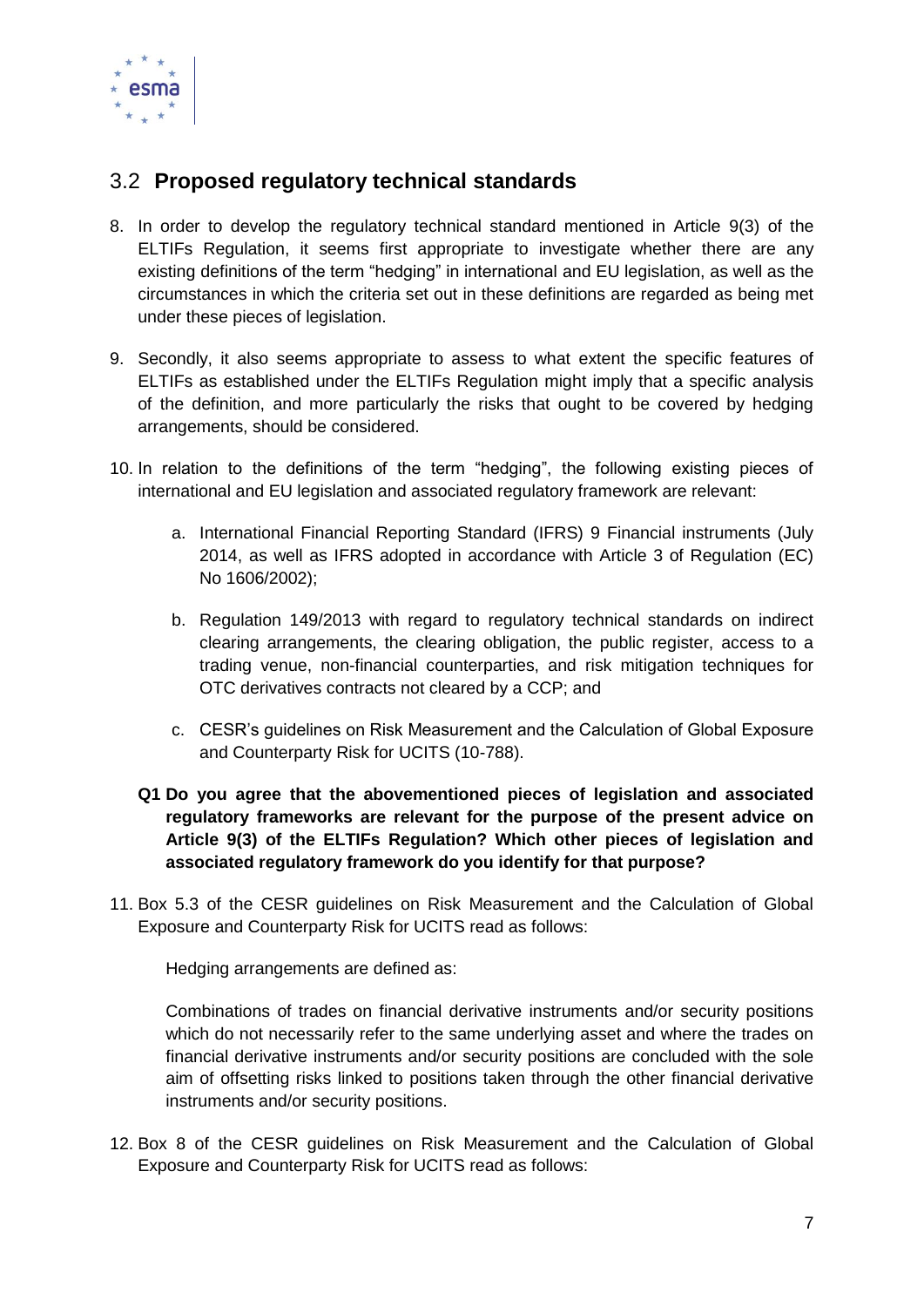

#### **Hedging**

1. Hedging arrangements may only be taken into account when calculating global exposure if they offset the risks linked to some assets and, in particular, if they comply with all the criteria below:

(a) investment strategies that aim to generate a return should not be considered as hedging arrangements;

(b) there should be a verifiable reduction of risk at the UCITS level.

(c) the risks linked to financial derivative instruments, i.e., general and specific if any, should be offset;

(d) they should relate to the same asset class; and

(e) they should be efficient in stressed market conditions.

2. Notwithstanding the above criteria, financial derivative instruments used for currency hedging purposes (i.e. that do not add any incremental exposure, leverage and/or other market risks) may be netted when calculating the UCITS global exposure.

3. For the avoidance of doubt, no market neutral or long/short investment strategies will comply with all the criteria laid down above.

- 13. The scope of hedging arrangements as defined in the CESR Guidelines is narrower than that of strategies often referred to as hedging strategies, and the accompanying explanatory text illustrates situations where the hedging strategy may comply with the above criteria.
- 14. Article 10 of Regulation 149/2013 reads as follows:

1. An OTC derivative contract shall be objectively measurable as reducing risks directly relating to the commercial activity or treasury financing activity of the nonfinancial counterparty or of that group, when, by itself or in combination with other derivative contracts, directly or through closely correlated instruments, it meets one of the following criteria:

(a) it covers the risks arising from the potential change in the value of assets, services, inputs, products, commodities or liabilities that the non-financial counterparty or its group owns, produces, manufactures, processes, provides, purchases, merchandises, leases, sells or incurs or reasonably anticipates owning, producing, manufacturing, processing, providing, purchasing, merchandising, leasing, selling or incurring in the normal course of its business;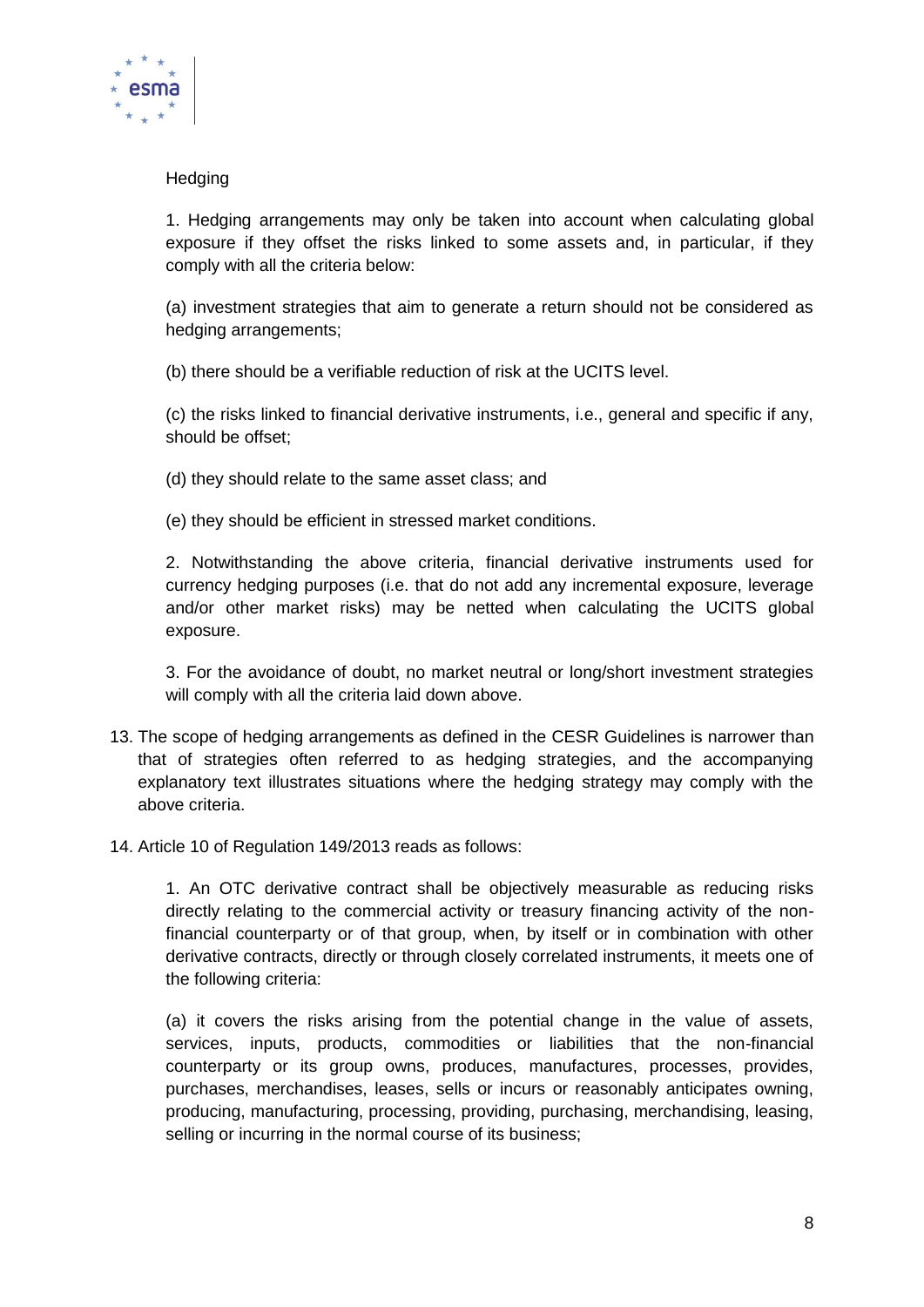

(b) it covers the risks arising from the potential indirect impact on the value of assets, services, inputs, products, commodities or liabilities referred to in point (a), resulting from fluctuation of interest rates, inflation rates, foreign exchange rates or credit risk;

(c) it qualifies as a hedging contract pursuant to International Financial Reporting Standards (IFRS) adopted in accordance with Article 3 of Regulation (EC) No 1606/2002 of the European Parliament and of the Council.

15. These criteria were established to address the request included in Article 10(4)(a) of Regulation (EU) No 648/2012 on OTC derivatives, central counterparties and trade repositories (EMIR), which reads as follows:

In order to ensure consistent application of this Article, ESMA shall develop draft regulatory technical standards, after consulting the ESRB and other relevant authorities, specifying:

(a) criteria for establishing which OTC derivative contracts are objectively measurable as reducing risks directly relating to the commercial activity or treasury financing activity referred to in paragraph 3

- 16. As regards International Financial Reporting Standard (IFRS) 9 Financial instruments, the definition of hedging instruments and hedged items can be found in paragraphs 6.1.1 to 6.3.7 of the Standard published in July 2014.
- 17. In relation to the specific features of ELTIFs that would imply that a specific analysis of the definition, and more particularly the risks that ought to be covered by hedging arrangements, should be considered, ESMA notes that Article 8(2)(d) of the initial proposal of the Commission for a Regulation on ELTIFs reads as follows:

An ELTIF shall not undertake any of the following activities: (…)

(d) using financial derivative instruments, except where the underlying instrument consists of interest rates or currencies and it solely serves the purpose of hedging the duration and exchange risks inherent to other investments of the ELTIF.

18. ESMA also notes that the Impact Assessment conducted by the Commission explicitly mentioned (p. 99) that:

Question 7 - Should the use of leverage or financial derivative instruments be banned?

The majority of the respondents (68%) to this consultation question were of the opinion that derivative instruments were an important risk mitigation technique and that the mitigation of such risks via derivatives may be even more important for funds structured as having a long term time horizon as opposed to other types of funds. Currency, inflation and interest rate risks were mentioned as requiring hedging in the best interest of investors. Some replies pointed out that the use of derivatives is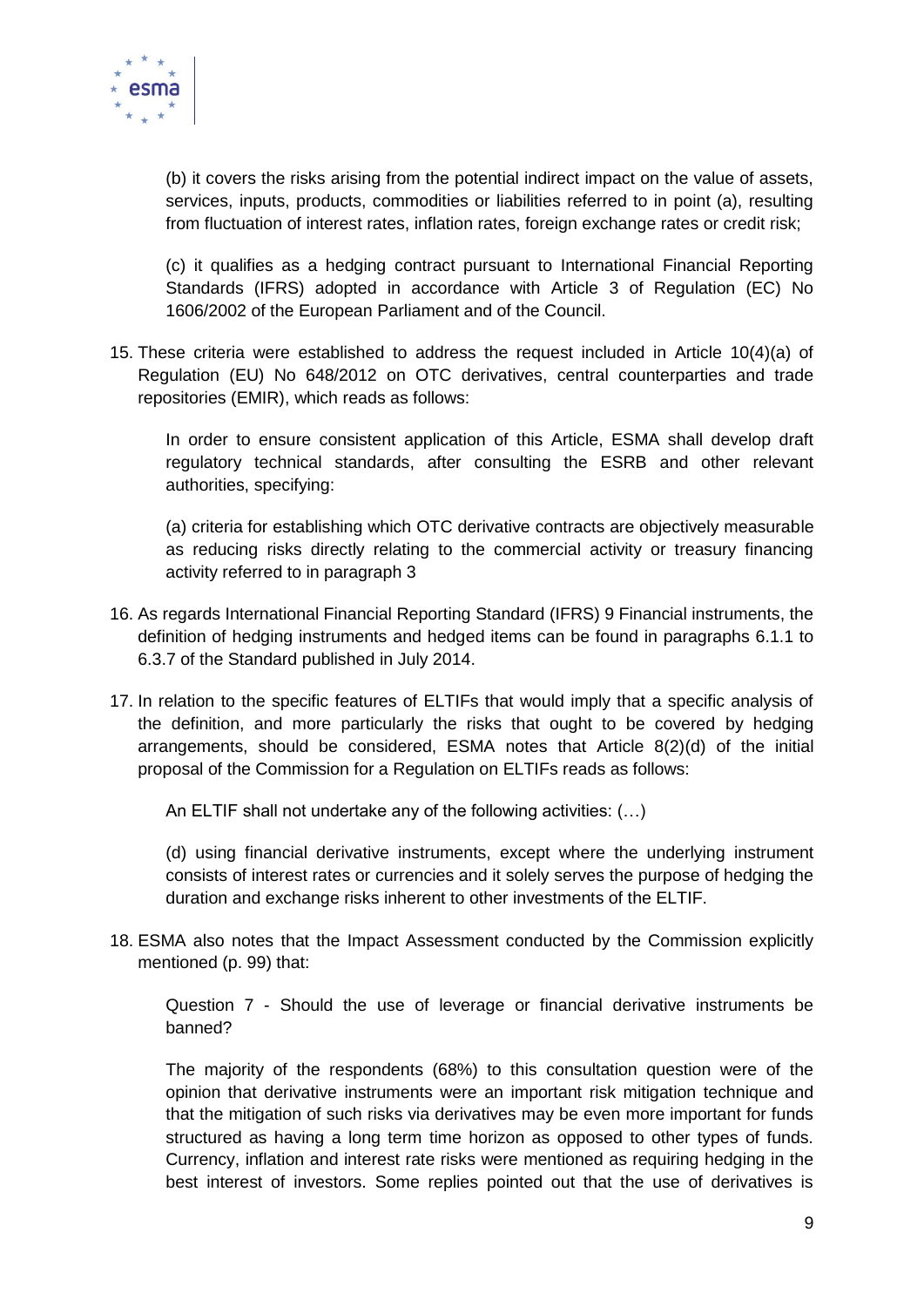

already permitted by the current UCITS rules and a new regime for long-term investments should not attempt to be stricter than the UCITS framework. 22% of the respondents suggested that derivative instruments should be allowed as part of efficient portfolio management and could possibly follow the principles applicable to the risk spreading of UCITS.

#### **Q2 Do you think that the main risks that are necessary to be covered at the level of the ELTIF are currency, inflation and interest rate risks? If no, which types of risk would the manager of an ELTIF potentially have to cover in your view?**

- 19. ESMA is of the view that the general definitions of hedging mentioned in the IFRS Standard 9 and in the CESR guidelines on Risk Measurement and the Calculation of Global Exposure and Counterparty Risk for UCITS might be considered as a basis for defining the circumstances where derivative contracts solely serve the purpose of hedging the risks inherent to the investments of the ELTIFs.
- 20. The extent to which these definitions should be complemented by some specific considerations in relation to the types of risk that ought to be covered by an ELTIF manager notably depends on the range of eligible assets of an ELTIF as established under the ELTIFs Regulation. This range of assets is broad and includes in particular physical assets. In that context, recitals (15) to (19) of the ELTIFs Regulation, as well as Article 2(6), read as follows:

(15) The definition of what constitutes a long-term investment is broad. Eligible investment assets are generally illiquid, require commitments for a certain period of time, and have an economic profile of a long-term nature. Eligible investment assets are non-transferable securities and therefore do not have access to the liquidity of secondary markets. They often require fixed term commitments which restrict their marketability. Nevertheless, as listed SMEs may face problems of liquidity and access to the secondary market, they should also be considered to be qualifying portfolio undertakings. The economic cycle of the investment sought by ELTIFs is essentially of a long-term nature due to the high capital commitments and the length of time required to produce returns.

(16) An ELTIF should be allowed to invest in assets other than eligible investment assets as may be necessary to manage efficiently its cash flow, but only so long as this is consistent with the ELTIF's long-term investment strategy.

(17) Eligible investment assets should be understood to include participations, such as equity or quasi-equity instruments, debt instruments in qualifying portfolio undertakings, and loans provided to them. They should also include participations in other funds that are focused on assets, such as investments in non-listed undertakings that issue equity or debt instruments for which there is not always an easily identifiable buyer. Direct holdings of real assets, unless they are securitised, should also form a category of eligible assets, provided that they yield a predictable cash flow, whether regular or irregular, in the sense that they can be modelled and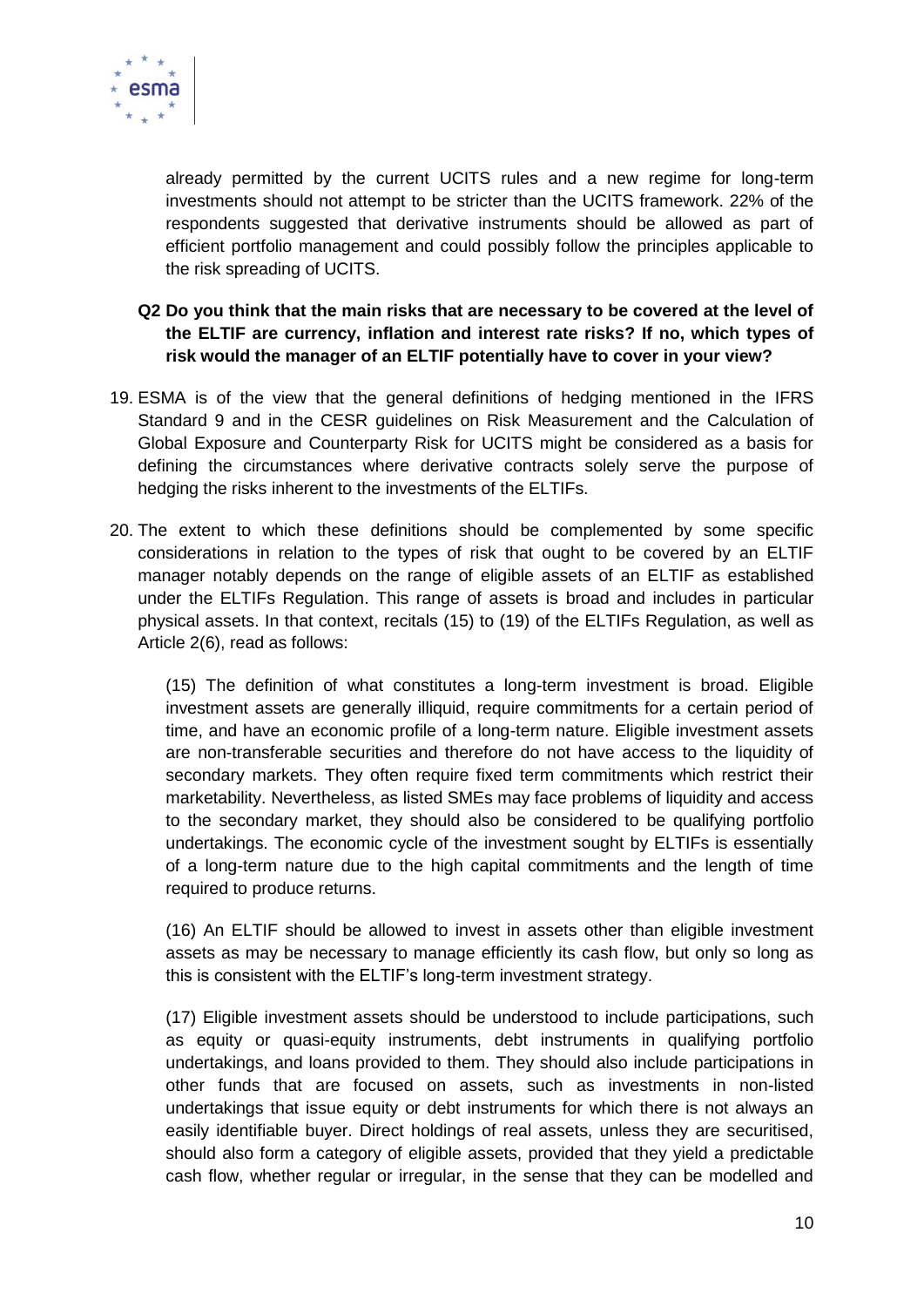

valued based on a discounted cash flow valuation method. Those assets could indicatively include social infrastructure that yields a predictable return, such as energy, transport and communication infrastructure, as well as education, health, welfare support or industrial facilities. Conversely, assets such as works of art, manuscripts, wine stocks or jewels should not be eligible as they do not normally yield a predictable cash flow.

(18) Eligible investment assets should include real assets with a value of more than EUR 10 000 000 that generate economic and social benefit. Such assets include infrastructure, intellectual property, vessels, equipment, machinery, aircraft or rolling stock, and immovable property. Investments in commercial property or housing should be permitted to the extent that they serve the purpose of contributing to smart, sustainable and inclusive growth or the Union's energy, regional and cohesion policies. Investments in such immovable property should be clearly documented so as to demonstrate the long-term commitment in the property. This Regulation is not seeking to promote speculative investments.

(19) The scale of infrastructure projects means that these require large amounts of capital to remain invested for long periods of time. Such infrastructure projects include public building infrastructure such as schools, hospitals or prisons, social infrastructure such as social housing, transport infrastructure such as roads, mass transit systems or airports, energy infrastructure such as energy grids, climate adaptation and mitigation projects, power plants or pipelines, water management infrastructure such as water supply systems, sewage or irrigation systems, communication infrastructure such as networks, and waste management infrastructure such as recycling or collection systems.

#### Article 2(6)

'real asset' means an asset that has value due to its substance and properties and may provide returns, including infrastructure and other assets that give rise to economic or social benefit, such as education, counselling, research and development, and including commercial property or housing only where they are integral to, or an ancillary element of, a long-term investment project that contributes to the Union objective of smart, sustainable and inclusive growth.

- 21. In that respect, ESMA is of the view that the best option for the draft regulatory technical standards specifying criteria for establishing the circumstances where derivative contracts solely serve the purpose of hedging the risks inherent to the investments of the ELTIF is to take into account the broad range of assets that might fall in the scope of the eligible assets of an ELTIF, including physical assets as referred to in Recital 18 and Article 2(6) of the ELTIF Regulation.
- 22. As such, the scope of the risks that might have to be covered at the level of the ELTIF by the manager of the ELTIF is indeed difficult to assess and limit ex ante, and should therefore not be narrower than it is under the approach of IFRS.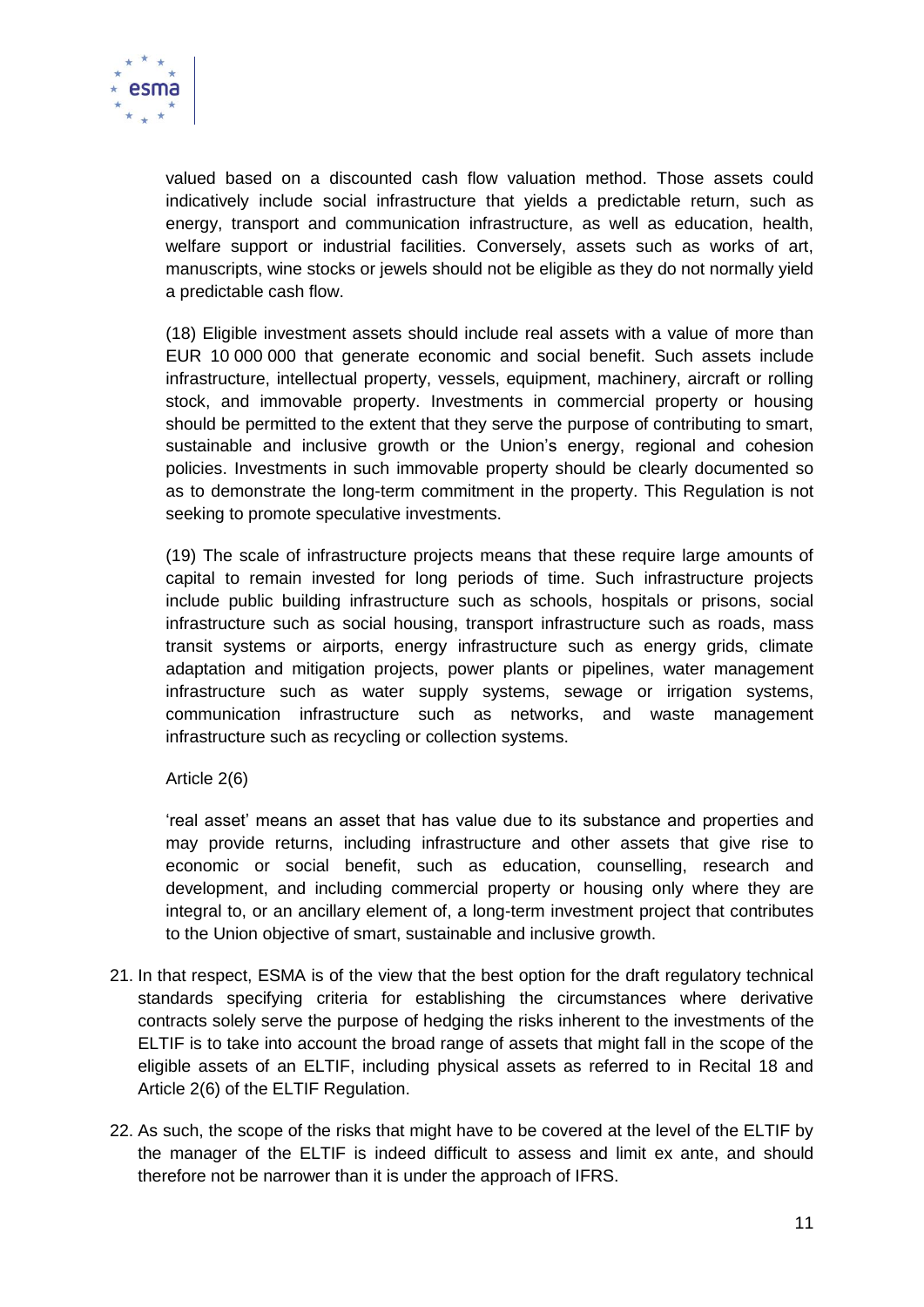

- **Q3 Do you think that the approach to hedging should not limit ex ante the scope of risks that ought to be covered by the manager of the ELTIF?**
- **Q4 On the contrary, do you think that the approach to hedging should be tailored to the specific case of ELTIFs, and their possible eligible investments? Do you think that in this case the risks that might have to be covered by the manager of the ELTIF should be limited to the types of risk that were mentioned in question 2?**
- **Q5 Do you identify any consequences in terms of costs or scope of the eligible investments of the ELTIF if the risks that might be covered at the level of the ELTIF are limited to those that were mentioned in the impact assessment of the Commission?**

# <span id="page-11-0"></span>**4 Sufficient length of the life of the ELTIF**

## <span id="page-11-1"></span>4.1 **Level 1 provisions**

23. Article 18 of the ELTIF Regulation states that:

*1.Investors in an ELTIF shall not be able to request the redemption of their units or shares before the end of the life of the ELTIF. Redemptions to investors shall be possible from the day following the date of the end of the life of the ELTIF.* 

*Rules or instruments of incorporation of the ELTIF shall clearly indicate a specific date for the end of the life of the ELTIF and may provide for the right to extend temporarily the life of the ELTIF and the conditions for exercising such a right.* 

*Rules or instruments of incorporation of the ELTIF and disclosures to investors shall lay down the procedures for the redemption of units or shares and the disposal of assets, and state clearly that redemptions to investors shall commence on the day following the date of the end of life of the ELTIF.*

*2.By way of derogation from paragraph 1, rules or instruments of incorporation of the ELTIF may provide for the possibility of redemptions before the end of the life of the ELTIF, provided that all of the following conditions are fulfilled:* 

*(a) redemptions are not granted before the date specified in point (a) of Article 17(1);* 

*(b) at the time of authorisation and throughout the life of the ELTIF, the manager of the ELTIF is able to demonstrate to the competent authorities that an appropriate liquidity management system and effective procedures for monitoring the liquidity risk of the ELTIF are in place, which are compatible with the long-term investment strategy of the ELTIF and the proposed redemption policy;*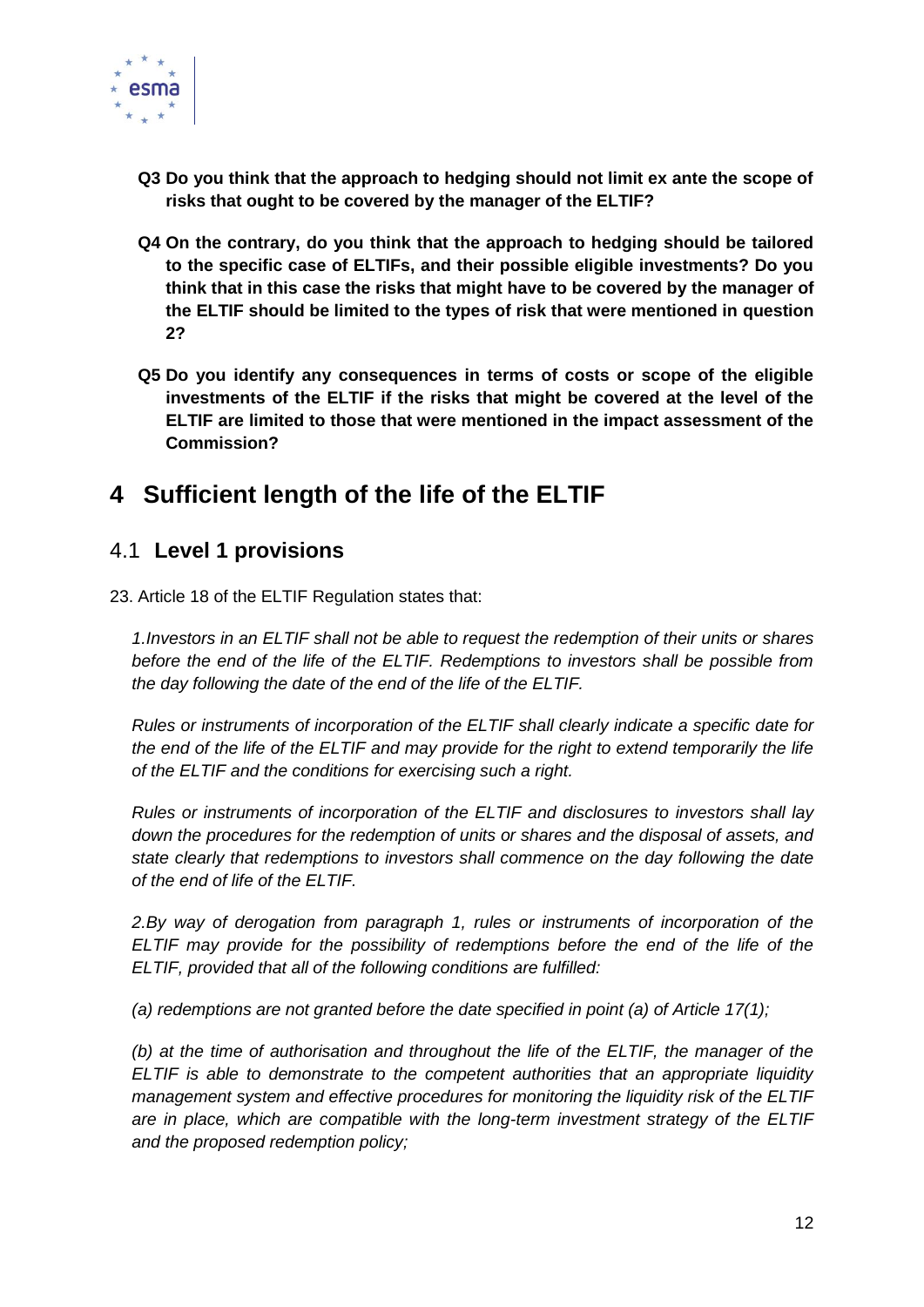

*(c) the manager of the ELTIF sets out a defined redemption policy, which clearly indicates the periods of time during which investors may request redemptions;* 

*(d) the redemption policy of the ELTIF ensures that the overall amount of redemptions within any given period is limited to a percentage of those assets of the ELTIF which are referred to in point (b) of Article 9(1). This percentage shall be aligned to the liquidity management and investment strategy disclosed by the manager of the ELTIF;* 

*(e) the redemption policy of the ELTIF ensures that investors are treated fairly and redemptions are granted on a pro rata basis if the total amount of requests for redemptions within any given period of time exceed the percentage referred to in point (d) of this paragraph.* 

*3. The life of an ELTIF shall be consistent with the long-term nature of the ELTIF and shall be sufficient in length to cover the life-cycle of each of the individual assets of the ELTIF, measured according to the illiquidity profile and economic life-cycle of the asset and the stated investment objective of the ELTIF.* 

*4.Investors may request the winding down of an ELTIF if their redemption requests, made in accordance with the ELTIF's redemption policy, have not been satisfied within one year from the date on which they were made.* 

*5.Investors shall always have the option to be repaid in cash.* 

*6.Repayment in kind out of an ELTIF's assets shall be possible only where all of the following conditions are met:* 

*(a) the rules or instruments of incorporation of the ELTIF provide for this possibility, provided that all investors are treated fairly;* 

*(b) the investor asks in writing to be repaid through a share of the assets of the ELTIF;* 

*(c) no specific rules restrict the transfer of those assets.* 

*7.ESMA shall develop draft regulatory technical standards specifying the circumstances in which the life of an ELTIF is considered sufficient in length to cover the life-cycle of each of the individual assets of the ELTIF, as referred to in paragraph 3.* 

*ESMA shall submit those draft regulatory technical standards to the Commission by 9 September 2015.* 

*Power is delegated to the Commission to adopt the regulatory technical standards referred to in the first subparagraph in accordance with Articles 10 to 14 of Regulation (EU) No 1095/2010.*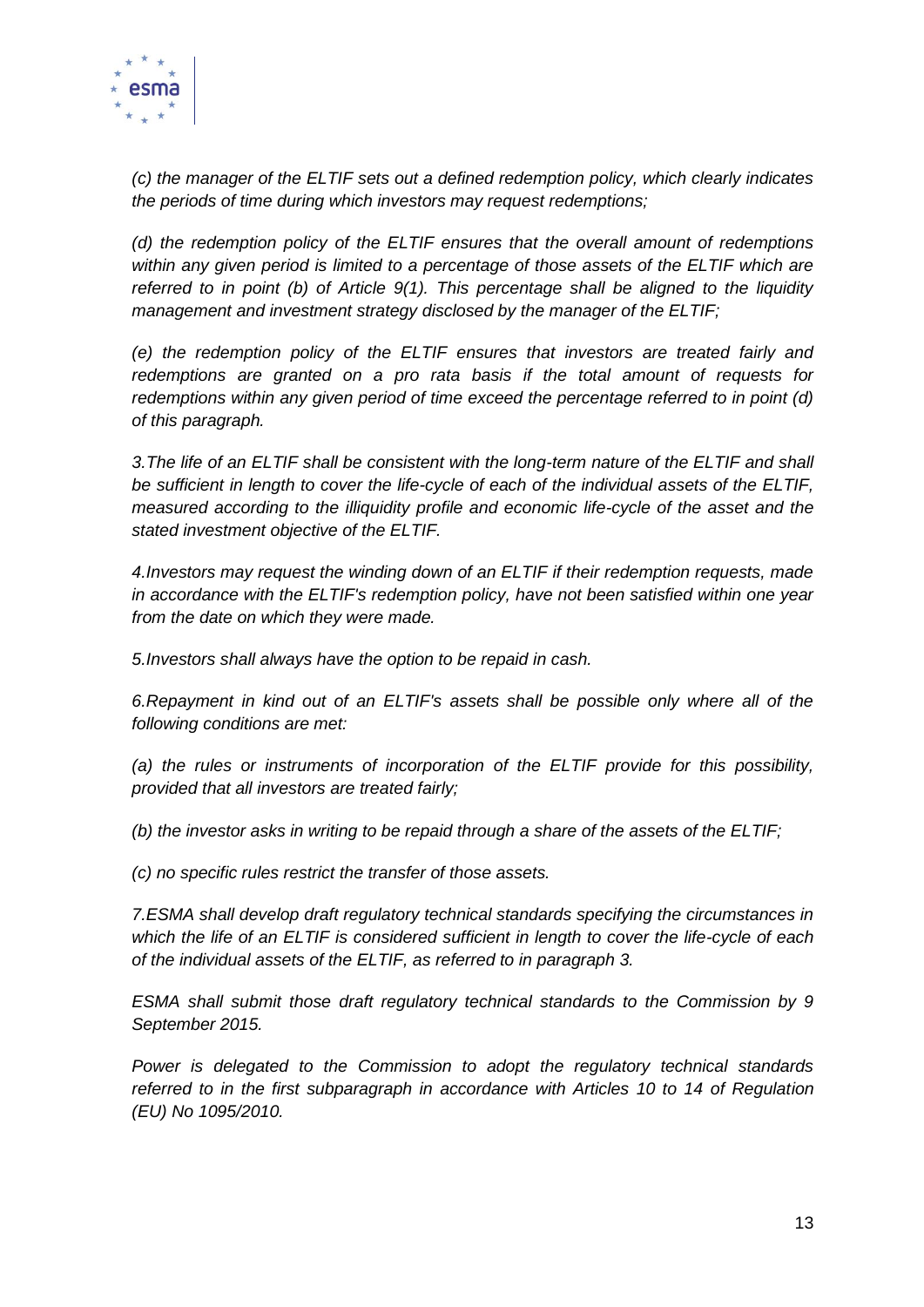

## <span id="page-13-0"></span>4.2 **Proposed regulatory technical standards**

- 24. Assets into which an ELTIF invests may have a different maturity profile. Whenever an ELTIF invests into assets that all have the same maturity profile, the life-cycle of the ELTIF may be easily set with reference to the life-cycle of these assets. However, in situations where an ELTIF invests into assets that have different maturity profiles, it is important to ensure that the life of an ELTIF is set in a manner that ensures that the assets with the longer maturity are appropriately taken into account. This is essential to avoid a situation where the life of an ELTIF is too short. Indeed, there may be situations where an ELTIF portfolio ends up being very concentrated with only the assets with the longer maturity left.
- 25. Therefore, the life of an ELTIF should be set in a way that takes into account each and all of the individual assets of the ELTIF portfolio. For this reason, ESMA considers it appropriate to determine the life of an ELTIF with reference to the individual asset within the ELTIF portfolio which has the longest life-cycle.
- 26. In order to identify the point in time which should be taken as a reference to make such an assessment, the following considerations are relevant.
- 27. Fund rules or instruments of incorporation have to be included in the application for authorisation (Article 5(1) of the ELTIF Regulation). Article 18(1) of the ELTIF Regulation provides that the ELTIF rules or instruments of incorporation shall clearly indicate a specific date as the end of the life of the ELTIF. These provisions mean that, by the time an application for authorisation as an ELTIF is made, the life of the ELTIF has to be determined.
- 28. While at the time of authorisation an ELTIF may not have defined the full range of assets into which it envisages investing, and the investment positions into which the ELTIF is invested in the course of its life may change, given the aforementioned requirements, ESMA considers that the assets which the ELTIF needs to look at when determining its life are the ones in which it envisages to invest at the time of the submission of the application for authorisation.
- 29. Notwithstanding the above and in order to ensure that all the ELTIF assets are in line with the length of the life of the ELTIF, for any investments made at a later stage (i.e. after the length of the life of the ELTIF is set), the manager of the ELTIF should ensure that such investments do not have a residual life-cycle that exceeds the residual time period before the end of the life of the ELTIF.
	- **Q6 Do you agree with the proposed approach? Should you disagree, please provide reasons and propose an alternative approach and justify it.**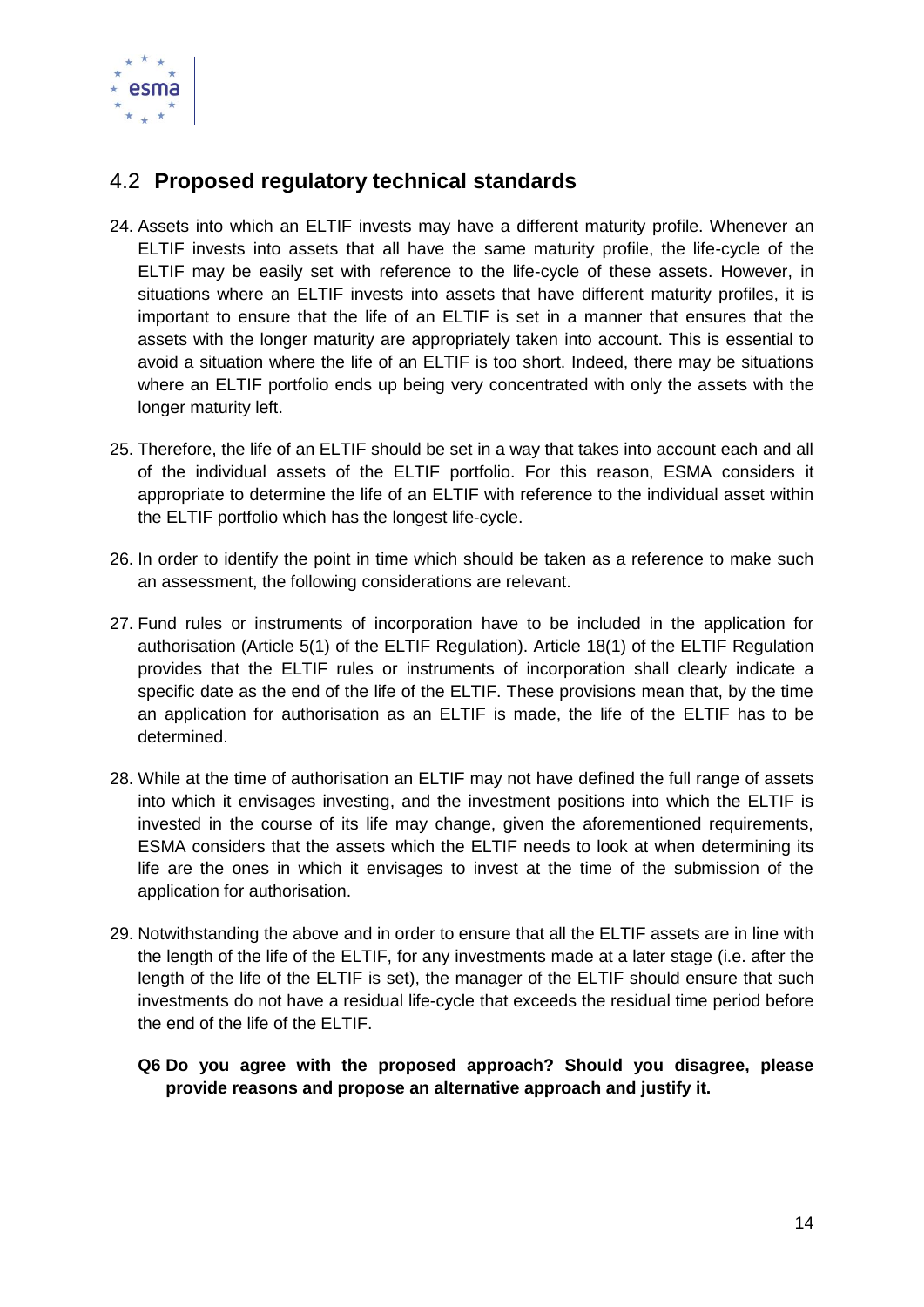

# <span id="page-14-0"></span>**5 Criteria for the assessment of the market for potential buyers**

## <span id="page-14-1"></span>5.1 **Level 1 provisions**

30. According to Article 21 of the ELTIF Regulation,

*1.An ELTIF shall adopt an itemised schedule for the orderly disposal of its assets in order to redeem investors' units or shares after the end of the life of the ELTIF, and shall disclose this to the competent authority of the ELTIF at the latest one year before the date of the end of the life of the ELTIF.* 

*2.The schedule referred to in paragraph 1 shall include:* 

- *(a) an assessment of the market for potential buyers;*
- *(b) an assessment and comparison of potential sales prices;*
- *(c) a valuation of the assets to be divested;*

*(d) a time-frame for the disposal schedule.* 

*3.ESMA shall develop draft regulatory technical standards specifying the criteria to be used for the assessments in point (a) and the valuation in point (c) of paragraph 2.* 

*ESMA shall submit those draft regulatory technical standards to the Commission by 9 September 2015.* 

*Power is delegated to the Commission to adopt the regulatory technical standards referred to in the first subparagraph in accordance with Articles 10 to 14 of Regulation (EU) No 1095/2010.*

## <span id="page-14-2"></span>5.2 **Proposed regulatory technical standards**

- 31. Recital 37 of the ELTIF Regulation provides that "*In order for investors to redeem effectively their units or shares at the end of the ELTIF's life, the manager of the ELTIF should start to sell the portfolio of assets of the ELTIF in good time to ensure that its value is properly realised. In determining an orderly disinvestment schedule, the manager of the ELTIF should take into account the different maturity profiles of the investments and the length of time necessary to find a buyer for the assets in which the ELTIF is invested* […]".
- 32. In this context, the assessment of the market for potential buyers is an important element of the itemised schedule for the orderly disposal of the ELTIF assets foreseen under Article 21(1) of the ELTIF Regulation.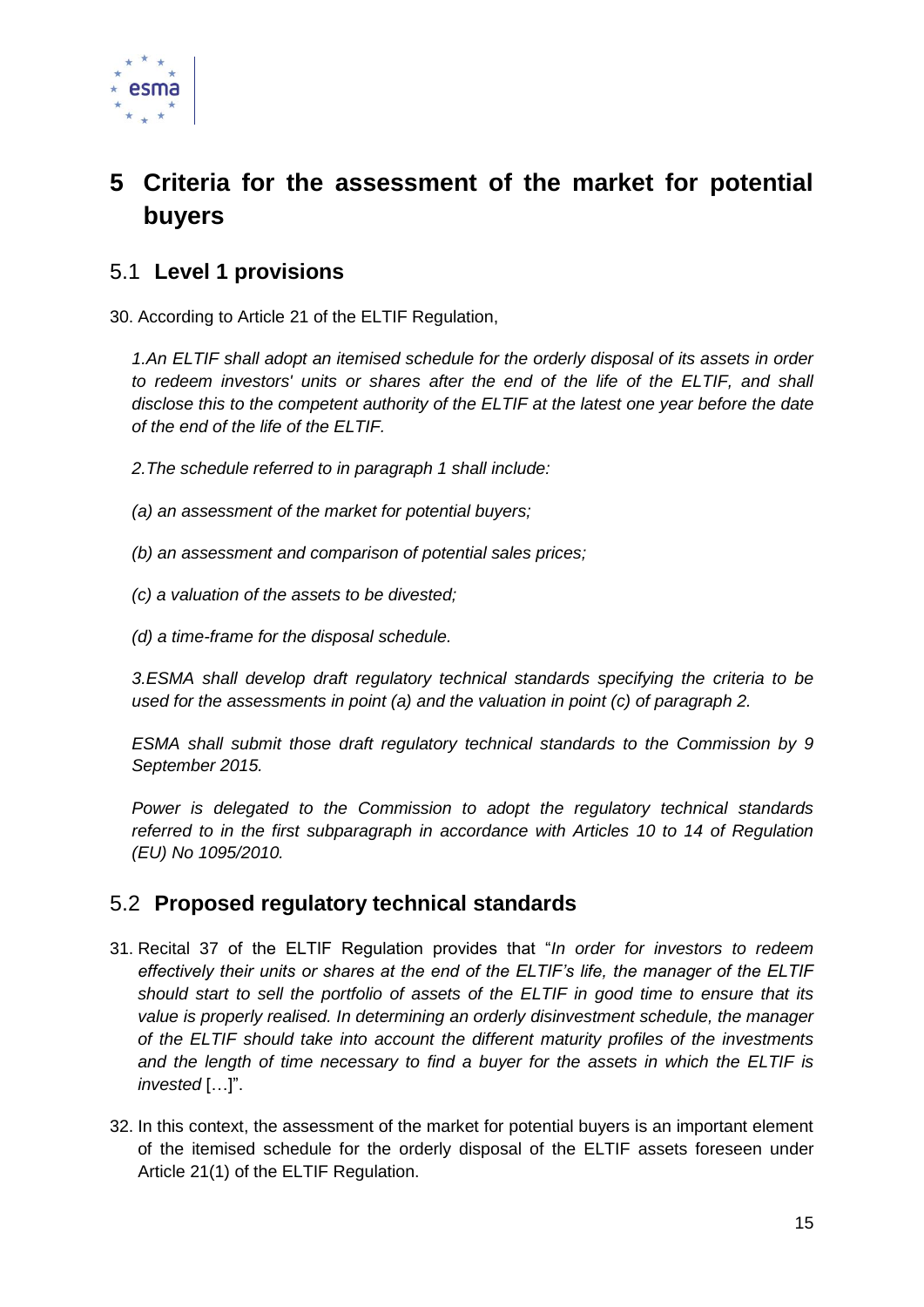

- 33. ESMA considers that in making such an assessment, there are a number of market risks that should be taken into account. Therefore, the criteria to be used for the assessment of the market for potential buyers to be included in the schedule were developed by envisaging an analysis of those risks. The relevant risks are:
	- $-$  risk of illiquidity of the assets upon sale (i.e. lack of buyers for some or all the assets or dependency of those buyers on external financing which may take time to get credit approval)
	- risks associated with legislative changes (e.g. changes in fiscal policy) or political changes (e.g. risk of nationalisation); and
	- $-$  risk of deterioration of the economic situation.
- 34. Finally, ESMA considers that the assessment of the market for potential buyers should only relate to the "eligible investment assets" as defined in Article 10 of the ELTIF Regulation, as the other assets in which an ELTIF may invest (i.e. assets referred to in Article 50(1) of the UCITS Directive) should – by their nature – not be subject to the same liquidity issues as the "eligible investment assets".
	- **Q7 Do you agree with the risks identified and the related proposed criteria? Would you suggest the introduction of any additional/alternative risks/criteria? Please provide details and explain your position.**

# <span id="page-15-0"></span>**6 Criteria for the valuation of the assets to be divested**

## <span id="page-15-1"></span>6.1 **Level 1 provisions**

35. Article 21 of the ELTIF Regulation states the following:

*1.An ELTIF shall adopt an itemised schedule for the orderly disposal of its assets in order to redeem investors' units or shares after the end of the life of the ELTIF, and shall disclose this to the competent authority of the ELTIF at the latest one year before the date of the end of the life of the ELTIF.* 

*2.The schedule referred to in paragraph 1 shall include:* 

 $\left[\ldots\right]$ 

*(c) a valuation of the assets to be divested;* […]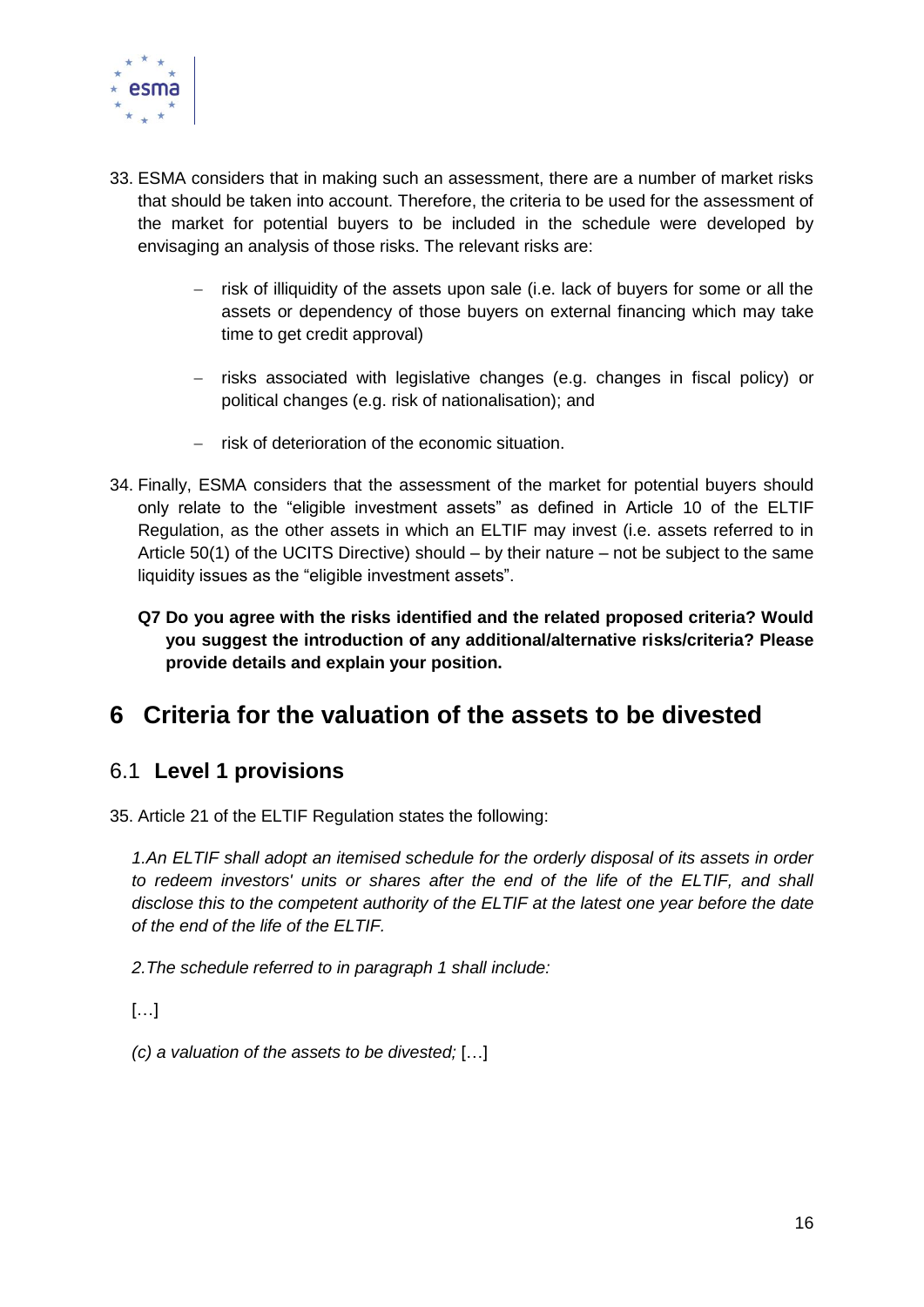

## <span id="page-16-0"></span>6.2 **Proposed regulatory technical standards**

- 36. According to Article 7(2) of the ELTIF Regulation, "*An ELTIF and the manager of the ELTIF shall comply at all times with the requirements of Directive 2011/61/EU*". This means that ELTIFs are subject to the AIFMD rules, including those on valuation.
- 37. The AIFMD rules on valuation already provide for an extensive set of requirements relating, in particular, to the frequency of calculations of the net asset value of AIFs and valuations of assets held by AIFs. These rules are as follows:
	- Article 19(3), second to fourth sub-paragraph, of the AIFMD provide that "The valuation procedures used shall ensure that the assets are valued and the net asset value per unit or share is calculated at least once a year. If the AIF is of the open-ended type, such valuations and calculations shall also be carried out at a frequency which is both appropriate to the assets held by the AIF and its issuance and redemption frequency. If the AIF is of the closed-ended type, such valuations and calculations shall also be carried out in case of an increase or decrease of the capital by the relevant AIF".
	- Article 72(1) of Regulation (EU) No 231/2013 (AIFMD Level 2) states that "An AIFM shall ensure that for each AIF it manages the net asset value per unit or share is calculated on the occasion of each issue or subscription or redemption or cancellation of units or shares, but at least once a year".
	- Article 74 of the AIFMD Level 2 provides that "The valuation of financial instruments held by open-ended AIFs shall take place every time the net asset value per unit or share is calculated pursuant to Article 72(1). The valuation of other assets held by open-ended AIFs shall take place at least once a year, and every time there is evidence that the last determined value is no longer fair or proper".
- 38. Given that all the above requirements apply to ELTIF, ESMA considers it unnecessary to develop an extensive list of additional rules applying to ELTIFs in relation to the valuation of the assets to be divested. However, ESMA considers it appropriate to set out an explicit provision ensuring that, in the context of the disposal of the assets of an ELTIF, an ad hoc valuation is carried out before the beginning of the disposal of the assets. For this reason, ESMA proposes to require ELTIFs to carry out a valuation no more than 6 months before the schedule for the orderly disposal is disclosed to the competent authority of the ELTIF. However, in order not to impose too burdensome requirements on ELTIFs, ESMA considers it appropriate to take into account any valuation that may have been carried out within the aforementioned time period according to Article 19 of the AIFMD and not to require an additional ad hoc valuation under the ELTIF Regulation.
- 39. Notwithstanding the requirement to carry out a valuation no more than 6 months before the schedule for the orderly disposal is disclosed to the competent authority of the ELTIF, ESMA considers that – depending on the nature of the assets into which the ELTIF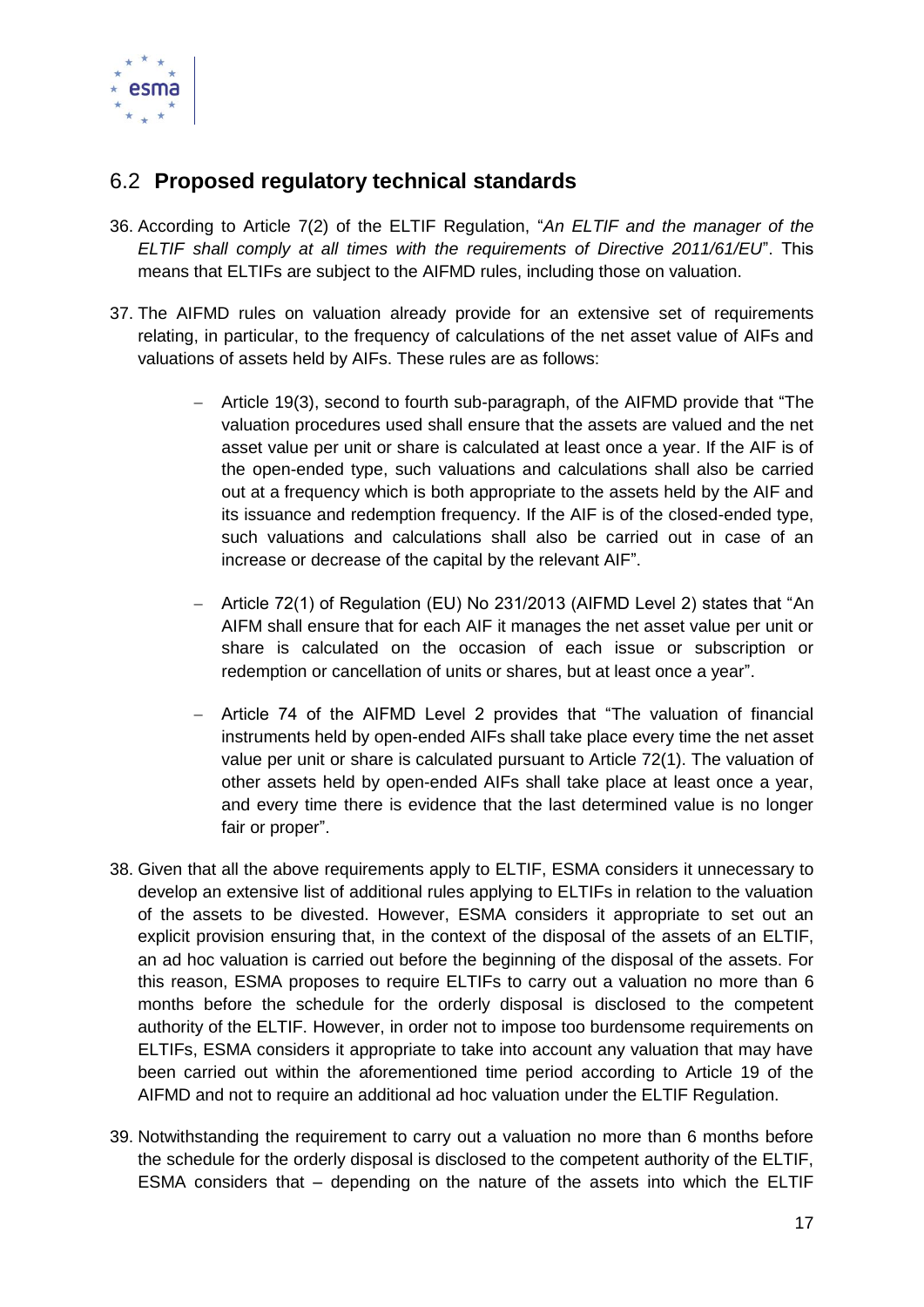

invests – the preparation of the schedule for the orderly disposal of the ELTIF assets may have to start well ahead of this 6-month period and should start as soon as it is appropriate ahead of this deadline. This may require carrying out one or several valuations of the assets into which the ELTIF invests.

- 40. Moreover, according to the AIFMD provisions "The rules applicable to the valuation of assets and the calculation of the net asset value per unit or share of the AIF shall be laid down in the law of the country where the AIF is established and/or in the AIF rules or instruments of incorporation" (Article 19(2) AIFMD). Therefore, to the extent that the AIFMD does not set out prescriptive requirements on the rules applicable to the valuation of assets of AIFs, in the context of the ELTIF Regulation it seems appropriate to set out a minimum standard on the elements to be taken into account for the valuation of the assets to be divested. In order not to create an unnecessary burden for ELTIFs, ESMA considers appropriate to set out these requirements in relation to the "eligible investment assets" (as defined in Article 10 of the ELTIF Regulation) only.
- 41. In this context, the International Financial Reporting Standards (IFRS) provide useful elements which help in framing the relevant requirements to ensure consistent valuations across Europe. Indeed, IFRS 13 (*Fair Value Measurement*), as endorsed by Regulation (EU) No 1255/2012<sup>5</sup> , provides for a definition of 'fair value' which reads as follows:

*This IFRS defines fair value as the price that would be received to sell an asset or paid to transfer a liability in an orderly transaction between market participants at the measurement date.*

- 42. ESMA believes appropriate to use such a definition as a reference for imposing a requirement for ELTIFs to perform valuations of the assets to be divested which include the price that would be received to sell an asset in an orderly transaction between market participants at the measurement date.
	- **Q8 Do you agree with the proposed valuation criteria? Would you suggest the introduction of any additional/alternative criteria? Please provide details and explain your position.**

# <span id="page-17-0"></span>**7 Common definitions, calculation methodologies and presentation formats of costs**

## <span id="page-17-1"></span>7.1 **Level 1 provisions**

43. Article 25 of the ELTIFs Regulation reads as follows:

-

*<sup>5</sup> OJ L 360, 29.12.2012, p. 78.*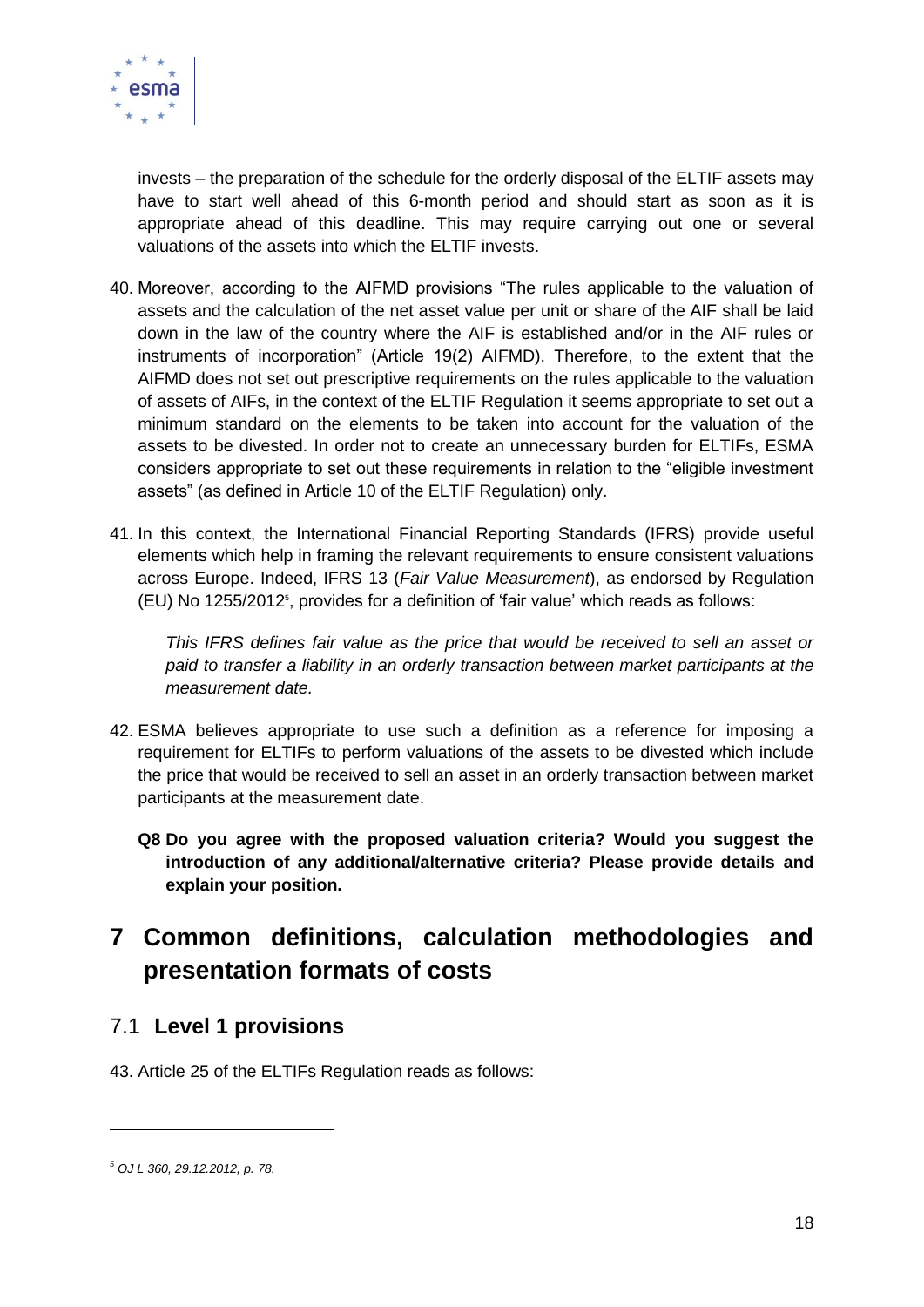

1

#### Cost disclosure

1. The prospectus shall prominently inform investors of the level of the different costs borne directly or indirectly by the investors. The different costs shall be grouped according to the following headings:

- (a) costs of setting up the ELTIF;
- (b) costs related to the acquisition of assets;
- (c) management and performance related fees;
- (d) distribution costs;

(e) other costs, including administrative, regulatory, depositary, custodial, professional service and audit costs.

2. The prospectus shall disclose an overall ratio of the costs to the capital of the ELTIF.

3. ESMA shall develop draft regulatory technical standards to specify the common definitions, calculation methodologies and presentation formats of the costs referred to in paragraph 1 and the overall ratio referred to in paragraph 2.

When developing these draft regulatory technical standards, ESMA shall take into account the regulatory technical standards referred to in points (a) and (c) of Article 8(5) of Regulation (EU) No 1286/2014.

44. The 'capital' of the ELTIF as referred to in the aforementioned Article 25(2) is defined in Article 2(1) of the ELTIF Regulation:

'capital' means aggregate capital contributions and uncalled committed capital, calculated on the basis of amounts investible after deduction of all fees, charges and expenses that are directly or indirectly borne by investors.

## <span id="page-18-0"></span>7.2 **Proposed regulatory technical standards**

45. ESMA first notes that the regulatory technical standards (RTS) referred to in points (a) and (c) of Article 8(5) of Regulation (EU) No 1286/2014 6 (the PRIIPs Regulation) mentioned in Article 22(4) of the ELTIFs Regulation are to be delivered to the Commission by 31 March 2016, which makes it impossible for ESMA to take them into account while drafting the present RTS under Article 25(3) of the ELTIFs Regulation.

*<sup>6</sup> REGULATION (EU) No 1286/2014 OF THE EUROPEAN PARLIAMENT AND OF THE COUNCIL of 26 November 2014 on key information documents for packaged retail and insurance-based investment products (PRIIPs)*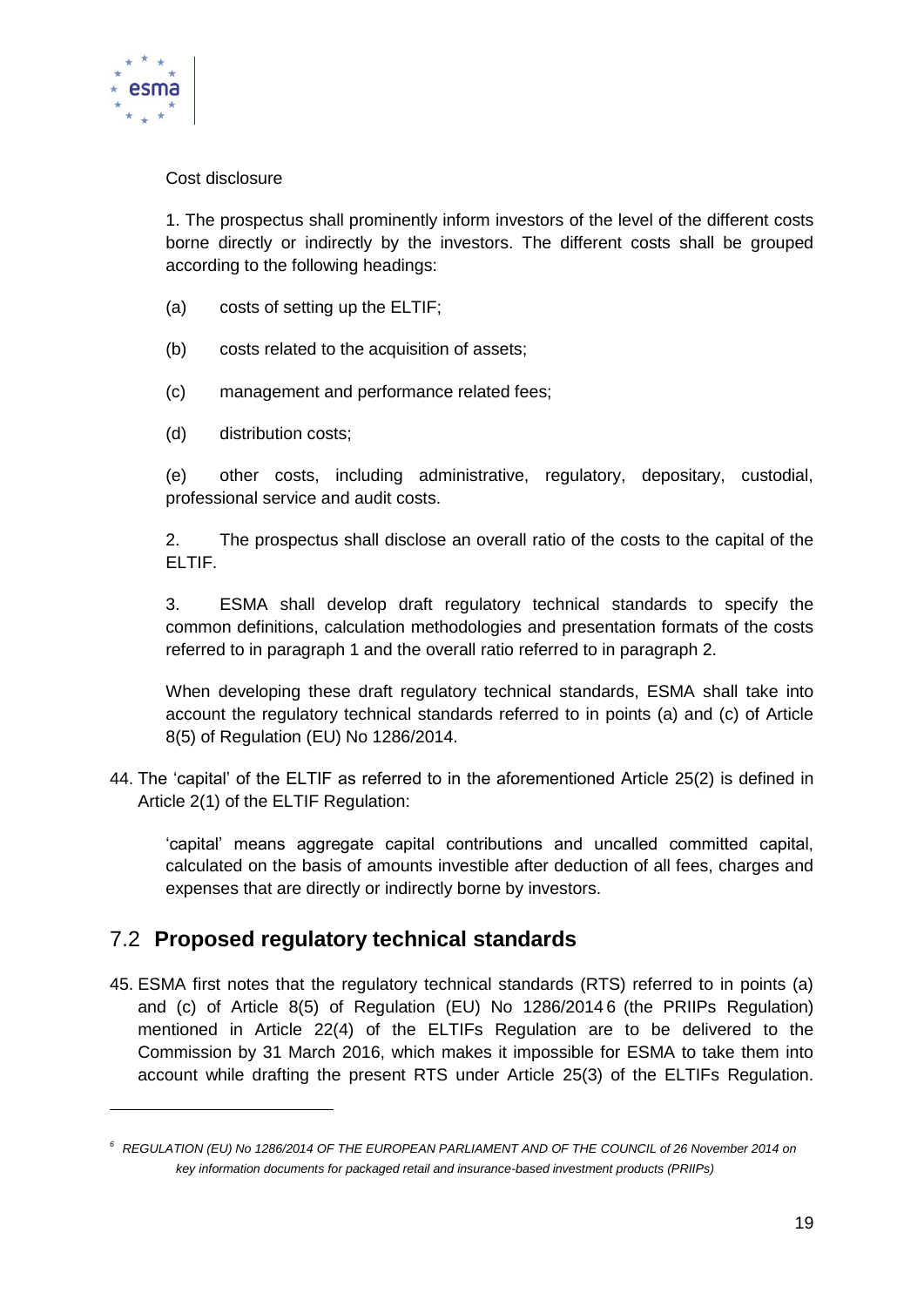

ESMA is currently liaising with the European Commission with a view to clarifying this apparent conflict in the empowerments.

- 46. Secondly, ESMA notes that the current work on the RTS referred to in points (a) and (c) of Article 8(5) of the PRIIPs Regulation in relation to cost disclosure, which is being carried out under the auspices of the Joint Committee<sup>7</sup>, is inspired by the existing rules on cost disclosure under the UCITS Directive, and more especially the CESR guidelines on the methodology for calculation of the ongoing charges figure in the key investor information document. In order to best meet the requirements of Article 25(3) of the ELTIFs Regulation in the current timeline of the PRIIPs and ELTIFs Regulations, and in order to ensure consistency between the different EU regulatory frameworks, ESMA is therefore of the view that it is appropriate to use the existing work on cost disclosure under the UCITS Directive as a basis<sup>8</sup>. ESMA recognises that it may be necessary to reassess the cost disclosure set out in these technical standards once the future technical standards on the PRIIPs Regulation have been finalised.
- 47. More generally, ESMA is of the view that existing relevant pieces of EU legislation and the associated regulatory framework include:
	- a. CESR's guidelines on the methodology for calculation of the ongoing charges figure in the key investor information document (10-674);
	- b. CESR's template for the key investor information document (10-1321);
	- c. Implementing Regulation 583/2010 as regards key investor information and conditions to be met when providing key investor information or the prospectus in a durable medium other than paper or by means of a website (hereafter the KII Regulation) of the UCITS Directive
	- **Q9 Do you agree that the abovementioned pieces of legislation and regulatory material are relevant for the purpose of the RTS on Article 25(3) of the ELTIFs Regulation? Which other pieces of legislation and regulatory material do you consider relevant for that purpose?**
- 48. Under Article 25(3) of the ELTIFs Regulation ESMA is requested to develop draft RTS to specify:
	- a. the common definitions;

 $\overline{a}$ 

b. calculation methodologies [of the costs referred to in paragraph 1 of Article 25];

*<sup>7</sup> A discussion paper was published on 17 November 2014: [http://www.esma.europa.eu/system/files/jc\\_dp\\_2014\\_02\\_-](http://www.esma.europa.eu/system/files/jc_dp_2014_02_-_priips_discussion_paper.pdf) [\\_priips\\_discussion\\_paper.pdf](http://www.esma.europa.eu/system/files/jc_dp_2014_02_-_priips_discussion_paper.pdf)*

*<sup>8</sup>* This approach is also subject to the outcome of the discussions with the Commission mentioned in paragraph 45.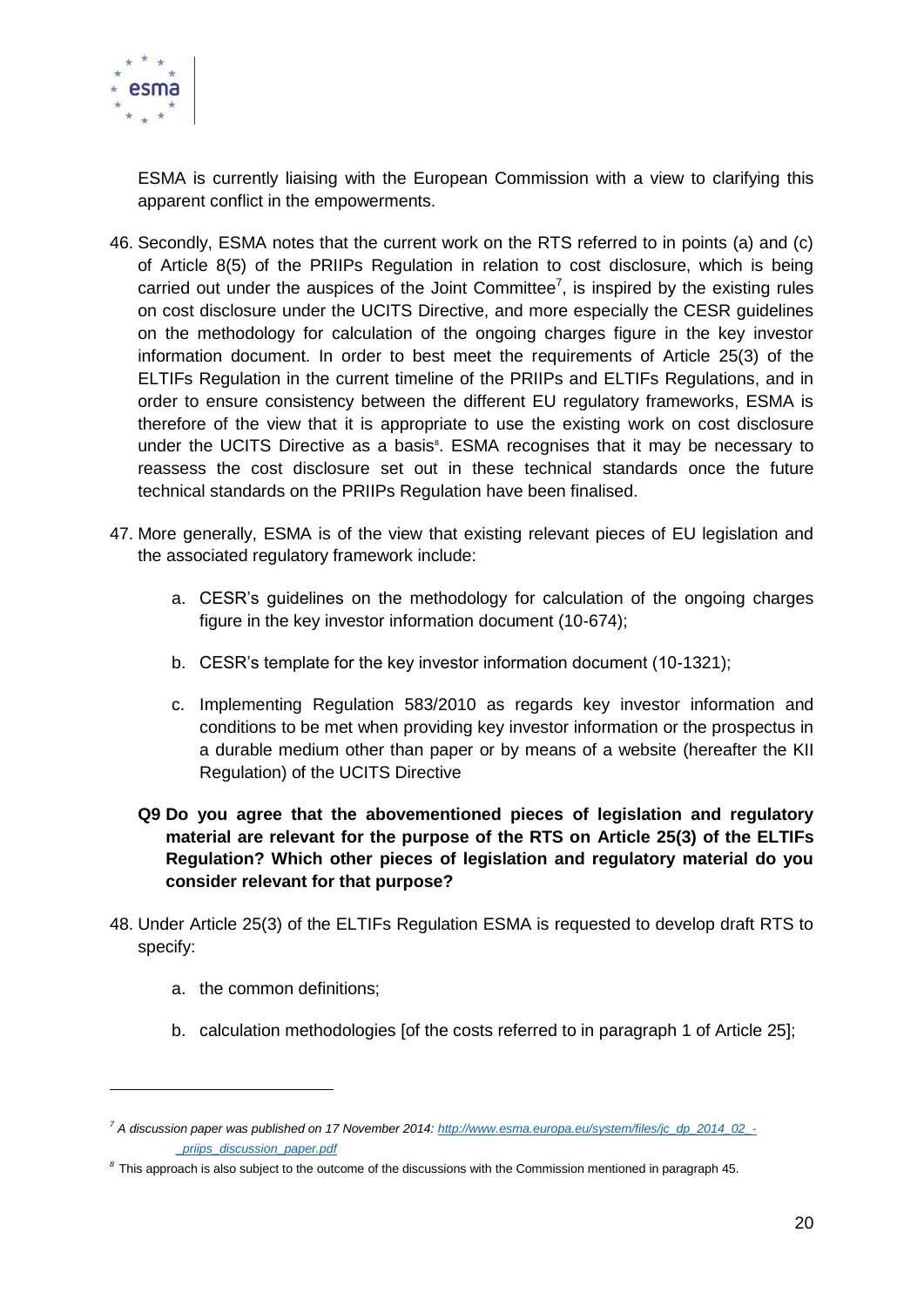

- c. presentation formats of the costs referred to in paragraph 1 of Article 25;
- d. and the overall ratio referred to in paragraph 2 of Article 25.
- 49. In relation to the common definition referred to above, ESMA is of the view that elements of paragraphs 2 to 9 of the CESR guidelines on the methodology for calculation of the ongoing charges figure in the key investor information document (KIID) (the CESR guidelines) should be taken into account. This should be complemented by information on the types of cost (costs of setting up the ELTIF, distribution costs, certain types of costs related to the acquisition of assets) included in Article 25(2) of the ELTIFs Regulation that were not referred to in the CESR guidelines.
- 50. ESMA also suggests adding the general principles governing the internal procedures of the ELTIF manager in relation to defining and calculating of the costs of the ELTIF. These should be based on the equivalent rules for UCITS set out in paragraph 1 of the CESR guidelines.
- 51. In relation to the calculation methodologies and the overall ratio, ESMA is of the view that elements of paragraphs 10 to 18 of the CESR guidelines should be taken into account. More specifically on the overall ratio, ESMA considers that some of the costs covered by Article 25(2) are entry costs borne by the investor, and that a specific methodology should therefore be set up to include such costs in the overall ratio, together with the other types of costs that are on-going charges, in a consistent way. In that respect, it might be necessary to make an assumption on the duration of the holding period of the investment, and the amortization methodology for these costs. A reasonable assumption would appear to be that the duration of the holding period of the investment equals the life of the ELTIF as referred to in Article 18(2) of the ELTIFs Regulation.
- 52. ESMA is also of the view that the costs listed in Article 25(1) are the costs borne by the ELTIF (the fund, taken as a whole), as opposed to the fees paid by a specific investor investing in this ELTIF.

#### **Q10 Do you agree with the abovementioned assumptions?**

- 53. More specifically, ESMA considers that the following types of costs are annual costs ('ongoing charges'), that could be for example expressed as percentage of the capital, and where an assumption on the duration of the investment is not necessary to calculate the corresponding costs to be included in the numerator of the overall ratio referred to in Article 25(2), provided that this overall ratio is a yearly ratio:
	- a. management and performance related fees (as referred to in Article 25(1)(c));
	- b. other costs, including administrative, regulatory, depositary, custodial, professional service and audit costs (as referred to in Article 25(1)(e));

#### **Q11 Do you agree that the types of cost mentioned in the present paragraph are annual costs that could be expressed as a percentage of the capital?**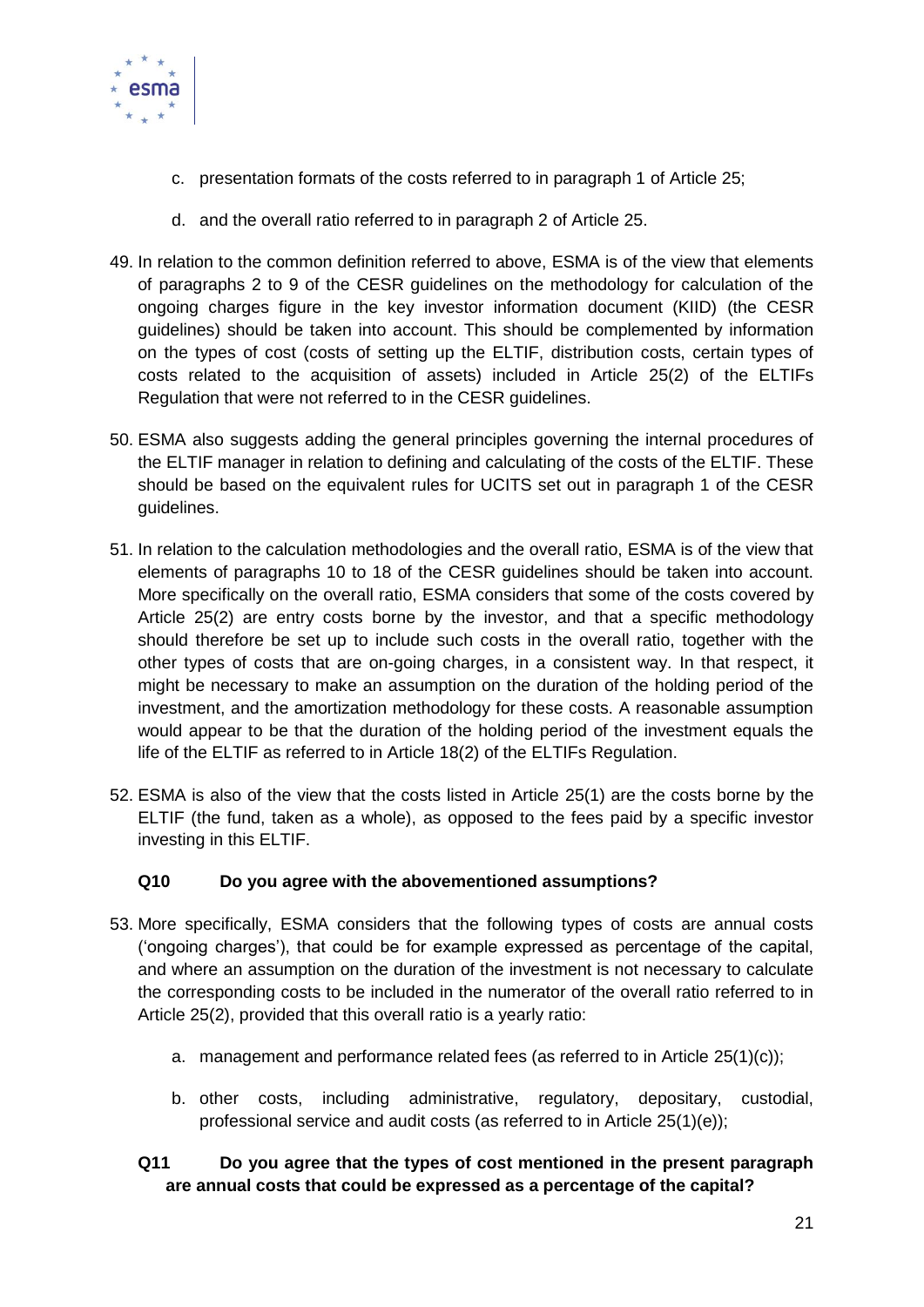

#### **Q12 Do you think that performance related fees would be relevant costs to be taken into account in the case of ELTIFs?**

#### **Q13 How would you include performance related fees in the overall ratio referred to in paragraph 2 of Article 25?**

- 54. In contrast, ESMA considers that the following types of cost are fixed costs (entry costs) where an assumption on the duration of the investment is necessary to calculate the corresponding costs to be included in the numerator of the overall ratio referred to in Article 25(2), provided that this overall ratio is a yearly ratio:
	- a. costs of setting up the ELTIF (as referred to in Article 25(1)(a));
	- b. distribution costs (as referred to in Article 25(1)(d));
	- **Q14 Do you agree that the types of cost mentioned in paragraph 54 are fixed costs and that an assumption on the duration of the investment is necessary to calculate these costs in the numerator of the overall ratio mentioned in Article 25(2), provided that this overall ratio is a yearly ratio?**
- 55. ESMA considers that, when applicable, exit costs should be indicated.
- 56. Provided that the overall ratio mentioned in Article 25(2) is a yearly ratio the costs mentioned in paragraph 53 should be calculated by dividing the total value of these costs by the life of the ELTIF (in years).
- 57. Regarding the costs related to the acquisition of assets as referred to in Article 25(1)(b), ESMA is of the view that, due to the nature and overall strategy of an ELTIF as defined in the ELTIFs Regulation, the part of these costs that are fixed (i.e. the costs related to the acquisition of the main assets of the portfolio of the ELTIF) largely exceeds the part of these costs that are ongoing charges. As a result, ESMA considers that these costs should be calculated following the same methodology that will apply to the types of costs listed in paragraph 54.

#### **Q15 Do you agree that the types of costs mentioned in paragraph 54 may be considered as fixed costs in the case of an ELTIF?**

58. In relation to the presentation formats of the costs referred to in paragraph 1 of Article 22, ESMA is of the view that the costs section of CESR's template for the KIID should be used as a basis. However, ESMA considers that the detailed design of the presentation formats should not be standardized in the RTS because the purpose and issues at stake in relation to the prospectus of the ELTIF are different from those in relation to the PRIIPs KID.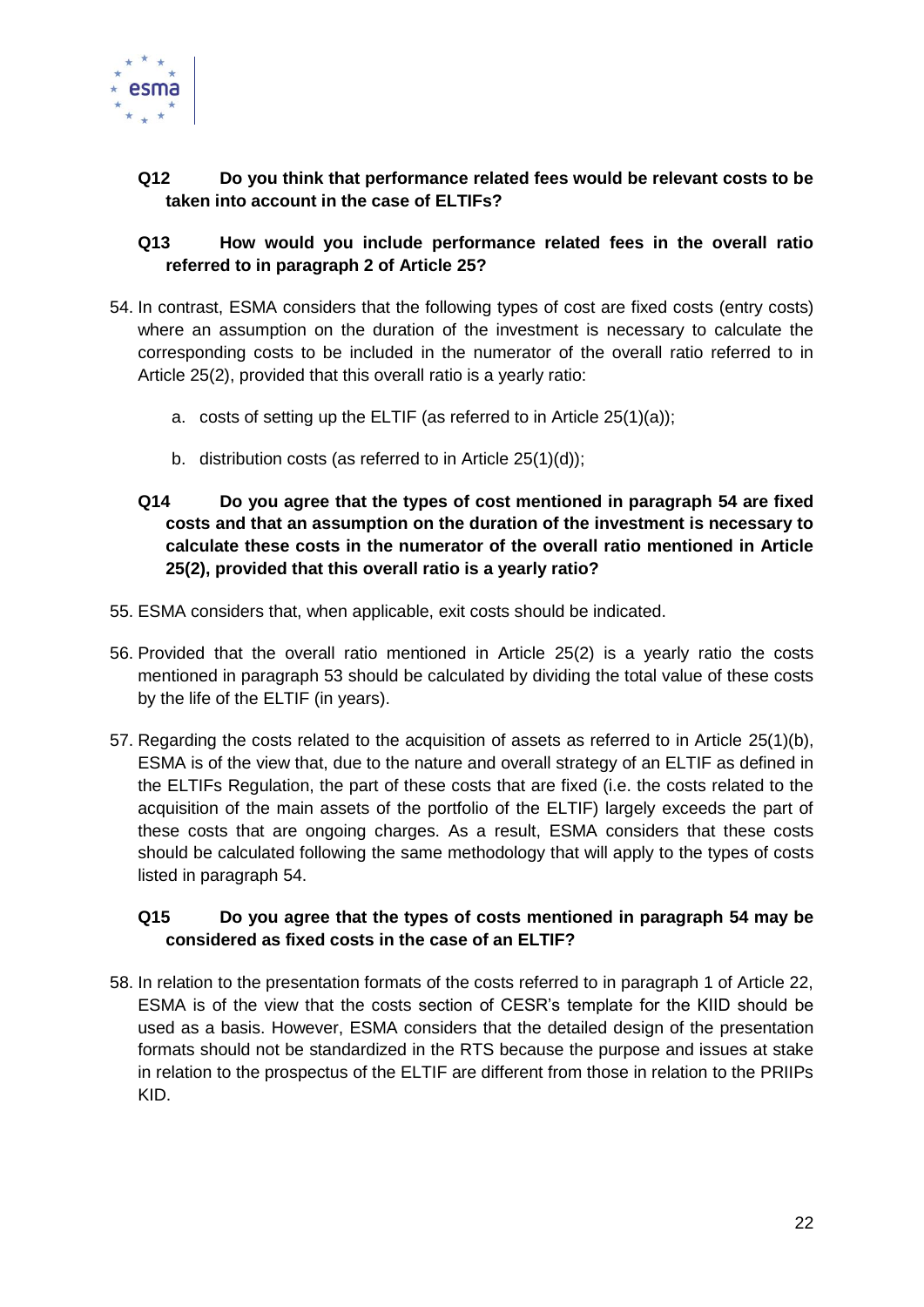

# <span id="page-22-0"></span>**8 Specifications on the facilities available to retail investors**

## <span id="page-22-1"></span>8.1 **Level 1 provisions**

59. Article 26 of the ELTIFs Regulation provides that:

1. The manager of an ELTIF the units or shares of which are intended to be marketed to retail investors shall, in each Member State where it intends to market such units or shares, put in place facilities available for making subscriptions, making payments to unit- or shareholders, repurchasing or redeeming units or shares and making available the information which the ELTIF and the manager of the ELTIF are required to provide.

2. ESMA shall develop draft regulatory technical standards to specify the types and characteristics of the facilities referred to in paragraph 1, their technical infrastructure and the content of their tasks in respect of the retail investors.

ESMA shall submit those draft regulatory technical standards to the Commission by 9 September 2015.

Power is delegated to the Commission to adopt the regulatory technical standards referred to in the first subparagraph in accordance with Articles 10 to 14 of Regulation (EU) No 1095/2010.

## <span id="page-22-2"></span>8.2 **Proposed regulatory technical standards**

- 60. Recital 43 states that "As ELTIFs target not only professional but also retail investors across the Union, it is necessary that certain additional requirements be added to the marketing requirements already laid down in Directive 2011/61/EU, in order to ensure an appropriate degree of retail investor protection. Accordingly, facilities should be made available for making subscriptions, making payments to unit- or shareholders, repurchasing or redeeming units or shares, and making available the information which the ELTIF and the manager of the ELTIF are required to provide. […]".
- 61. The requirement to put in place facilities for retail investors is inspired by the similar provisions in Article 92 of the UCITS Directive according to which "*UCITS shall, in accordance with the laws, regulations and administrative provisions in force in the Member State where their units are marketed, take the measures necessary to ensure that facilities are available in that Member State for making payments to unit-holders, repurchasing or redeeming units and making available the information which UCITS are required to provide*".
- 62. The only significant difference between the provisions of the UCITS Directive and the ELTIF Regulation as regards the facilities for retail investors is that the ELTIF Regulation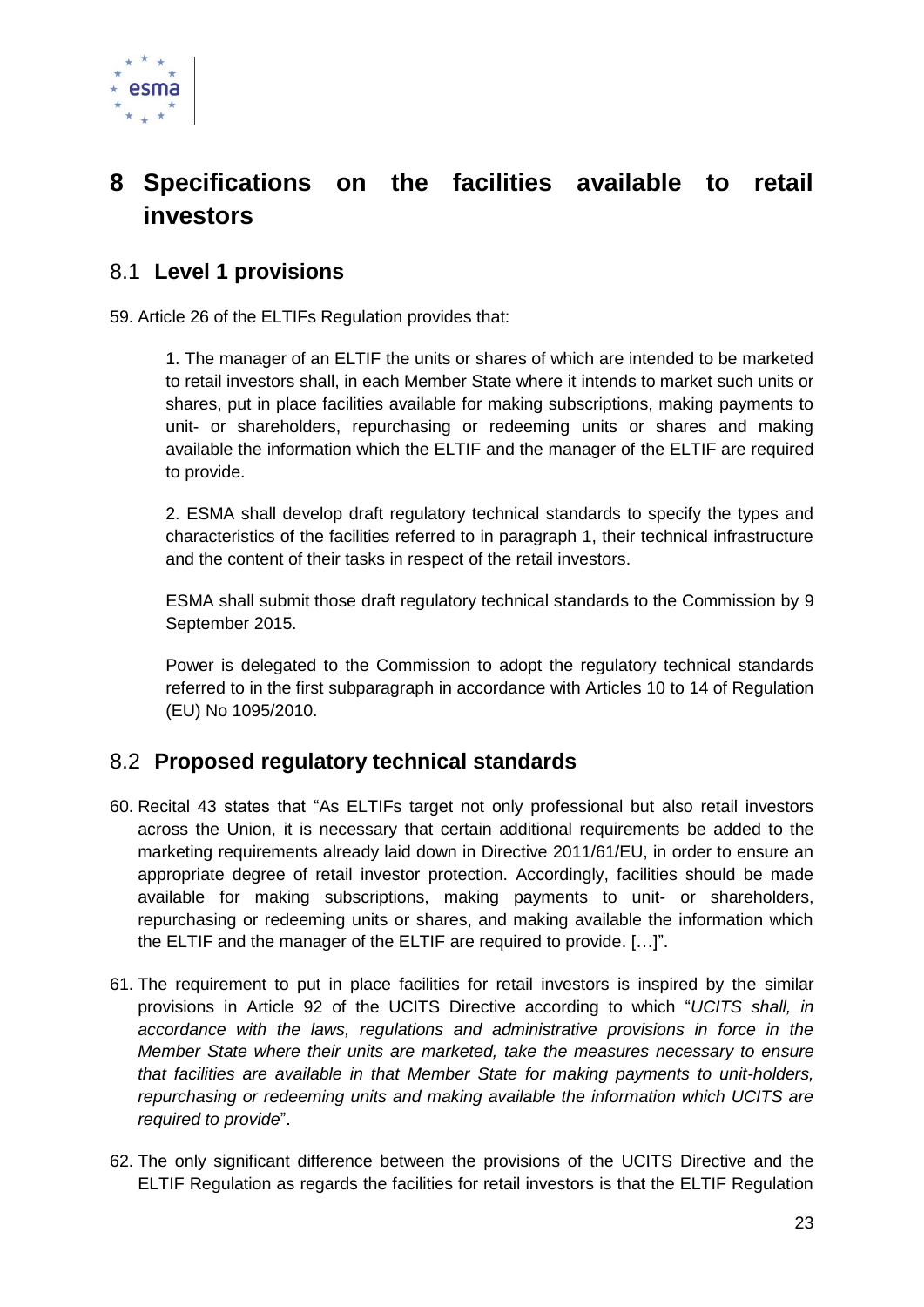

makes clear that these facilities shall also ensure that investors may make subscriptions to the units or share of the ELTIF.

- 63. Given the similarities between the requirements under the UCITS Directive and the ELTIF Regulation and the fact that both provisions are intended to protect retail investors, ESMA considers it appropriate to take the existing practices under the UCITS Directive into account when developing the specifications on the facilities available to investors.
- 64. Based on the requirements existing at national level under the UCITS Directive, ESMA proposes to set out the following main requirements:
	- (a) the entity should act as a contact point for investors and facilitate the handling of any issues that retail investors have relating to the ELTIF;
	- (b) the facilities should include the possibility to directly subscribe to the units or shares of the ELTIF and to make repurchase and redemption requests;
	- (c) the facilities should ensure payments to retail investors, including in relation to any distribution of proceeds and capital;
	- (d) the rules or instruments of incorporation of the ELTIF, its sales document and its latest annual reports should be made available to retail investors through the facilities.
- 65. In order to ensure an adequate level of flexibility, ESMA proposes to allow the manager of the ELTIF to appoint one or more entities to provide the relevant facilities or to provide the facilities itself in the relevant Member State of marketing.
- 66. In order to reduce the administrative burden to which ELTIFs are subject, ESMA considers that any type of entity should be entitled to provide the facilities in the relevant Member State of marketing and the facilities may be provided by one or more entities, including the manager of the ELTIF. However, the provision of services – such as the reception and transmission of orders – which are regulated under Directive 2014/65/EU on markets in financial instruments and amending Directive 2002/92/EC and Directive 2011/61/EU (MiFID II) should be subject to the national provisions transposing MiFID II in the relevant Member State in which the ELTIF is marketed.
	- **Q16 Do you agree with the proposed requirements? Would you suggest the introduction of any additional/alternative requirements? Please provide details and explain your position.**
	- **Q17 What would you consider as appropriate specifications for the technical infrastructure of the facilities?**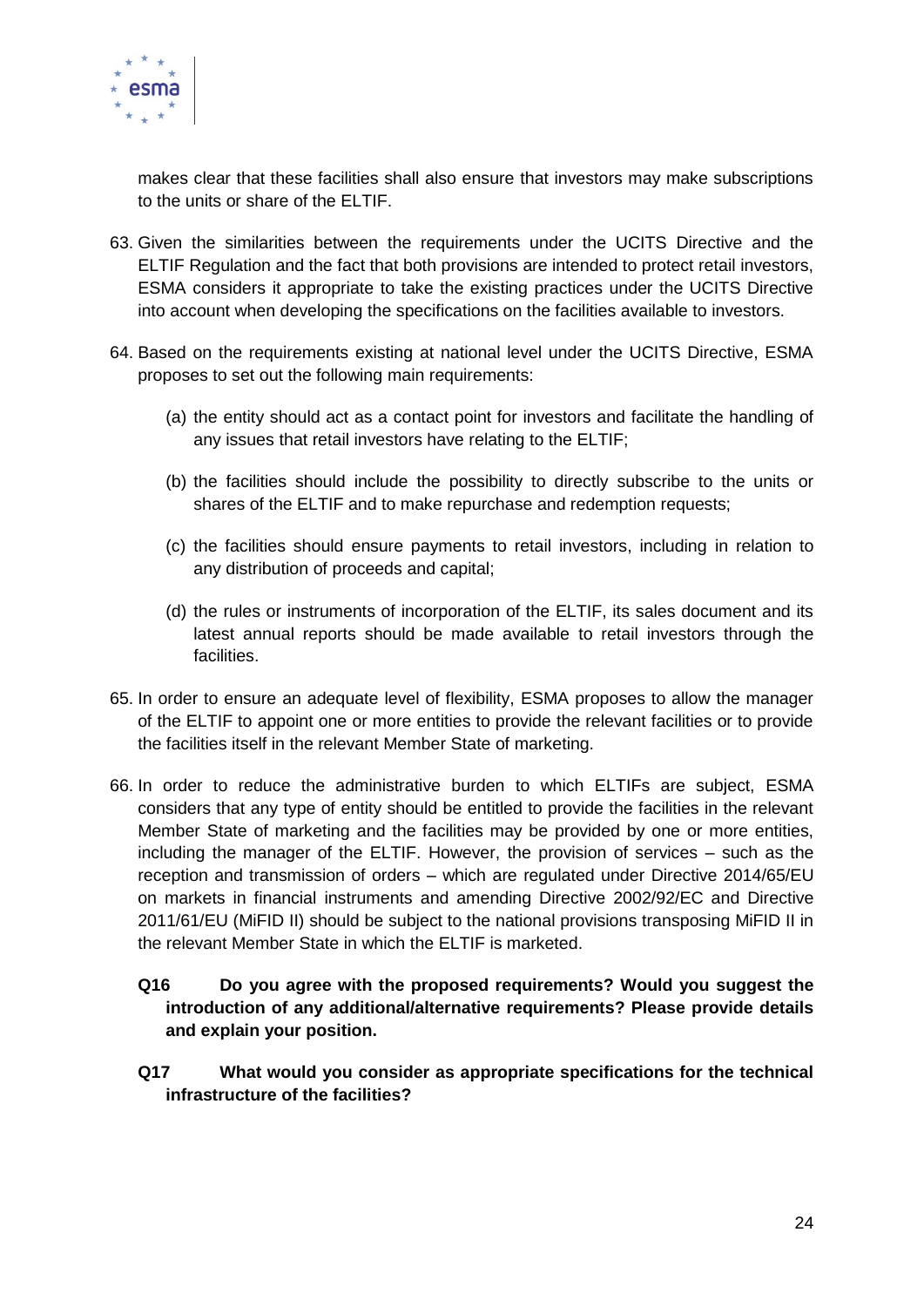

# <span id="page-24-0"></span>**9 Entry into force of the RTS**

- 67. ESMA envisages that the proposed RTS should enter into force on the on the twentieth day following their publication in the *Official Journal of the European Union* and should apply from the date of application of the ELTIF Regulation.
	- **Q18 In the event that the RTS enter into force after the date of application of the ELTIF Regulation and authorisations are granted between the date of application of the ELTIF Regulation and the date of application of the proposed RTS, do respondents see a need for specific transitional/grandfathering provisions for the proposed RTS?**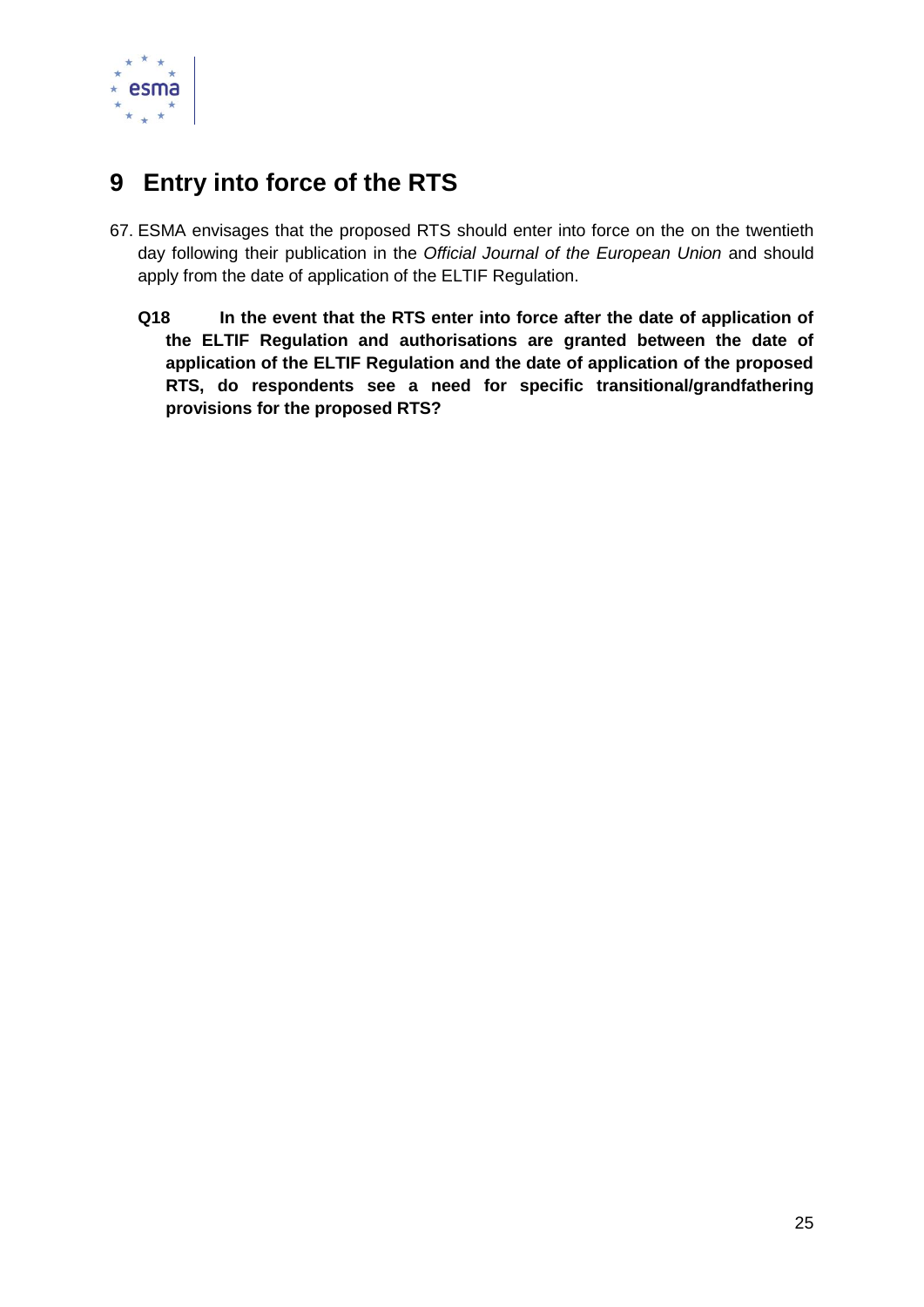

# <span id="page-25-0"></span>**10 Annexes**

## <span id="page-25-1"></span>10.1**Annex I**

## **Summary of questions**

- **Q1 Do you agree that the abovementioned pieces of legislation and associated regulatory framework are relevant for the purpose of the present advice on Article 9(3) of the ELTIFs Regulation? Which other pieces of legislation and associated regulatory framework do you identify for that purpose?**
- **Q2 Do you think that the main risks that are necessary to be covered at the level of the ELTIF are currency, inflation and interest rate risks? If no, which types of risk would the manager of an ELTIF potentially have to cover in your view?**
- **Q3 Do you think that the approach to hedging should not limit ex ante the scope of risks that ought to be covered by the manager of the ELTIF?**
- **Q4 On the contrary, do you think that the approach to hedging should be tailored to the specific case of ELTIFs, and their possible eligible investments? Do you think that in this case the risks that might have to be covered by the manager of the ELTIF should be limited to the types of risk that were mentioned in question 2?**
- **Q5 Do you identify any consequences in terms of costs or scope of the eligible investments of the ELTIF if the risks that might be covered at the level of the ELTIF are limited to those that were mentioned in the impact assessment of the Commission?**
- **Q6 Do you agree with the proposed approach? Should you disagree, please provide reasons and propose an alternative approach and justify it.**
- **Q7 Do you agree with the risks identified and the related proposed criteria? Would you suggest the introduction of any additional/alternative risks/criteria? Please provide details and explain your position.**
- **Q8 Do you agree with the proposed valuation criteria? Would you suggest the introduction of any additional/alternative criteria? Please provide details and explain your position.**
- **Q9 Do you agree that the abovementioned pieces of legislation and regulatory material are relevant for the purpose of the RTS on Article 25(3) of the ELTIFs Regulation? Which other pieces of legislation and regulatory material do you consider relevant for that purpose?**
- **Q10 Do you agree with the abovementioned assumptions?**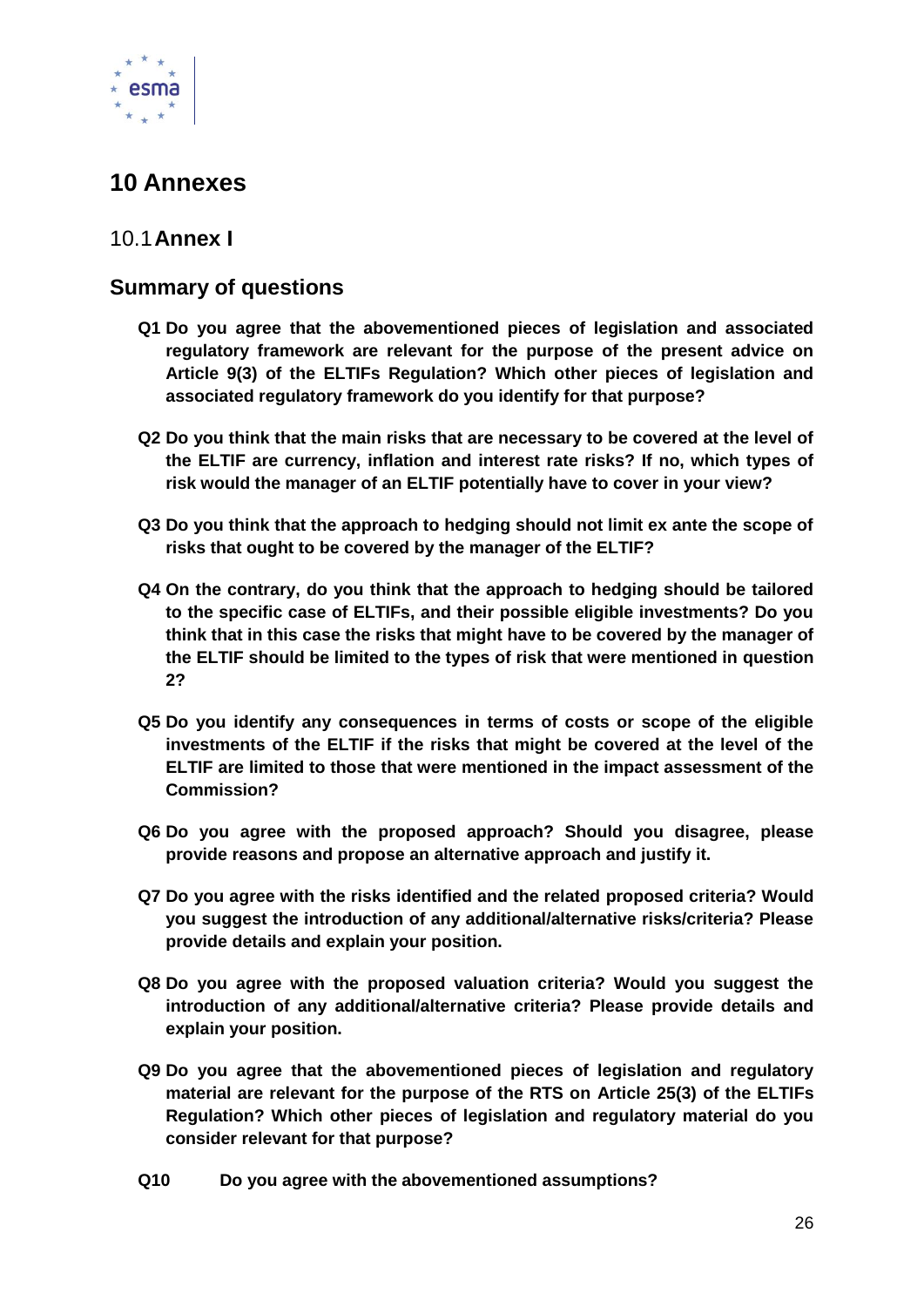

- **Q11 Do you agree that the types of costs mentioned in the present paragraph are annual costs that could be expressed as a percentage of the capital?**
- **Q12 Do you think that performance related fees would be relevant costs to be taken into account in the case of ELTIFs?**
- **Q13 How would you include performance related fees in the overall ratio referred to in paragraph 2 of Article 25?**
- **Q14 Do you agree that the types of costs mentioned in paragraph 54 are fixed costs and that an assumption on the duration of the investment is necessary to calculate these costs in the numerator of the overall ratio mentioned in Article25(2), provided that this overall ratio is a yearly ratio?**
- **Q15 Do you agree that the types of costs mentioned in paragraph 54 may be considered as fixed costs in the case of an ELTIF?**
- **Q16 Do you agree with the proposed requirements? Would you suggest the introduction of any additional/alternative requirements? Please provide details and explain your position.**
- **Q17 What would you consider as appropriate specifications for the technical infrastructure of the facilities?**
- **Q18 In the event that the RTS enter into force after the date of application of the ELTIF Regulation and authorisations are granted between the date of application of the ELTIF Regulation and the date of application of the proposed RTS, do respondents see a need for specific transitional/grandfathering provisions for the proposed RTS?**
- **Q19 Do you agree with the above-mentioned reasoning in relation to the possible costs and benefits of the options as regards hedging? Which other costs or benefits would you consider in this context?**
- **Q20 Do you agree with the assessment of costs and benefits above for the proposal on the sufficient length of the life of the ELTIF? If not, please explain why and provide any available quantitative data on the one-off and ongoing costs (if any) that the proposal would imply.**
- **Q21 Do you agree with the assessment of costs and benefits above for the proposal on the criteria for the assessment of the market for potential buyers? If not, please explain why and provide any available quantitative data on the one-off and ongoing costs (if any) that the proposal would imply.**
- **Q22 Do you agree with the assessment of costs and benefits above for the proposal on the criteria for the valuation of the assets to be divested? If not,**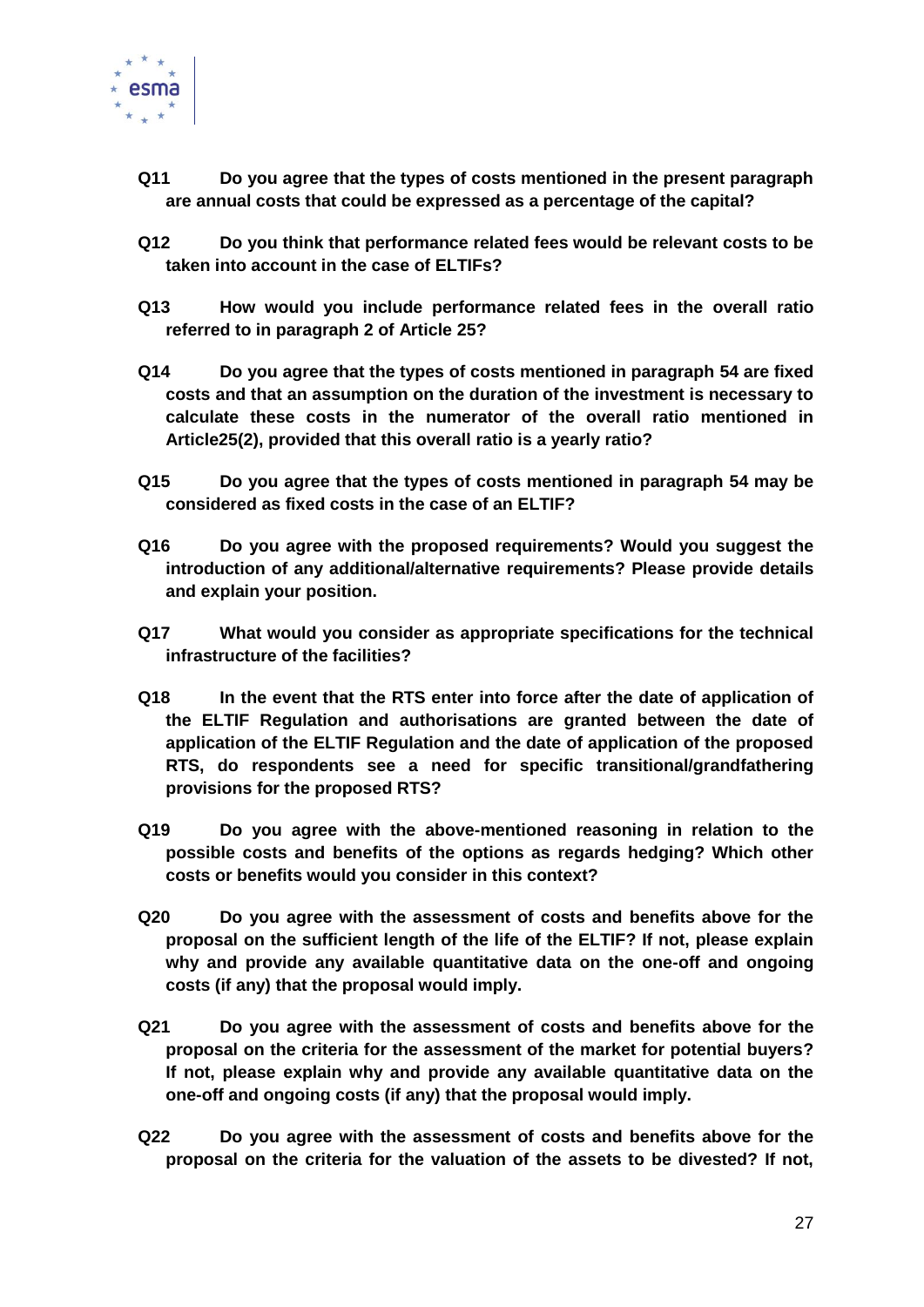

**please explain why and provide any available quantitative data on the one-off and ongoing costs (if any) that the proposal would imply.**

- **Q23 Do you agree with the above-mentioned reasoning in relation to the possible costs and benefits of the option taken by ESMA as regards common definitions, calculation methodologies and presentation formats of costs of ELTIFs? Which other types of costs or benefits would you consider in this context?**
- **Q24 Do you agree with the assessment of costs and benefits above for the proposal on the facilities available to retail investors? If not, please explain why and provide any available quantitative data on the one-off and ongoing costs that the proposal would imply.**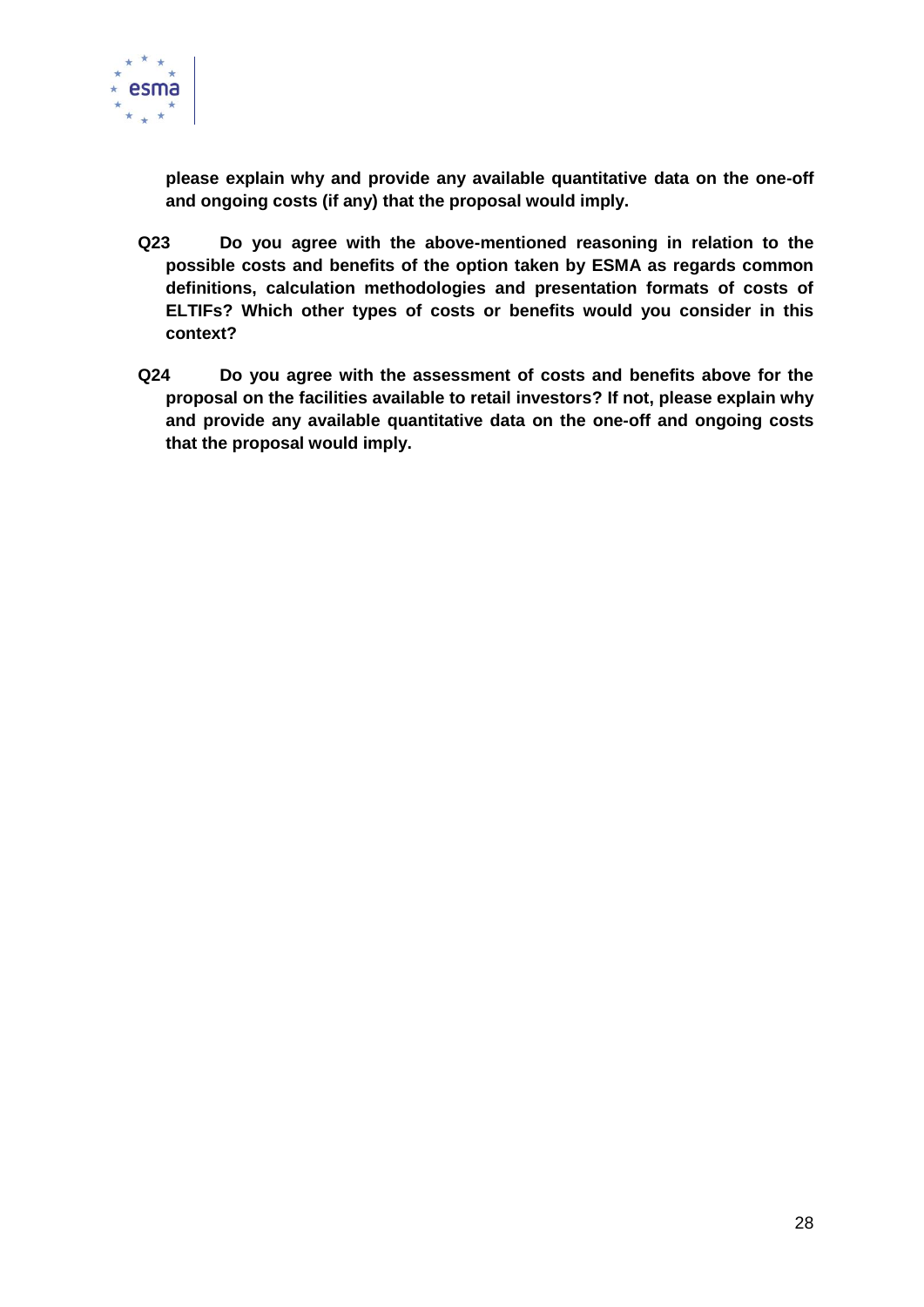

## <span id="page-28-0"></span>10.2**Annex II**

## **Legislative mandate to develop technical standards**

The Regulation (EU) No 1095/2010 establishing ESMA empowered the latter to develop draft regulatory technical standards where the European Parliament and the Council delegate power to the Commission to adopt regulatory standards by means of delegated acts under Article 290 TFEU.

 $\triangleright$  Article [9(3)] of the ELTIF regulation provides that:

*In order to ensure the consistent application of this Article, ESMA shall, after conducting a public consultation, develop draft regulatory technical standards specifying criteria for establishing the circumstances in which the use of financial derivative instruments solely serves the purpose of hedging the risks inherent to the investments referred to in point (d) of paragraph 2.*

*ESMA shall submit those draft regulatory technical standards to the Commission by*   $\ldots \Box$ .

*Power is delegated to the Commission to adopt the regulatory technical standards referred to in the first subparagraph in accordance with Articles 10 to 14 of Regulation (EU) No 1095/2010.*

 $\triangleright$  Article 18(7) of the ELTIF regulation provides that:

*ESMA shall develop draft regulatory technical standards specifying the circumstances*  in which the life of an ELTIF is considered sufficient in length to cover the life-cycle of *each of the individual assets of the ELTIF, as referred to in paragraph 3.*

*ESMA shall submit those draft regulatory technical standards to the Commission by 9 September 2015.*

*Power is delegated to the Commission to adopt the regulatory technical standards referred to in the first subparagraph in accordance with Articles 10 to 14 of Regulation (EU) No 1095/2010.*

 $\triangleright$  Article 21(3) of the ELTIF regulation provides that:

*ESMA shall develop draft regulatory technical standards specifying the criteria to be used for the assessments in point (a) and the valuation in point (c) of paragraph 2.*

*ESMA shall submit those draft regulatory technical standards to the Commission by 9 September 2015.*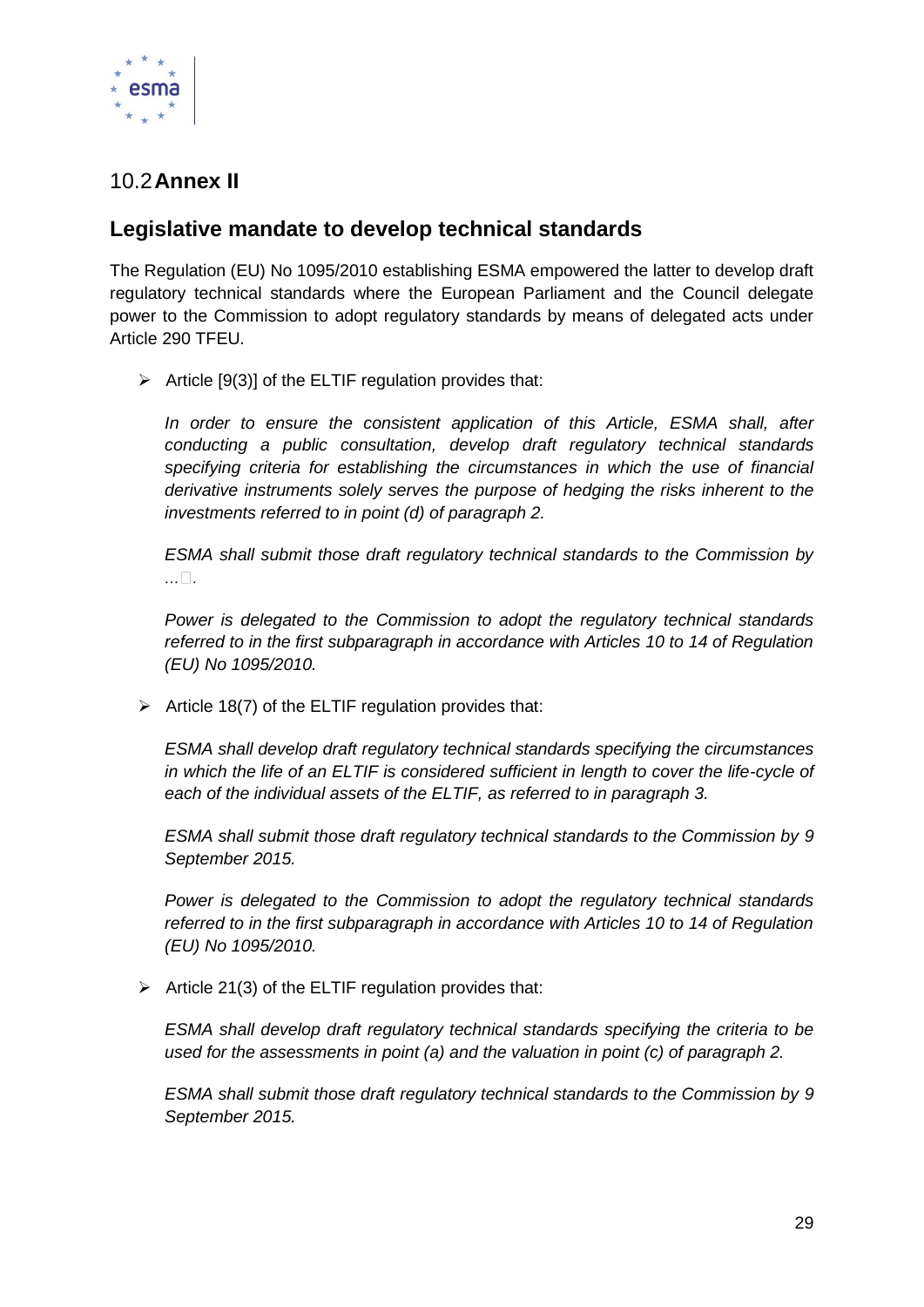

*Power is delegated to the Commission to adopt the regulatory technical standards referred to in the first subparagraph in accordance with Articles 10 to 14 of Regulation (EU) No 1095/2010.*

 $\triangleright$  Article [25(3)] of the ELTIF regulation provides that:

*ESMA shall develop draft regulatory technical standards to specify the common definitions, calculation methodologies and presentation formats of the costs referred to in paragraph 1 and the overall ratio referred to in paragraph 2.*

*When developing these draft regulatory technical standards, ESMA shall take into account the regulatory technical standards referred to in points (a) and (c) of Article 8(5) of Regulation (EU) No 1286/2014.*

*ESMA shall submit those draft regulatory technical standards to the Commission by*   $\ldots \Box$ .

*Power is delegated to the Commission to adopt the regulatory technical standards referred to in the first subparagraph in accordance with Articles 10 to 14 of Regulation (EU) No 1095/2010.*

 $\triangleright$  Article 26(2) of the ELTIF regulation provides that:

*ESMA shall develop draft regulatory technical standards to specify the types and characteristics of the facilities referred to in paragraph 1, their technical infrastructure and the content of their tasks in respect of the retail investors.*

*ESMA shall submit those draft regulatory technical standards to the Commission by 9 September 2015.*

*Power is delegated to the Commission to adopt the regulatory technical standards referred to in the first subparagraph in accordance with Articles 10 to 14 of Regulation (EU) No 1095/2010.*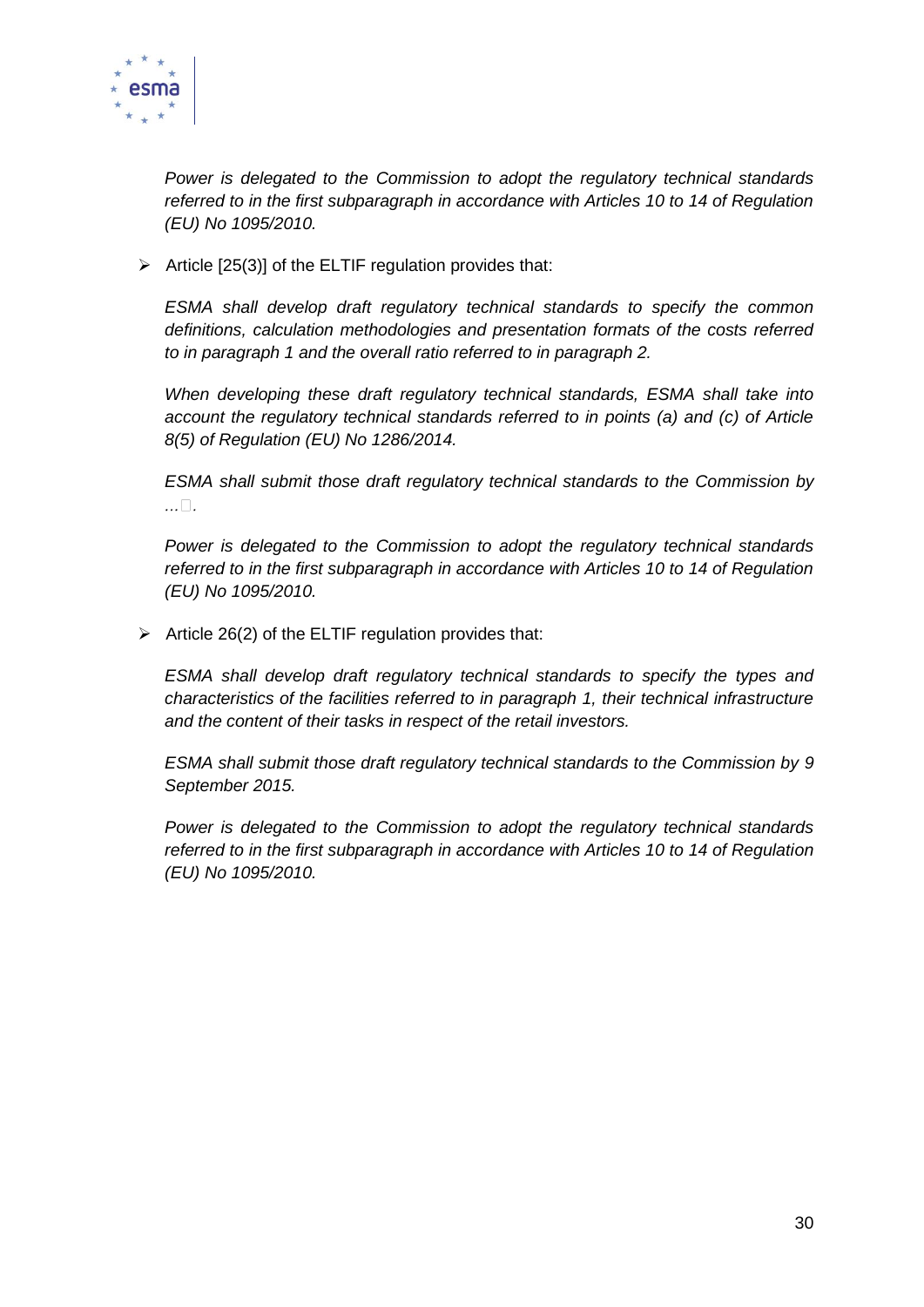

## <span id="page-30-0"></span>10.3**Annex III**

## **Cost-benefit analysis**

#### **1. Introduction**

- 1. The ELTIF Regulation sets out a comprehensive framework for the regulation of ELTIFs within Europe. ELTIFs are EU AIFs that are managed by alternative investment fund managers (AIFMs) authorised in accordance with Directive 2011/61/EU.
- 2. The ELTIF Regulation establishes uniform rules regarding the operation of ELTIFs, in particular on the composition of their portfolio and the investment instruments that they are allowed to use in order to gain exposure to long-term assets. It mandates ESMA to develop RTS on certain aspects of its functioning which do not involve policy choices.
- 3. This consultation paper sets out proposals for the RTS required under the ELTIF Regulation which relate to the following topics: (i) the circumstances in which the use of financial derivative instruments solely serves the purpose of hedging the risks inherent to the investments, (ii) the circumstances in which the life of an ELTIF will be sufficient in length to cover the life-cycle of each of the individual assets of the ELTIF, (iii) the features of the schedule for the orderly disposal of ELTIF assets, (iv) the definitions of, and calculation methodologies for costs borne by investors, presentation of cost disclosures, and (v) the characteristics of the facilities to be set up by ELTIFs in each Member State where they intend to market units or shares.
- 4. For the purposes of this draft cost-benefit analysis (CBA) ESMA carried out a mapping exercise among national competent authorities (NCAs) to identify the provisions that already exist at national level on the facilities available to retail investors under the UCITS Directive (see section 4 below).
- 5. This draft CBA is qualitative in nature. However, ad hoc questions have been introduced in the text below in order to elicit market participants' input on the quantitative impact of the proposals. Should relevant data be received through the consultation process, ESMA will take it into account when finalising its RTS and will include it in the CBA accompanying the final report.

#### **2. Technical options**

- 6. The following options were identified and analysed by ESMA to address the policy objectives of each of the RTS required under the ELTIF Regulation.
- 7. In identifying the options set out below and choosing the preferred ones, ESMA was guided by the relevant ELTIF Regulation rules.

#### **2.1. Hedging derivatives**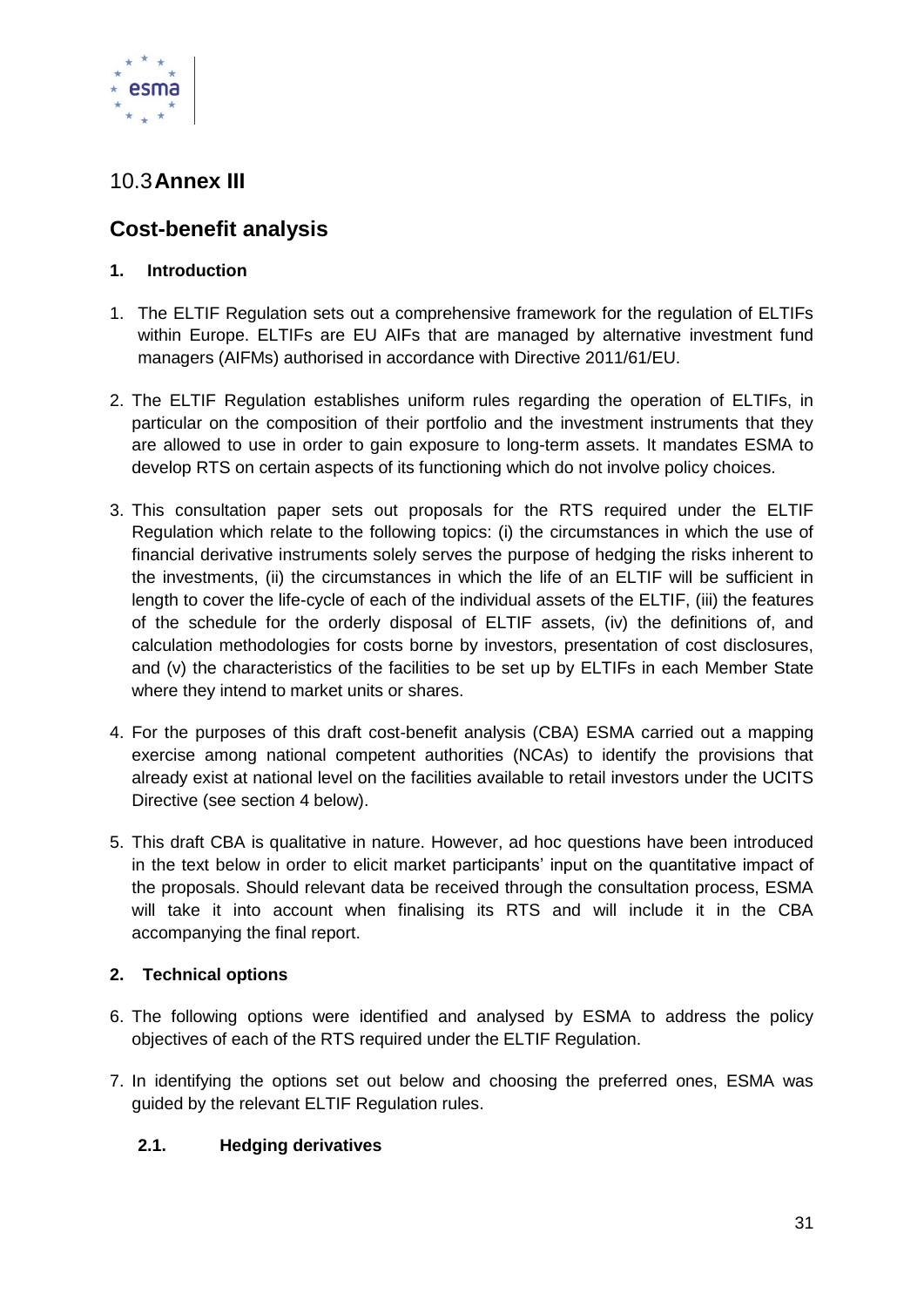

| <b>Policy Objective</b>  | Articles 8(2) and 8(2a) of the ELTIF Regulation notably aim to<br>regulate the use of financial derivative instruments by ELTIF<br>managers. More specifically, under the requirements of Article<br>8(2a), ESMA is to develop draft regulatory technical standards<br>(RTS) specifying criteria for establishing the circumstances where<br>derivative contracts solely serve the purpose of hedging the risks<br>inherent to the investments of the ELTIF.                                                                                                                                                                                                                                                                                                                                                                                                                                                              |
|--------------------------|---------------------------------------------------------------------------------------------------------------------------------------------------------------------------------------------------------------------------------------------------------------------------------------------------------------------------------------------------------------------------------------------------------------------------------------------------------------------------------------------------------------------------------------------------------------------------------------------------------------------------------------------------------------------------------------------------------------------------------------------------------------------------------------------------------------------------------------------------------------------------------------------------------------------------|
| <b>Baseline scenario</b> | The baseline scenario should be understood for this CBA as the<br>application of the requirements in the Level 1 Regulation (i.e. the<br>provisions of Article 8(2) of the ELTIF Regulation) without any<br>further specification. This would leave discretion to ELTIF<br>managers to determine the circumstances where derivative<br>contracts solely serve the purpose of hedging the risks inherent to<br>the investments of the ELTIF. This could clearly lead to a lack of<br>harmonisation in the application of the provisions of the ELTIF<br>Regulation across the ELTIF industry on a potentially sensitive<br>issue.                                                                                                                                                                                                                                                                                          |
|                          | Indeed, uncertainty on the above-mentioned requirement could<br>lead to a situation where some Member States would adopt<br>stricter rules than others on the circumstances where derivative<br>contracts solely serve the purpose of hedging the risks inherent to<br>the investments of the ELTIF, leading to greater uncertainty for<br>investors of ELTIFs in the different Member States who would not<br>know the extent to which derivative contracts are used by the<br>managers of ELTIFs. For instance, some Member States could<br>consider that only specific types of risk might be covered by the<br>manager of an ELTIF for that purpose (e.g. those types of risk<br>that are mentioned in the impact assessment conducted by the<br>Commission on the initial proposal of the ELTIF Regulation). This<br>would be particularly problematic in the context of the EU<br>passport of the ELTIF Regulation. |
| <b>Options</b>           | The RTS aim to promote the objectives of the Level 1 Regulation<br>by clarifying the scope of application of certain of its provisions.<br>This should contribute to the creation of a level playing field<br>across Member States, which will help ensure that the risks taken<br>by the ELTIF manager are done so in a harmonised way. There<br>should also be reduced scope for regulatory arbitrage, which<br>could otherwise hamper the key objectives of the Regulation. In<br>order to address the problem and comply with the objectives<br>identified above, ESMA not only considered the idea of providing<br>clarifications on the criteria which may be extracted from the<br>Level 1 provisions, but also identified some topics for which                                                                                                                                                                   |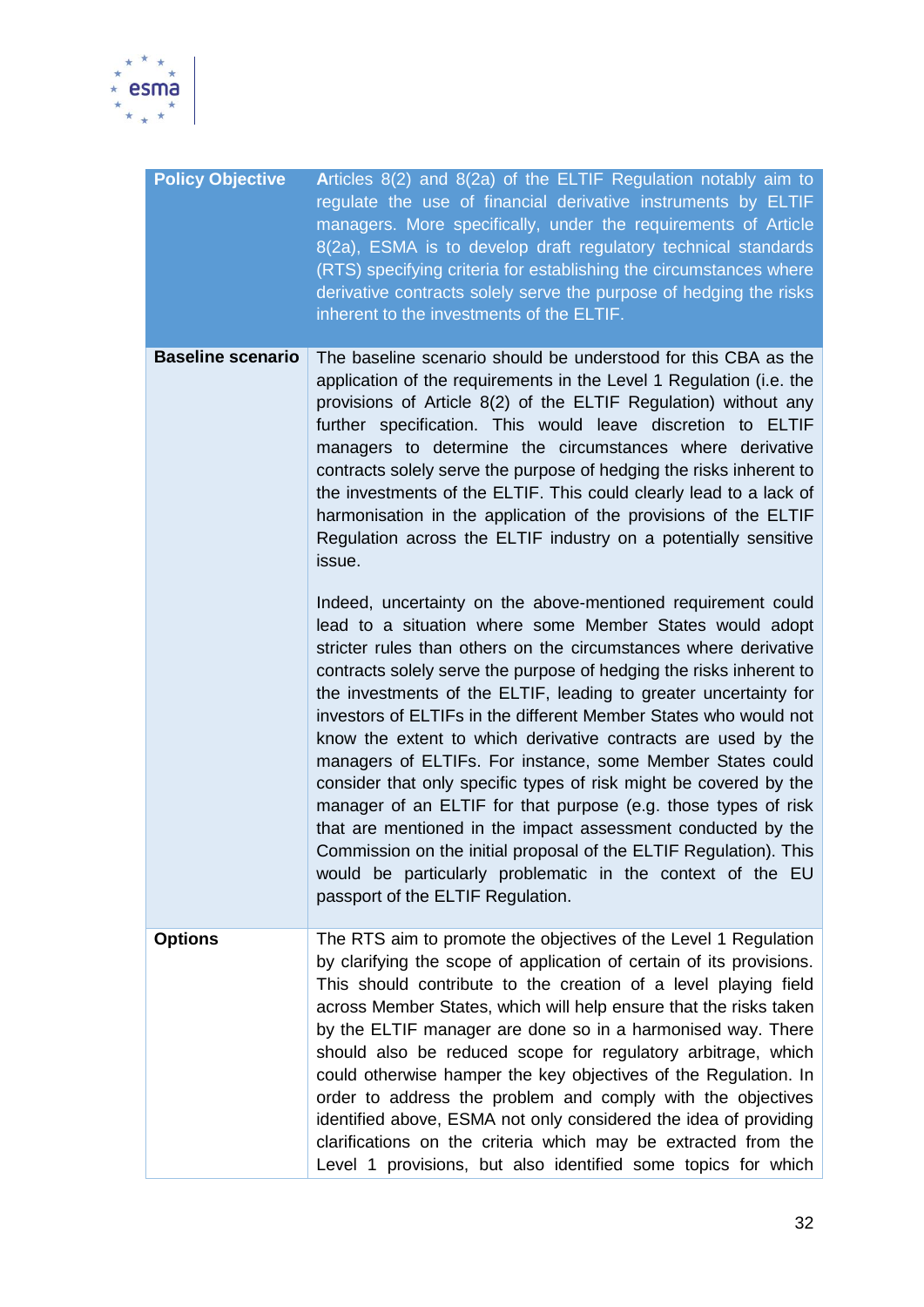

|                         | additional guidance could be beneficial for the purposes of a<br>harmonised application of the ELTIF Regulation. These topics<br>were as follows:<br>i) The existing pieces of EU and international<br>legislation and associated regulatory framework in<br>relation to hedging, and in particular the IFRS<br>related framework;<br>ii) The extent to which the precise scope of the risks to<br>be covered by the manager of an ELTIF should be<br>specified, having regards to the scope of the eligible<br>assets of an ELTIF. |
|-------------------------|-------------------------------------------------------------------------------------------------------------------------------------------------------------------------------------------------------------------------------------------------------------------------------------------------------------------------------------------------------------------------------------------------------------------------------------------------------------------------------------------------------------------------------------|
| <b>Preferred Option</b> | 1. ESMA decided to consult on the option according to<br>which the scope of hedging is fully in line with the<br>IFRS related framework. ESMA discarded the option<br>according to which the scope of the risks to be<br>covered by the manager of the ELTIF is specified<br>having regard to the scope of the eligible assets of an<br>ELTIF.                                                                                                                                                                                      |

## **2.2. Sufficient length of the life of the ELTIF**

| <b>Policy Objective</b>  | The end of the life of the ELTIF plays a key role in the functioning<br>of the ELTIF Regulation. Indeed, the end of the life of the ELTIF<br>shall be clearly indicated in its rules or instruments of<br>incorporation and it is only after such a point in time that investors<br>in an ELTIF are in principle able to request the redemption of their<br>units or shares. A consistent approach should be applied across<br>Europe in determining the circumstances in which the life of an<br>ELTIF is sufficient in length. |  |  |  |
|--------------------------|----------------------------------------------------------------------------------------------------------------------------------------------------------------------------------------------------------------------------------------------------------------------------------------------------------------------------------------------------------------------------------------------------------------------------------------------------------------------------------------------------------------------------------|--|--|--|
| <b>Baseline scenario</b> | No further rules would be provided through RTS on the<br>circumstances in which the life of an ELTIF is sufficient in length.                                                                                                                                                                                                                                                                                                                                                                                                    |  |  |  |
| <b>Option 1</b>          | The RTS would focus on the portfolio of the ELTIF as a whole<br>rather than on the individual assets. The life of an ELTIF would be<br>determined based on the average duration of all the assets in the<br>portfolio of the ELTIF.                                                                                                                                                                                                                                                                                              |  |  |  |
| <b>Option 2</b>          | The life of an ELTIF would be set in a way that takes into account<br>each and all of the individual assets of the ELTIF portfolio. The<br>life of an ELTIF would be determined with reference to the                                                                                                                                                                                                                                                                                                                            |  |  |  |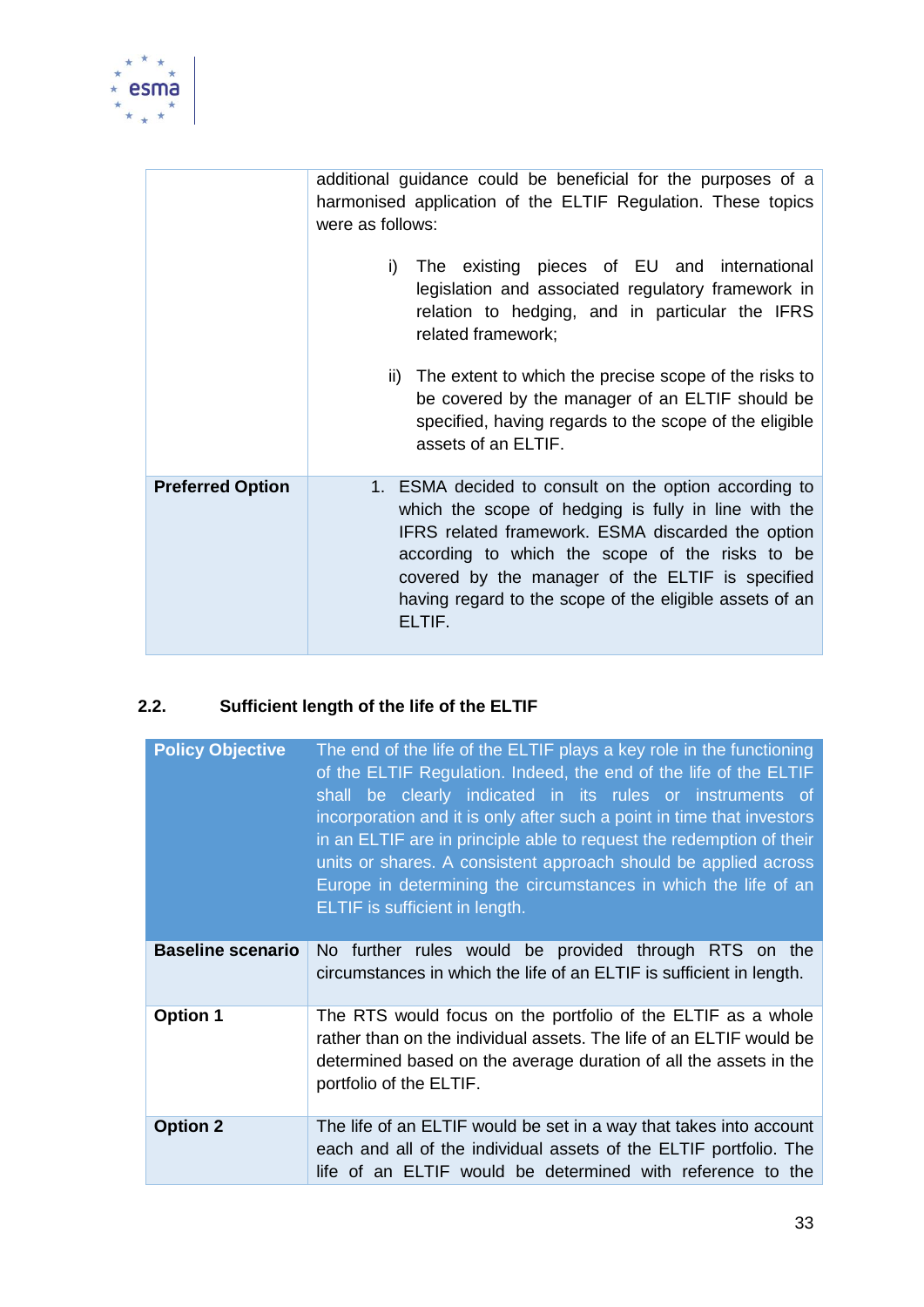

|                         | individual asset within the ELTIF portfolio which has the longest<br>life-cycle.                                                                                                                                                                                                                                                                                                                                                                                                                                                                                                                                                                                                                                                                                                                                                                                                                                                             |
|-------------------------|----------------------------------------------------------------------------------------------------------------------------------------------------------------------------------------------------------------------------------------------------------------------------------------------------------------------------------------------------------------------------------------------------------------------------------------------------------------------------------------------------------------------------------------------------------------------------------------------------------------------------------------------------------------------------------------------------------------------------------------------------------------------------------------------------------------------------------------------------------------------------------------------------------------------------------------------|
| <b>Preferred Option</b> | ESMA decided to consult on option 2 and discarded option 1. The<br>baseline scenario was also discarded as it would have left<br>discretion to ELTIF managers and NCAs to determine in which<br>circumstances the life of an ELTIF is sufficient in length, which<br>would have led to a lack of harmonisation and potential<br>inconsistencies across Europe in the application of one of the key<br>provisions of the ELTIF Regulation.                                                                                                                                                                                                                                                                                                                                                                                                                                                                                                    |
|                         | ESMA felt that option 1 was sub-optimal as, in situations where<br>an ELTIF invests into assets that have different maturity profiles,<br>it is important to ensure that the life of an ELTIF is set in a<br>manner that appropriately takes into account the assets with the<br>longest maturity. This is essential to avoid a situation where the<br>life of an ELTIF is too short and the ELTIF is not able to satisfy<br>redemption requests from investors after the end of its life<br>because the assets left in its portfolio after such a date have a<br>residual maturity which exceeds the end of its life. Moreover,<br>option 1 does not seem to be compatible with the provisions of<br>Article 18(3) of the ELTIF Regulation which provide that "The life<br>of an ELTIF [] shall be sufficient where an ELTIF in length to<br>cover the life-cycle of each of the individual assets of the ELTIF<br>$[]$ " (emphasis added). |

#### **2.3. Criteria for the assessment of the market for potential buyers**

| <b>Policy Objective</b>  | The assessment of the market for potential buyers is an important<br>element of the orderly disposal of the ELTIF assets. It permits the<br>ELTIF manager to judge the likelihood that the assets in the<br>ELTIF portfolio will be sold in a timely manner. Implementing<br>rules on the criteria to be used for such an assessment should<br>create harmonised standards for the implementation of the ELTIF<br><b>Requlation across Europe.</b> |
|--------------------------|----------------------------------------------------------------------------------------------------------------------------------------------------------------------------------------------------------------------------------------------------------------------------------------------------------------------------------------------------------------------------------------------------------------------------------------------------|
| <b>Baseline scenario</b> | No further rules would be provided through RTS on the criteria to<br>be used for the assessment of the market for potential buyers in<br>the itemised schedule for the orderly disposal of the ELTIF<br>assets.                                                                                                                                                                                                                                    |
| <b>Option 1</b>          | The RTS would provide a list of the types of market risk ELTIF<br>managers should take into account in assessing the market for                                                                                                                                                                                                                                                                                                                    |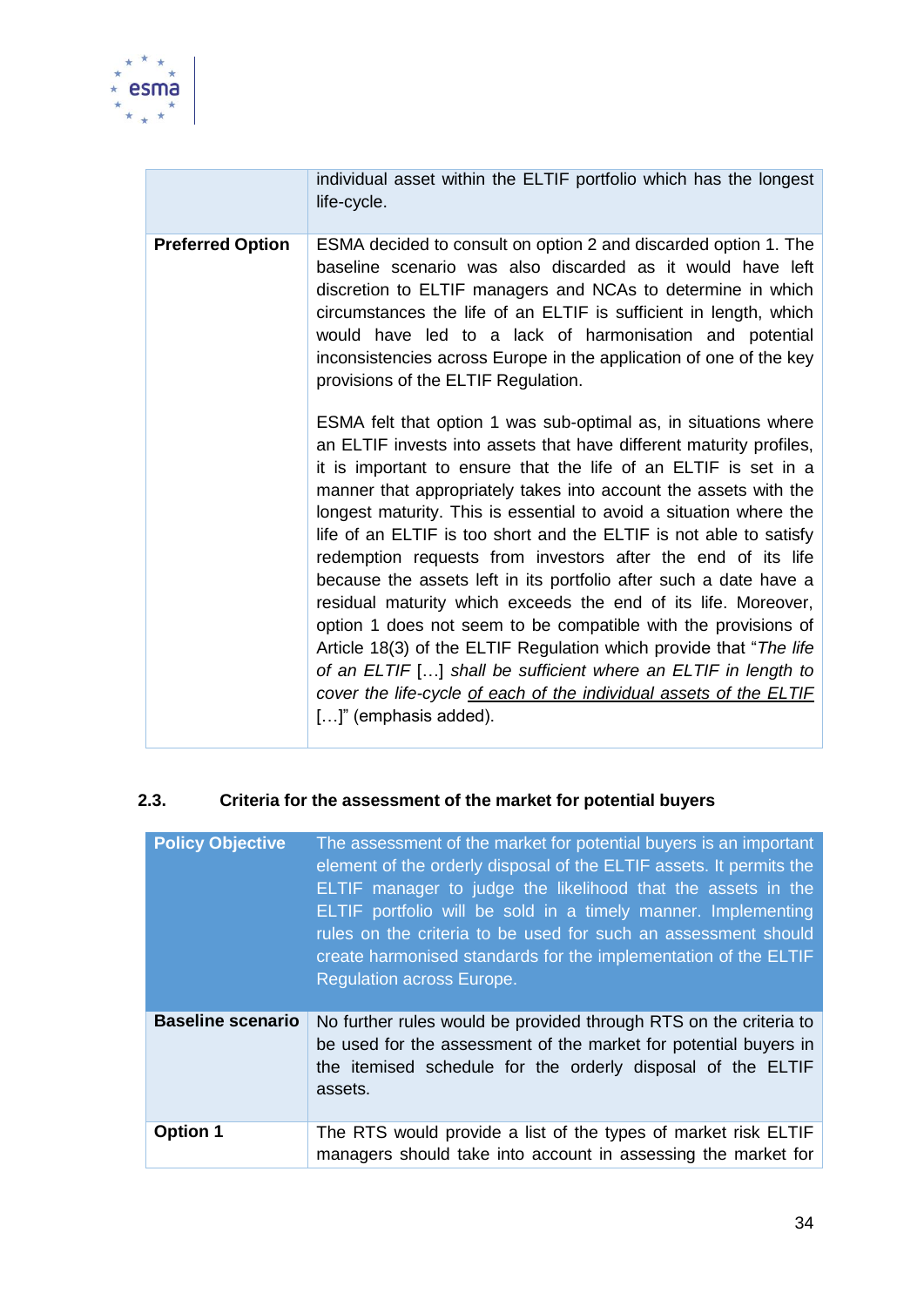

1

|                         | potential buyers and then the potential prices.                                                                                                                                                                                                                                                                                                                                                                                                                                                                                                                                                                                                                                                   |
|-------------------------|---------------------------------------------------------------------------------------------------------------------------------------------------------------------------------------------------------------------------------------------------------------------------------------------------------------------------------------------------------------------------------------------------------------------------------------------------------------------------------------------------------------------------------------------------------------------------------------------------------------------------------------------------------------------------------------------------|
| <b>Option 2</b>         | The RTS would provide a list of all the types of risks ELTIF<br>managers should take into account in assessing the market for<br>potential buyers and then the potential prices. The types of risk<br>would not be limited to market risks, but would extend to a broad<br>range of other types of specific risk that are peculiar to the<br>sectors into which an ELTIF may invest. <sup>9</sup>                                                                                                                                                                                                                                                                                                 |
| <b>Preferred Option</b> | ESMA decided to consult on option 1 and discarded option 2. The<br>baseline scenario was also discarded as it would have left full<br>discretion to ELTIF managers and NCAs to determine the criteria<br>to be used for the assessment of the market for potential buyers<br>in the itemised schedule for the orderly disposal of the ELTIF<br>assets. This could have led to unlevel playing field across<br>Europe.                                                                                                                                                                                                                                                                             |
|                         | ESMA preferred option 1 because, in the context of the disposal<br>of ELTIF assets, 'market risks' seem to be the most relevant risks<br>to be taken into account by funds, in line with market practice for<br>illiquid assets. <sup>10</sup> Requiring an assessment of a broader range of<br>risks $-$ as envisaged under option $2$ – would risk increasing the<br>administrative burden to which ELTIFs would be subject, without<br>materially increasing investor protection. Therefore, such an<br>option would put at risk the attractiveness of the new ELTIF<br>vehicle and potentially jeopardise the efforts being put in place at<br>European level to boost long-term investments. |

#### **2.4. Criteria for the valuation of the assets to be divested**

| <b>Policy Objective</b> | The valuation of the assets to be divested is another element of |
|-------------------------|------------------------------------------------------------------|
|                         | the itemised schedule for the orderly disposal of the ELTIF      |
|                         | assets. It permits the ELTIF manager to assess the value of the  |
|                         | assets of the ELTIF in view of their proper realisation.         |
|                         | Implementing rules on the criteria to be used for such an        |
|                         | assessment should create harmonised standards for the            |

<sup>&</sup>lt;sup>9</sup> For instance, for investments in properties, the specific risks may include risks such as tenant default on renatl payment (covenant risk), risk of failure to re-let (void risk) or costs of ownership and management (see Section 3.1.3 of the document 'Valuation of investment properties' published by the Danish Property Federation, available at [http://www.ejendomsforeningen.dk/multimedia/Valuation1.pdf\)](http://www.ejendomsforeningen.dk/multimedia/Valuation1.pdf).

<sup>&</sup>lt;sup>10</sup> See the above mentioned document 'Valuation of investment properties' published by the Danish Property Federation (in particular, Section 3.1.2 'Market risk').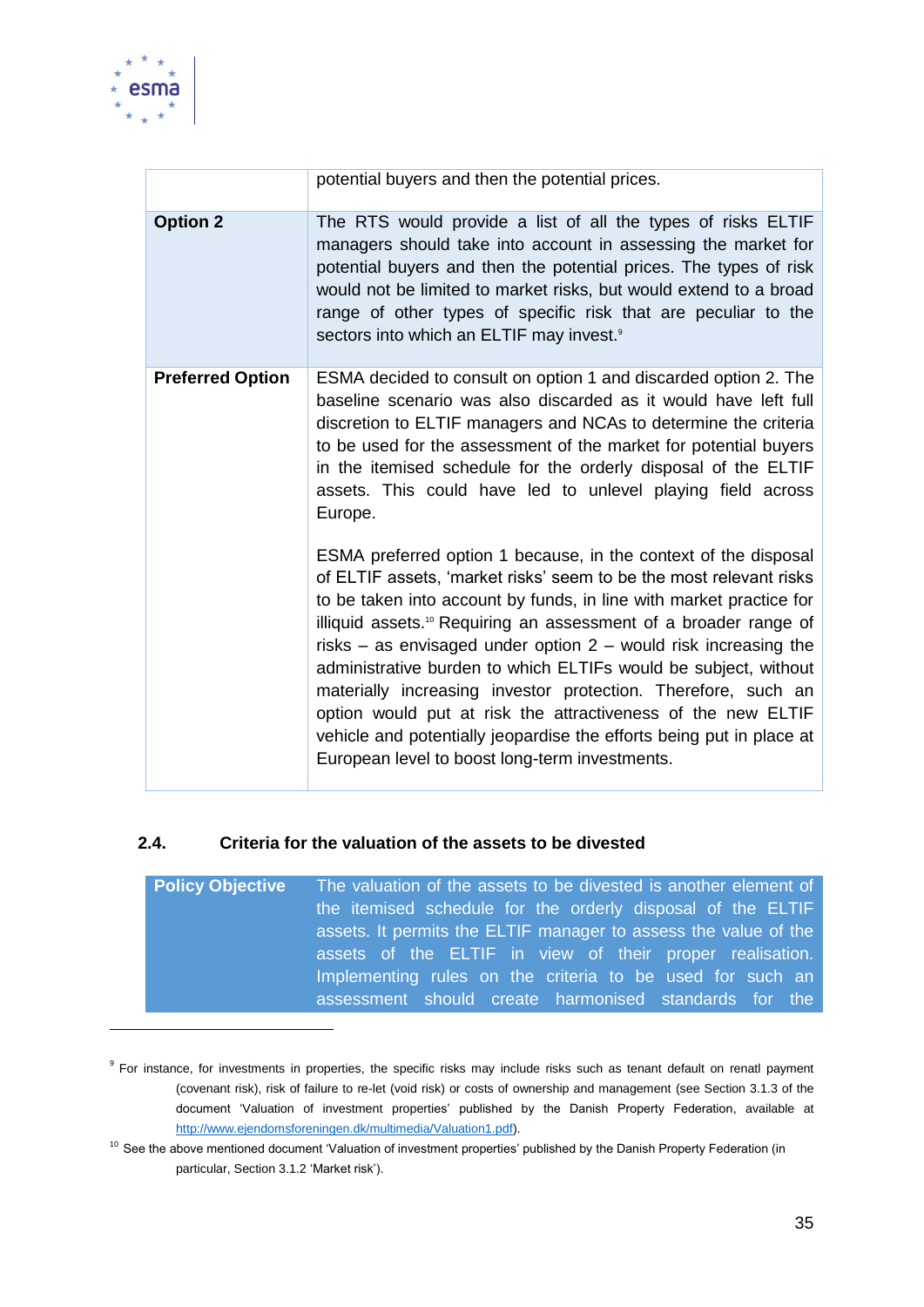

|                          | implementation of the ELTIF Regulation across Europe, bearing<br>in mind that ELTIFs are EU AIFs that are managed by AIFMs<br>authorised in accordance with the AIFMD which are, as such,<br>also subject to the valuation rules under the AIFMD.                                                                                                                                                                                                                                                                                                                         |  |  |  |  |
|--------------------------|---------------------------------------------------------------------------------------------------------------------------------------------------------------------------------------------------------------------------------------------------------------------------------------------------------------------------------------------------------------------------------------------------------------------------------------------------------------------------------------------------------------------------------------------------------------------------|--|--|--|--|
| <b>Baseline scenario</b> | No further rules would be provided through RTS on the criteria to<br>be used for the valuation of the assets to be divested in the<br>itemised schedule for the orderly disposal of the ELTIF assets. In<br>such a case only the valuation rules under the AIFMD would<br>apply to the ELTIF managers.                                                                                                                                                                                                                                                                    |  |  |  |  |
| <b>Option 1</b>          | The RTS would provide an ad hoc set of rules which would apply<br>to the valuation of the ELTIF assets to be divested which would<br>be in addition to the detailed AIFMD valuation rules.                                                                                                                                                                                                                                                                                                                                                                                |  |  |  |  |
| <b>Option 2</b>          | The RTS would ensure that an ad hoc valuation of the ELTIF<br>assets is carried out before the beginning of the disposal of the<br>assets. This would not provide for substantive additional<br>requirements compared to the AIFMD valuation rules other than a<br>minimum standard on the elements to be taken into account for<br>the valuation of the assets to be divested. The RTS would take<br>into account any valuation carried out according to the AIFMD for<br>the purpose of the requirement to carry out an ad hoc valuation<br>under the ELTIF Regulation. |  |  |  |  |
| <b>Preferred Option</b>  | ESMA decided to consult on option 2 and discarded option 1. The<br>baseline scenario was also discarded as it would not have<br>provided any minimum specific harmonisation on the valuation to<br>be carried out in the context of the disposal of the ELTIF assets<br>under the ELTIF Regulation. This could have led to an unlevel<br>playing field across Europe.                                                                                                                                                                                                     |  |  |  |  |
|                          | ESMA preferred option 2 as it provides a minimum level of<br>harmonisation in terms of timing for the valuation to be carried out<br>in the context of the disposal of the ELTIF assets without<br>imposing too burdensome additional requirements on managers<br>that are anyway subject to the specific AIFMD rules on valuation.                                                                                                                                                                                                                                       |  |  |  |  |

## **2.5. Common definitions, calculation methodologies and presentation formats of costs**

| <b>Policy Objective</b> |  |  | Under Article 22, the ELTIF Regulation indicates that the            |  |  |
|-------------------------|--|--|----------------------------------------------------------------------|--|--|
|                         |  |  | prospectus of the ELTIF shall prominently inform investors as to     |  |  |
|                         |  |  | the level of the different costs borne directly or indirectly by the |  |  |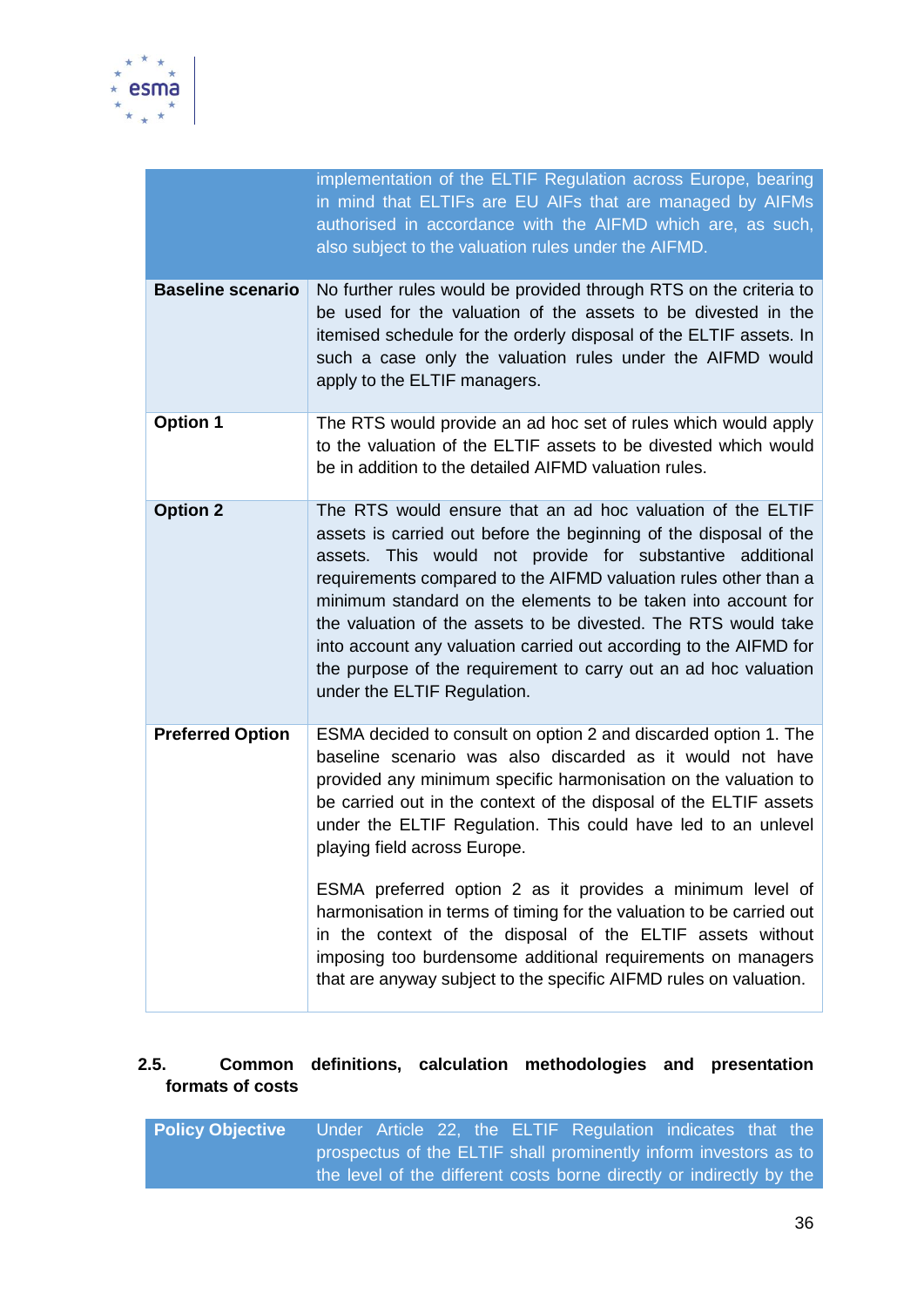

|                          | investors. The ELTIF Regulation specifies that the different costs<br>shall be grouped according to the following headings:                                                                                                                                                                                                                                                                                                                                                                                                                                                                                                                                                                                                                                                                                                                                                                                                                                                                                                                                                                                                                                                                                                                            |
|--------------------------|--------------------------------------------------------------------------------------------------------------------------------------------------------------------------------------------------------------------------------------------------------------------------------------------------------------------------------------------------------------------------------------------------------------------------------------------------------------------------------------------------------------------------------------------------------------------------------------------------------------------------------------------------------------------------------------------------------------------------------------------------------------------------------------------------------------------------------------------------------------------------------------------------------------------------------------------------------------------------------------------------------------------------------------------------------------------------------------------------------------------------------------------------------------------------------------------------------------------------------------------------------|
|                          | a. costs of setting up the ELTIF;                                                                                                                                                                                                                                                                                                                                                                                                                                                                                                                                                                                                                                                                                                                                                                                                                                                                                                                                                                                                                                                                                                                                                                                                                      |
|                          | b. the costs related to the acquisition of assets;                                                                                                                                                                                                                                                                                                                                                                                                                                                                                                                                                                                                                                                                                                                                                                                                                                                                                                                                                                                                                                                                                                                                                                                                     |
|                          | c. management and performance related fees;                                                                                                                                                                                                                                                                                                                                                                                                                                                                                                                                                                                                                                                                                                                                                                                                                                                                                                                                                                                                                                                                                                                                                                                                            |
|                          | d. distribution costs;                                                                                                                                                                                                                                                                                                                                                                                                                                                                                                                                                                                                                                                                                                                                                                                                                                                                                                                                                                                                                                                                                                                                                                                                                                 |
|                          | e. other costs, including administrative, regulatory,<br>depositary, custodial, professional service and audit<br>costs.                                                                                                                                                                                                                                                                                                                                                                                                                                                                                                                                                                                                                                                                                                                                                                                                                                                                                                                                                                                                                                                                                                                               |
|                          | Under Article 22(4) of the ELTIF Regulation ESMA is requested<br>to develop draft RTS to specify:                                                                                                                                                                                                                                                                                                                                                                                                                                                                                                                                                                                                                                                                                                                                                                                                                                                                                                                                                                                                                                                                                                                                                      |
|                          | a. the common definitions;                                                                                                                                                                                                                                                                                                                                                                                                                                                                                                                                                                                                                                                                                                                                                                                                                                                                                                                                                                                                                                                                                                                                                                                                                             |
|                          | b. calculation methodologies [of the costs referred to in<br>paragraph 1 of Article 22];                                                                                                                                                                                                                                                                                                                                                                                                                                                                                                                                                                                                                                                                                                                                                                                                                                                                                                                                                                                                                                                                                                                                                               |
|                          | c. presentation formats of the costs referred to in<br>paragraph 1 of Article 22;                                                                                                                                                                                                                                                                                                                                                                                                                                                                                                                                                                                                                                                                                                                                                                                                                                                                                                                                                                                                                                                                                                                                                                      |
|                          | and the overall ratio referred to in paragraph 2 of Article 22.                                                                                                                                                                                                                                                                                                                                                                                                                                                                                                                                                                                                                                                                                                                                                                                                                                                                                                                                                                                                                                                                                                                                                                                        |
| <b>Baseline scenario</b> | The baseline scenario should be understood for this CBA as the<br>application of the requirements in the Level 1 Regulation (i.e. the<br>provisions of Article 22 of the ELTIF Regulation) without any<br>further specification. This would leave discretion to ELTIF<br>managers to determine the definitions, calculation methodologies,<br>and presentation formats of the different types of cost mentioned<br>above, as well as the calculation methodology of the overall ratio<br>referred to in paragraph 2 of Article 22. This could clearly lead to<br>a lack of harmonisation in the application of a key provision of the<br>ELTIF Regulation. Indeed, the investors of an ELTIF would not be<br>able to compare the costs of different ELTIFs, since the cost<br>disclosure as presented in the prospectus of the ELTIF would be<br>likely to differ, at least from one Member State to another.<br>Uncertainty on the above-mentioned item could for instance lead<br>to a situation where some Member States would adopt stricter<br>rules than others on cost disclosure, leading to greater<br>uncertainty for investors of ELTIFs in the different Member States<br>who would not know the extent to which the costs of the ELTIF as |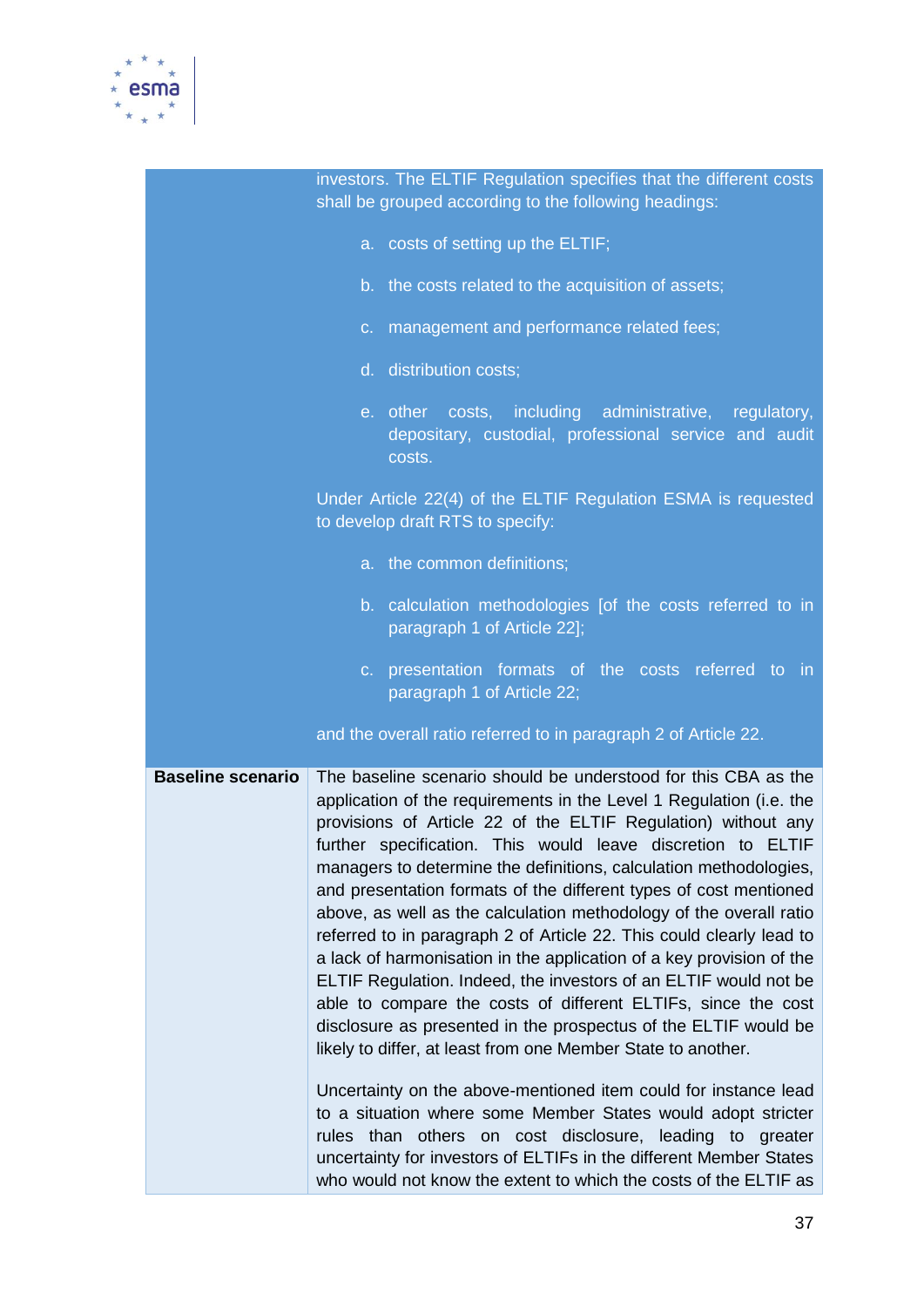

|                         | presented in the prospectus reflect a specific feature of the ELTIF<br>in which they would invest or to a certain extent a specific feature<br>of the cost disclosure regulatory framework in place in the<br>Member State of this ELTIF. For instance, some Member States<br>could consider that only some types of cost should be disclosed<br>or aggregated in the above-mentioned overall ratio, while other<br>Member States would consider that all types of cost should be<br>disclosed and included in this overall ratio. This would clearly lead<br>to a situation where the different cost figures of the prospectus of<br>different ELTIFs of different Member States would not be<br>comparable, which would be particularly problematic in the<br>context of the EU passport of the ELTIF Regulation. |
|-------------------------|---------------------------------------------------------------------------------------------------------------------------------------------------------------------------------------------------------------------------------------------------------------------------------------------------------------------------------------------------------------------------------------------------------------------------------------------------------------------------------------------------------------------------------------------------------------------------------------------------------------------------------------------------------------------------------------------------------------------------------------------------------------------------------------------------------------------|
| <b>Options</b>          | The RTS aim to promote the objectives of the Level 1 Regulation<br>by clarifying the scope of application of certain of its provisions.<br>This should contribute to the creation of a level playing field<br>across Member States, which will help ensure that the cost<br>disclosure information as presented in the prospectus of the<br>ELTIF is harmonised. This should reduce the scope for regulatory<br>arbitrage, which could otherwise hamper the key objectives of the<br>Level 1 Regulation.                                                                                                                                                                                                                                                                                                            |
|                         | In order to address the problem and comply with the objectives<br>identified above, ESMA not only considered the idea of providing<br>clarification on the criteria which may be extracted from the Level<br>1 provisions, but also identified some topics for which additional<br>guidance could be beneficial for the purposes of a harmonised<br>application of the ELTIF Regulation. These topics were as<br>follows:                                                                                                                                                                                                                                                                                                                                                                                           |
|                         | The extent to which the cost disclosure framework<br>i)<br>could be aligned with the cost disclosure information<br>that is requested by the PRIIPs Regulation;                                                                                                                                                                                                                                                                                                                                                                                                                                                                                                                                                                                                                                                     |
|                         | The extent to which the cost disclosure information<br>$\mathsf{ii}$<br>as requested by the ELTIF Regulation could be<br>similar to the cost disclosure information<br>as<br>presented in the UCITS KIID.                                                                                                                                                                                                                                                                                                                                                                                                                                                                                                                                                                                                           |
| <b>Preferred Option</b> | ESMA decided to consult on the option in which the cost<br>disclosure information as requested by the ELTIF Regulation is<br>similar to the cost disclosure information as presented in the<br>UCITS KIID, notably because the cost disclosure framework as<br>requested by the PRIIPs Regulation will not be ready before<br>2016.                                                                                                                                                                                                                                                                                                                                                                                                                                                                                 |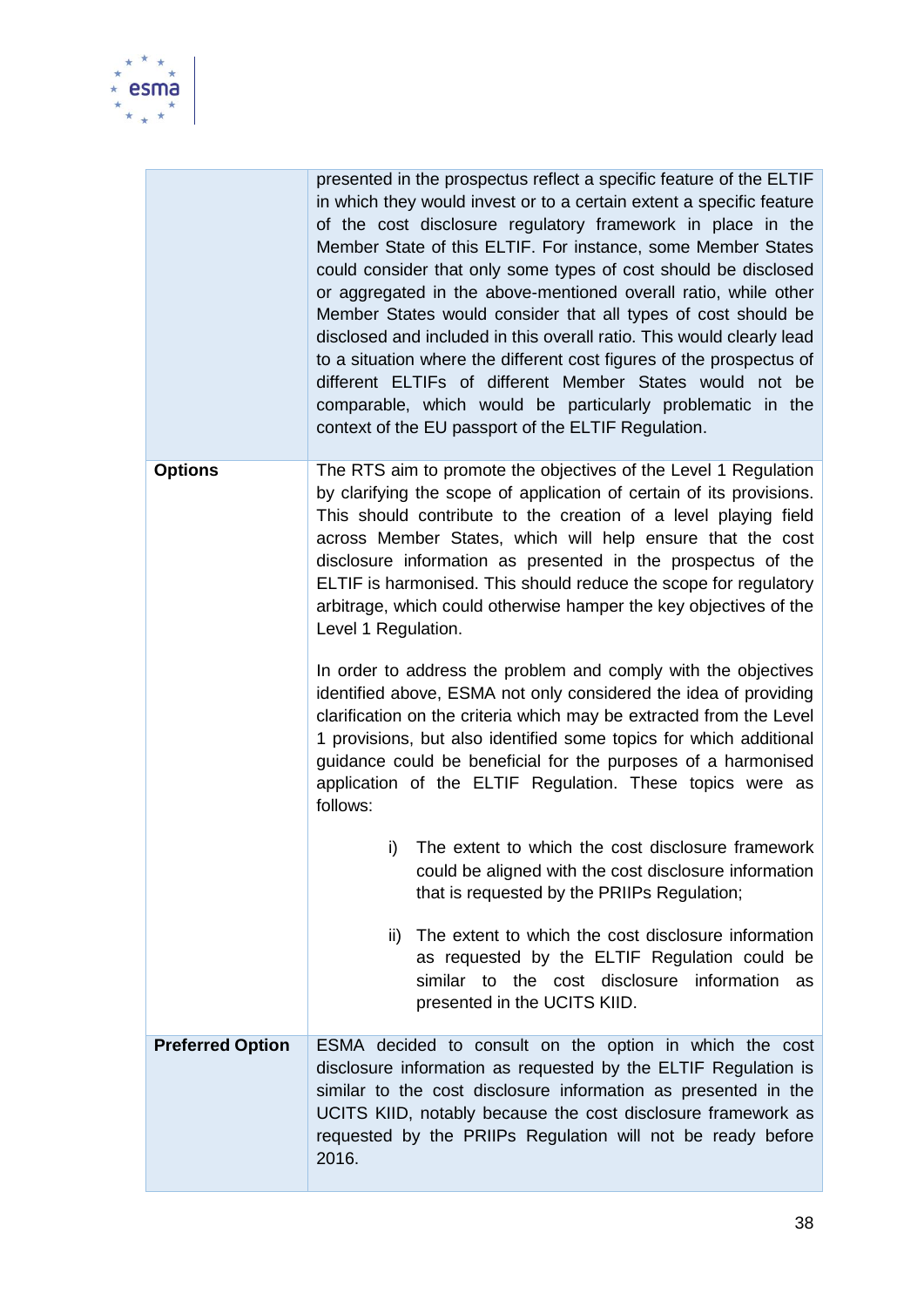

# **2.6. Specifications on the facilities available to retail investors**

| <b>Policy Objective</b>  | The requirements on the facilities to be made available to retail<br>investors are additional to the marketing requirements already<br>laid down in the AIFMD and are justified by the fact that ELTIFs<br>target not only professional, but also retail investors across the<br>EU. They are intended to ensure an appropriate degree of retail<br>investor protection. Common rules on the requirements for these<br>facilities should ensure that a similar level of investor protection is<br>guaranteed across Europe.                           |
|--------------------------|-------------------------------------------------------------------------------------------------------------------------------------------------------------------------------------------------------------------------------------------------------------------------------------------------------------------------------------------------------------------------------------------------------------------------------------------------------------------------------------------------------------------------------------------------------|
| <b>Baseline scenario</b> | No further rules would be provided through RTS on the facilities<br>available to retail investors in each Member State where the<br>ELTIF intends to market its units or shares.                                                                                                                                                                                                                                                                                                                                                                      |
| <b>Option 1</b>          | The RTS would provide a harmonised set of rules broadly<br>inspired by the existing practices at national level for the similar<br>provisions under Article 92 of the UCITS Directive. In order to<br>reduce the administrative burden to which ELTIFs are subject, no<br>requirements on the type of entities which may provide the<br>facilities would be introduced.                                                                                                                                                                               |
| <b>Option 2</b>          | The RTS would provide a bespoke set of harmonised rules which<br>are not based on the existing practices at national level for the<br>similar requirements under the UCITS Directive. In particular,<br>under this option the entity providing the facilities should belong<br>to certain specific categories only (i.e. an entity authorised to<br>provide depositary services under the UCITS Directive or the<br>AIFMD).                                                                                                                           |
| <b>Preferred Option</b>  | ESMA decided to consult on option 1 and discarded option 2. The<br>baseline scenario was also discarded as it would not have<br>provided any harmonisation on the characteristics of the facilities<br>to be made available for retail investors. This could have led to an<br>inconsistent level of investor protection across Europe.                                                                                                                                                                                                               |
|                          | ESMA preferred option 1 as it ensures minimum standards in<br>terms of investor protection, while at the same time leveraging on<br>existing national practices and not putting an excessive<br>administrative burden on ELTIF managers. In that context, option<br>2 could have led to a disproportionate approach. In particular, the<br>requirement to limit the provisions of the facilities to certain<br>entities only seems unnecessary from an investor protection point<br>of view. This is based on the consideration that the provision of |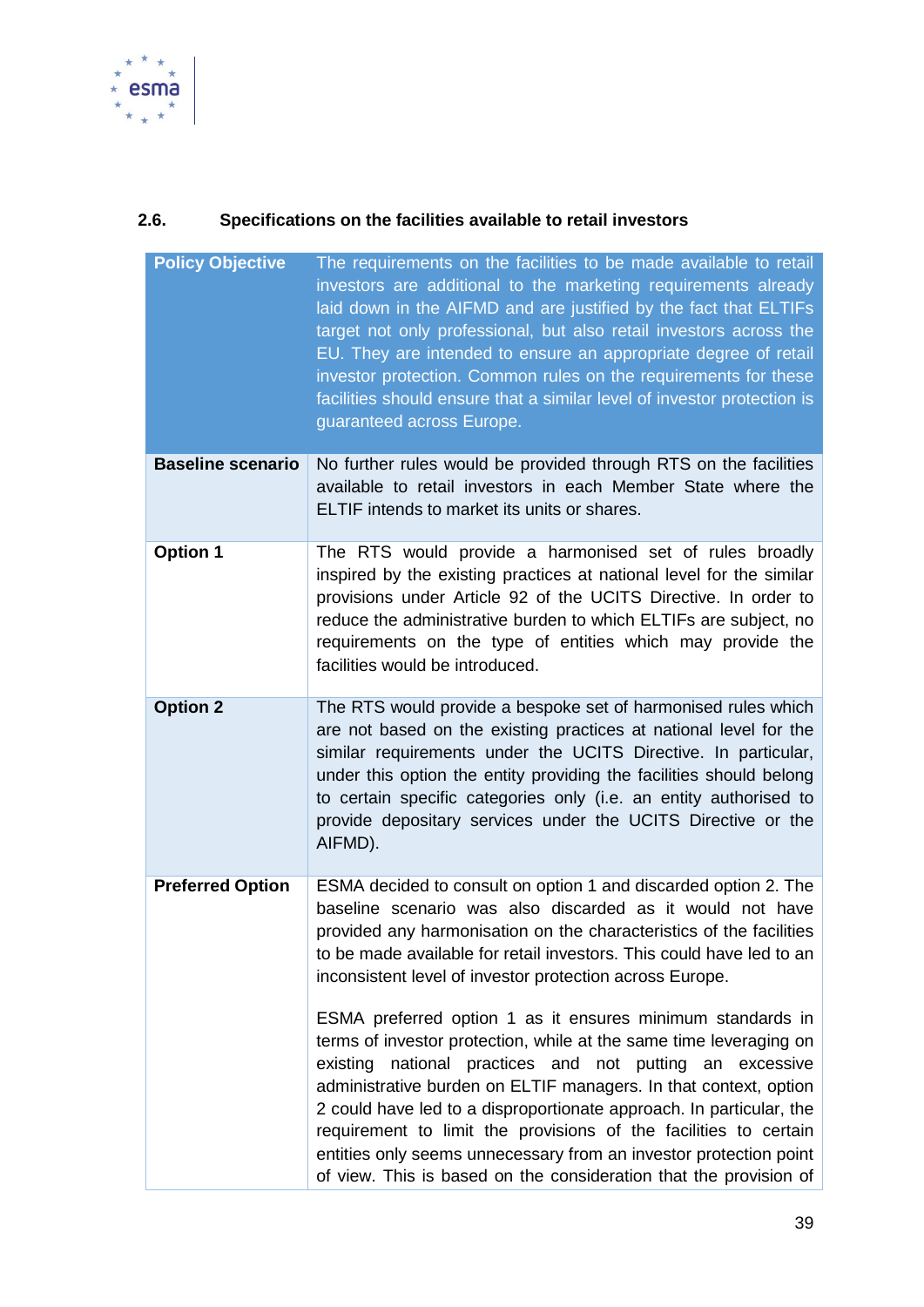

services – such as the reception and transmission of orders – which are regulated under Directive 2014/65/EU (MiFID II) would in any event be subject to the national provisions transposing MiFID II in the relevant Member State in which the ELTIF is marketed.

In reaching its choice of the preferred option, ESMA also took into account the outcome of the mapping of the existing national practices under the UCITS Directive which is set out below under section 4 of this draft CBA.

## **3. Assessment of the impact of the various options**

| <b>Option 1</b> | <b>Qualitative description</b>                                                                                                                                                                                                                                                                                                                                                                                                                                                                                                                                                                                                                                                                                                                                                                                                                                                                                                                                                                                                                                                                                                                                                                               |
|-----------------|--------------------------------------------------------------------------------------------------------------------------------------------------------------------------------------------------------------------------------------------------------------------------------------------------------------------------------------------------------------------------------------------------------------------------------------------------------------------------------------------------------------------------------------------------------------------------------------------------------------------------------------------------------------------------------------------------------------------------------------------------------------------------------------------------------------------------------------------------------------------------------------------------------------------------------------------------------------------------------------------------------------------------------------------------------------------------------------------------------------------------------------------------------------------------------------------------------------|
| <b>Benefits</b> | The impact of the final RTS should not be material in most of the<br>Member States, since ESMA's proposal is to consider that the<br>scope of risks to be covered by the manager of an ELTIF should<br>not be narrower than the scope of risks embedded in the<br>definition of hedging within the IFRS framework.<br>The main benefits of the option proposed are to: i) standardise<br>the operational and regulatory processes that the managers of an<br>ELTIF will set up to face the situation where they have to decide<br>if they should invest in some types of asset, given the clarification<br>provided on their ability to cover the corresponding risks; and ii)<br>prevent the manager of an ELTIF from deciding not to invest in<br>certain types of asset because he would not be able to cover the<br>corresponding risks. Missed investment opportunities would<br>indeed not only imply opportunity costs for the ELTIF and its<br>investors, but would also lead to potential financing costs of the<br>EU companies in which the ELTIF would have otherwise<br>invested. ESMA considers that this last argument is especially<br>relevant in the context of the Capital Markets Union. |
| Costs           | ESMA took the view that the proposed approach was unlikely to<br>lead to significant additional costs to the extent that it provided<br>clarifications on the Level 1 provisions and does not impose<br>additional obligations beyond those already set by the ELTIF<br>Regulation, except the clarification that the scope of the risks to<br>be covered by the manager of an ELTIF should not be narrower<br>than the scope of risks embedded in the definition of hedging                                                                                                                                                                                                                                                                                                                                                                                                                                                                                                                                                                                                                                                                                                                                 |

#### **3.1. Hedging derivatives**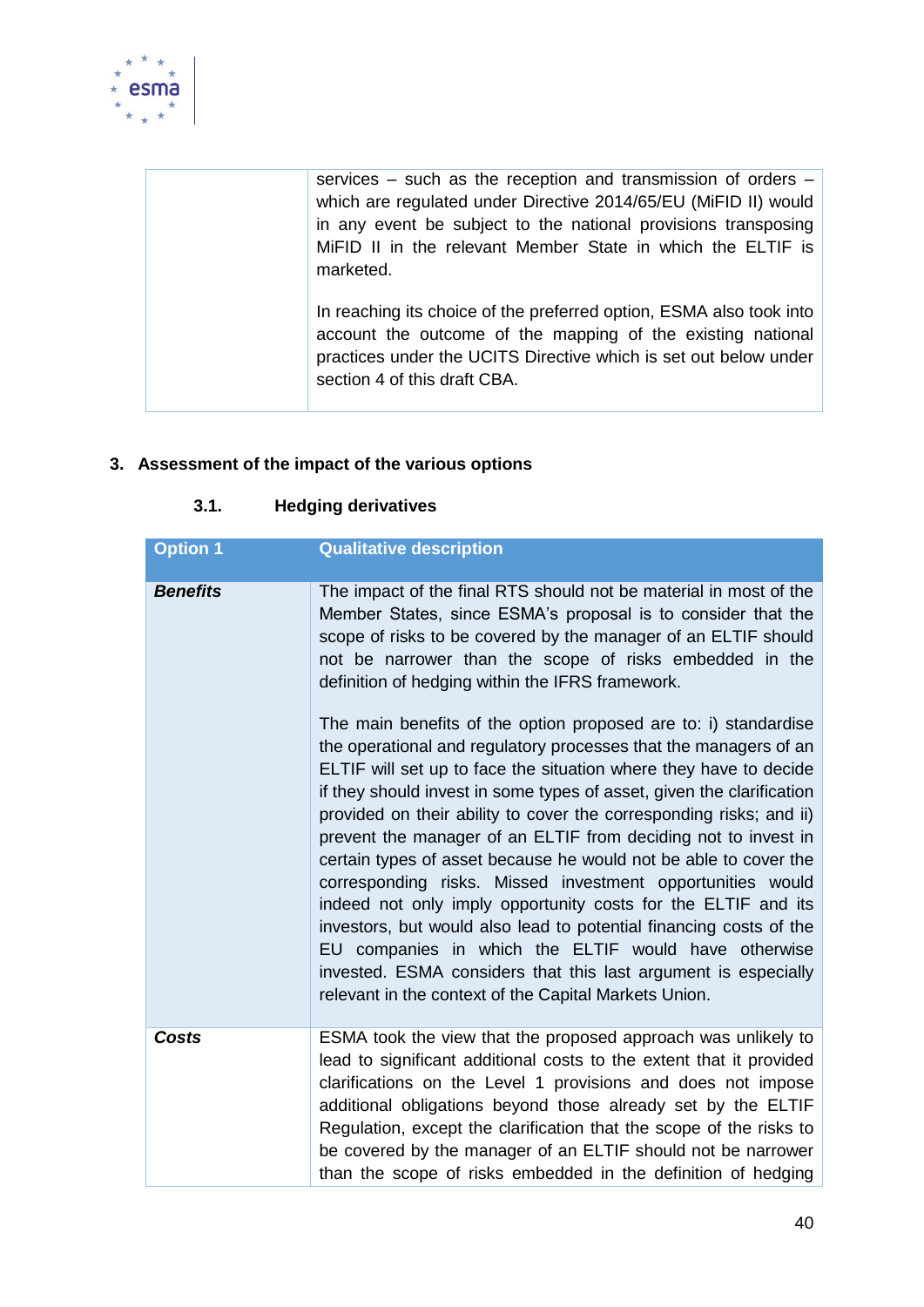

within the IFRS framework.

As compared to the baseline scenario, it is indeed unlikely that: i) there would be certain types of risks that would not fall under the scope of the IFRS framework and that the manager of an ELTIF would like to cover; ii) those types of risks could have been covered in the baseline scenario; and iii) that the fact of not being able to cover these type of risks would prove to be significantly costly for the ELTIF manager, the ELTIF or its investors.

| <b>Option 2</b> | <b>Qualitative description</b>                                                                                                                                                                                                                                                                                                                                                                                                                                                                                                                                                                                                                                                                                                                                                                                                                                                                                                                                                                                       |
|-----------------|----------------------------------------------------------------------------------------------------------------------------------------------------------------------------------------------------------------------------------------------------------------------------------------------------------------------------------------------------------------------------------------------------------------------------------------------------------------------------------------------------------------------------------------------------------------------------------------------------------------------------------------------------------------------------------------------------------------------------------------------------------------------------------------------------------------------------------------------------------------------------------------------------------------------------------------------------------------------------------------------------------------------|
| <b>Benefits</b> | The main benefits of the option proposed are to standardise the<br>operational and regulatory processes that the managers of an<br>ELTIF will set up to face the situation where they have to decide<br>if they should invest in some types of asset, given the clarification<br>provided on their ability to cover the corresponding risks;                                                                                                                                                                                                                                                                                                                                                                                                                                                                                                                                                                                                                                                                         |
| Costs           | As opposed to option 1, it is more likely that this second option<br>which would aim to narrow the range of risks that the manager of<br>an ELTIF would be entitled to cover (taking as a possible basis<br>the Impact Assessment of the Commission on its initial proposal)<br>would be costly. Indeed, in that scenario, considering the wide<br>range of eligible assets of an ELTIF, it is possible that managers<br>of ELTIFs would not be able to cover some of the risks they<br>would like to cover in relation to certain specific assets of the<br>ELTIF. In that context, the manager would either prefer not to<br>invest in the corresponding assets, the corresponding opportunity<br>costs being borne by the manager, the ELTIF and its investors,<br>or actually invest in these assets, without being able to cover the<br>corresponding risks, which would result in a situation where the<br>risk of loss, and therefore the potential costs for the ELTIF and its<br>investors, would increase. |

- **Q19 Do you agree with the above-mentioned reasoning in relation to the possible costs and benefits of the options as regards hedging? Which other costs or benefits would you consider in this context?**
	- **3.2. Sufficient length of the life of the ELTIF**

**Option 1 Qualitative description**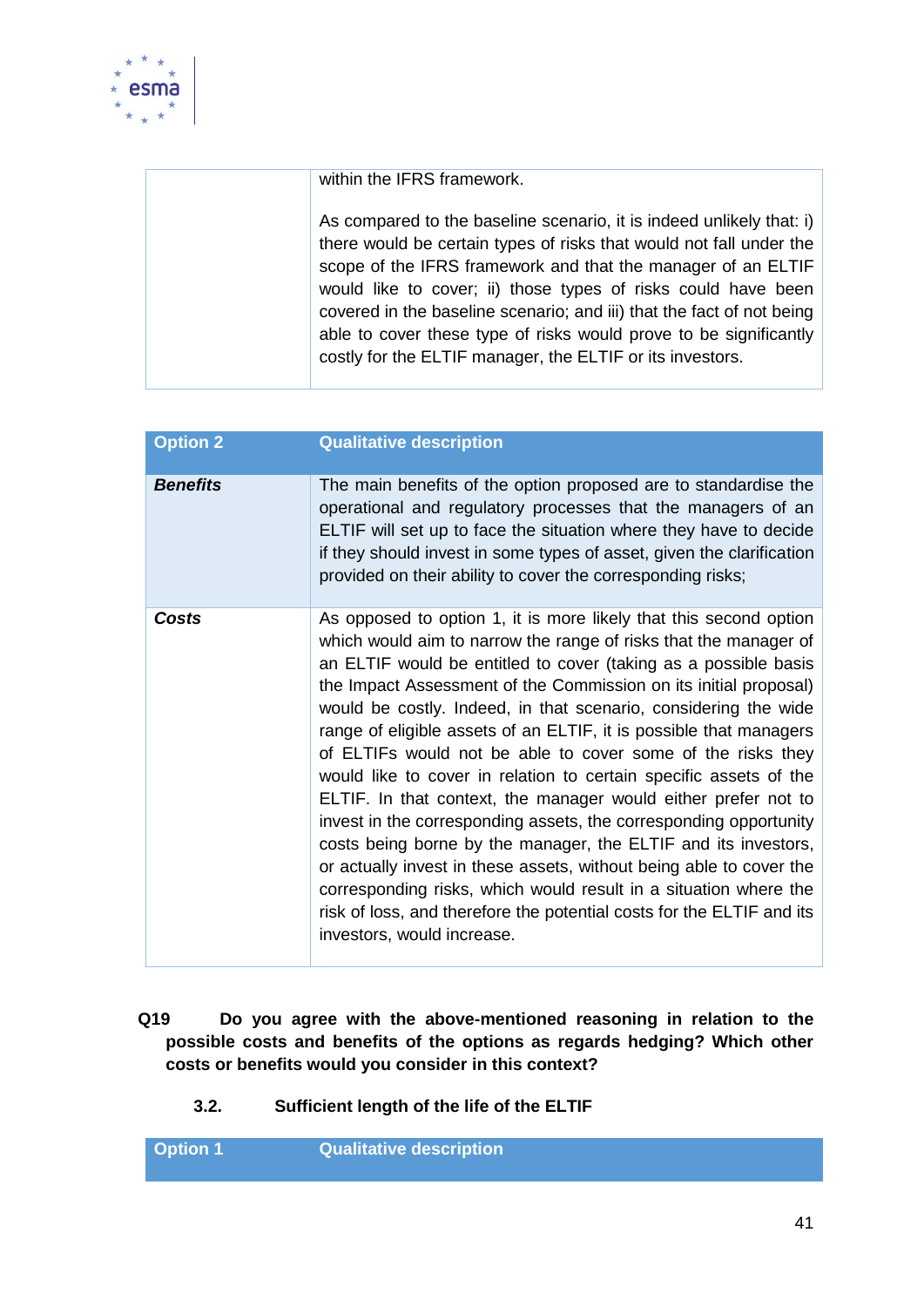

| <b>Benefits</b>                                         | This option provides for a low standard in terms of investor<br>protection because in situations where an ELTIF invests into<br>assets that have different maturity profiles, at the end of its life<br>the ELTIF may not be able to satisfy all the redemption requests<br>it receives as it may have some assets in its portfolio the maturity<br>profile of which is longer than the life of the ELTIF.<br>Compared to option 2, this option does not seem to provide<br>substantial benefits to ELTIF managers either, to the extent that<br>in order to determine the average duration of all the assets in the<br>portfolio of the ELTIF one needs to assess the duration of each<br>of the individual assets of the ELTIF in any event (which is what<br>ELTIF managers need to do under option 2 as well, which in turn<br>provides higher standards in terms of investor protection). |
|---------------------------------------------------------|------------------------------------------------------------------------------------------------------------------------------------------------------------------------------------------------------------------------------------------------------------------------------------------------------------------------------------------------------------------------------------------------------------------------------------------------------------------------------------------------------------------------------------------------------------------------------------------------------------------------------------------------------------------------------------------------------------------------------------------------------------------------------------------------------------------------------------------------------------------------------------------------|
| <b>Costs to regulator</b><br>compliance<br>and<br>costs | The costs linked to the implementation of this option seem to be<br>limited to one-off costs for both regulators and ELTIF managers<br>(i.e. costs to be borne at the time of inception/authorisation of the<br>ELTIF). Indeed, the end of the life of the ELTIF needs to be<br>determined in the fund rules or instruments of incorporation that<br>have to be included in the application for authorisation.<br>In order to determine the average duration of all the assets in the<br>portfolio of the ELTIF, an ELTIF manager needs to know the<br>maturity of each of the individual assets into which the ELTIF<br>envisages investing. This may generate some costs, which seem<br>to be equivalent to the ones that would be generated under<br>option 2.                                                                                                                              |

| <b>Option 2</b>                                  | <b>Qualitative description</b>                                                                                                                                                                                                                                                                                                                                                                                                                                                                             |
|--------------------------------------------------|------------------------------------------------------------------------------------------------------------------------------------------------------------------------------------------------------------------------------------------------------------------------------------------------------------------------------------------------------------------------------------------------------------------------------------------------------------------------------------------------------------|
| <b>Benefits</b>                                  | This option provides for a higher standard in terms of investor<br>protection because in situations where an ELTIF invests into<br>assets that have different maturity profiles, the life of the ELTIF<br>would be determined with reference to the individual asset which<br>has the longest life-cycle. This should ensure that at the end of<br>its life the ELTIF is able to have sold or be in the process of<br>selling all of its assets and to satisfy all the redemption requests it<br>receives. |
| Costs to regulator<br>compliance<br>and<br>costs | The costs linked to the implementation of this option seem to be<br>limited to one-off costs for both regulators and ELTIF managers<br>(i.e. costs to be borne at the time of inception/authorisation of the<br>ELTIF). Indeed, the end of the life of the ELTIF needs to be                                                                                                                                                                                                                               |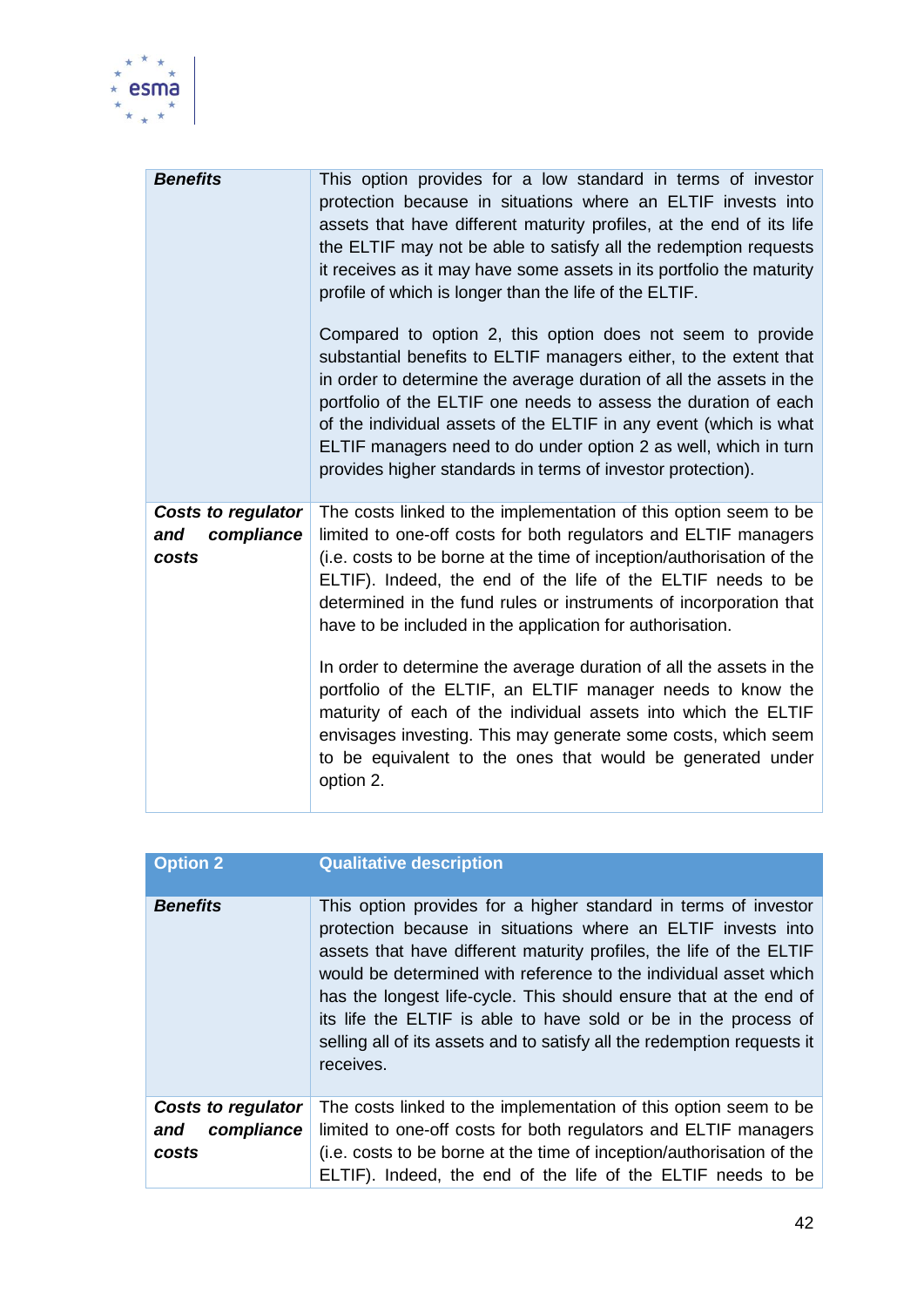

1

determined in the fund rules or instruments of incorporation that have themselves to be included in the application for authorisation.

In order to determine which is the individual asset within the ELTIF portfolio which has the longest life-cycle, the ELTIF manager needs to know the maturity of each of the individual assets into which the ELTIF envisages investing. This may generate some costs, which seem to be equivalent to the ones that would be generated under option 1.

**Q20 Do you agree with the assessment of costs and benefits above for the proposal on the sufficient length of the life of the ELTIF? If not, please explain why and provide any available quantitative data on the one-off and ongoing costs (if any) that the proposal would imply.**

| Option 1                                                | <b>Qualitative description</b>                                                                                                                                                                                                                                                                                                                                                                                                                                                                                                                                               |
|---------------------------------------------------------|------------------------------------------------------------------------------------------------------------------------------------------------------------------------------------------------------------------------------------------------------------------------------------------------------------------------------------------------------------------------------------------------------------------------------------------------------------------------------------------------------------------------------------------------------------------------------|
| <b>Benefits</b>                                         | The list of types of market risk that ELTIF managers would have<br>to take into account in assessing the market for potential buyers<br>would provide a solid framework for the analysis to be done by<br>ELTIF managers. This would ultimately benefit ELTIF investors.                                                                                                                                                                                                                                                                                                     |
| <b>Costs to regulator</b><br>compliance<br>and<br>costs | The costs linked to the implementation of this option seem to be<br>limited to one-off costs for both regulators and ELTIF managers<br>(i.e. costs to be borne at the time of adoption of the itemised<br>schedule for the orderly disposal of the assets of the ELTIF).                                                                                                                                                                                                                                                                                                     |
|                                                         | While the RTS in question deal with non-standard assets and<br>their disposal, it is assumed that managers of closed-ended<br>funds will be familiar with such assets (i.e. the RTS do not relate<br>to a completely new and emerging asset class where there is no<br>previous experience). The way the disposal of these assets<br>would be governed under this option seems to be broadly in line<br>with the market practice for closed-ended of funds. <sup>11</sup> Therefore,<br>ESMA does not expect this option to trigger substantive costs for<br>ELTIF managers. |

**3.3. Criteria for the assessment of the market for potential buyers**

<sup>&</sup>lt;sup>11</sup> See the above mentioned above mentioned document 'Valuation of investment properties' published by the Danish Property Federation.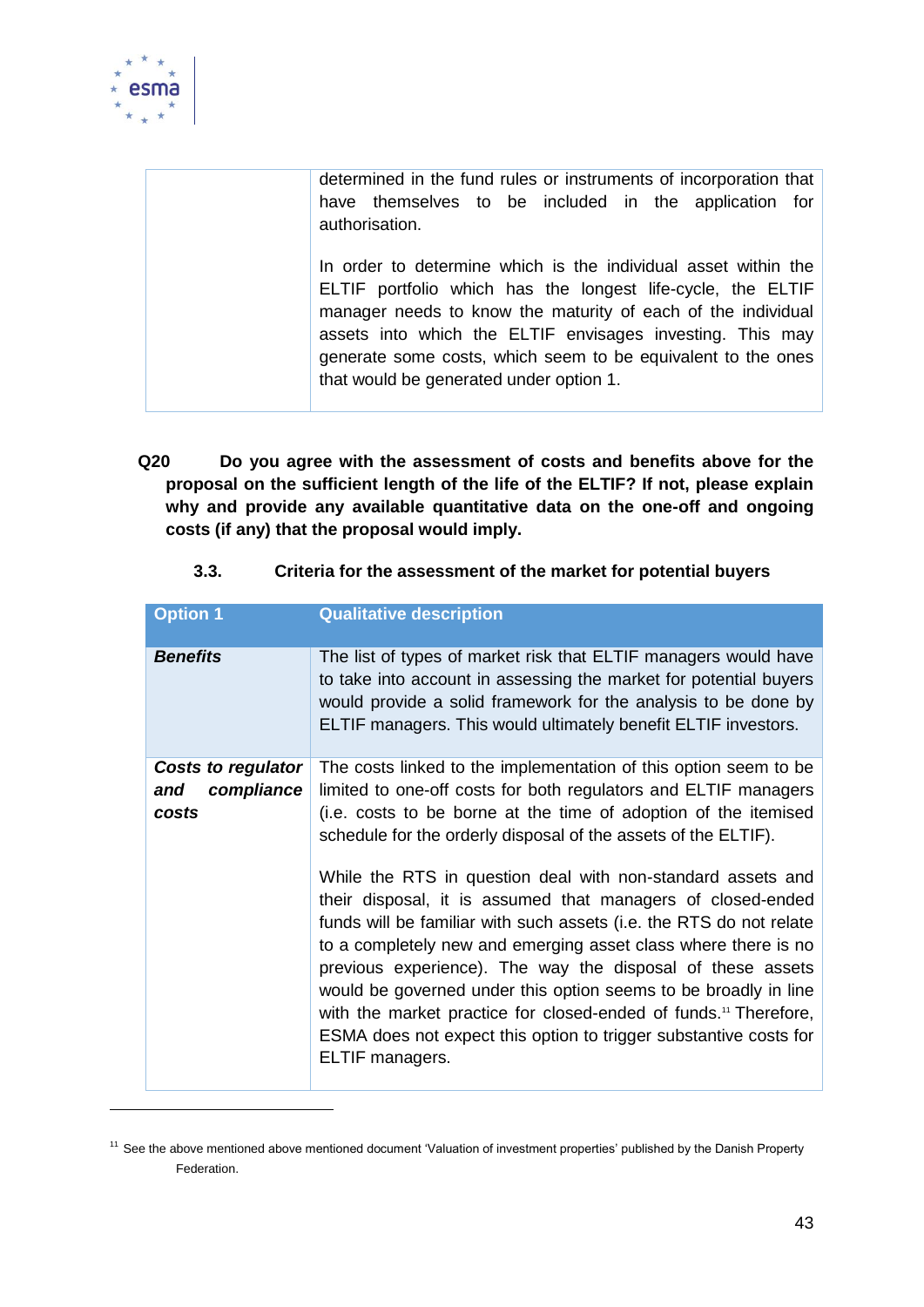

| <b>Option 2</b><br><b>Qualitative description</b>                                                                                                                                                                                                                                                                                                                                                                                                                 |  |
|-------------------------------------------------------------------------------------------------------------------------------------------------------------------------------------------------------------------------------------------------------------------------------------------------------------------------------------------------------------------------------------------------------------------------------------------------------------------|--|
| <b>Benefits</b><br>This option provides for high standards in terms of investor<br>protection as ELTIF managers would have to take into account<br>all types of risk that are specific to the sectors into which an<br>ELTIF may invest.                                                                                                                                                                                                                          |  |
| The costs linked to the implementation of this option seem to be<br>Costs to regulator<br>limited to one-off costs for both regulators and ELTIF managers<br>compliance<br>and<br>(i.e. costs to be borne at the time of adoption of the itemised<br>costs<br>schedule for the orderly disposal of the assets of the ELTIF).<br>Such costs are expected to be materially higher than costs under<br>option 1 to the extent that the spectrum of assessments to be |  |
| made under option 2 would be wider.                                                                                                                                                                                                                                                                                                                                                                                                                               |  |

**Q21 Do you agree with the assessment of costs and benefits above for the proposal on the criteria for the assessment of the market for potential buyers? If not, please explain why and provide any available quantitative data on the one-off and ongoing costs (if any) that the proposal would imply.**

## **3.4. Criteria for the valuation of the assets to be divested**

| <b>Option 1</b>                                  | <b>Qualitative description</b>                                                                                                                                                                                                                                                                                    |
|--------------------------------------------------|-------------------------------------------------------------------------------------------------------------------------------------------------------------------------------------------------------------------------------------------------------------------------------------------------------------------|
| <b>Benefits</b>                                  | A specific set of rules for the valuation to be carried out in the<br>context of the disposal of the ELTIF assets would not provide any<br>substantive added value in terms of investor protection given that<br>the detailed rules on valuation under the AIFMD are applicable to<br>ELTIF managers in any case. |
| Costs to regulator<br>compliance<br>and<br>costs | The costs linked to the implementation of this option seem to be<br>limited to one-off costs for both regulators and ELTIF managers<br>(i.e. costs to be borne before the adoption of the itemised<br>schedule for the orderly disposal of the assets of the ELTIF).                                              |
|                                                  | Such costs are expected to be substantially higher than costs<br>under option 2 to the extent that requirements which are<br>additional to the ones foreseen under the AIFMD would trigger<br>some specific compliance costs.                                                                                     |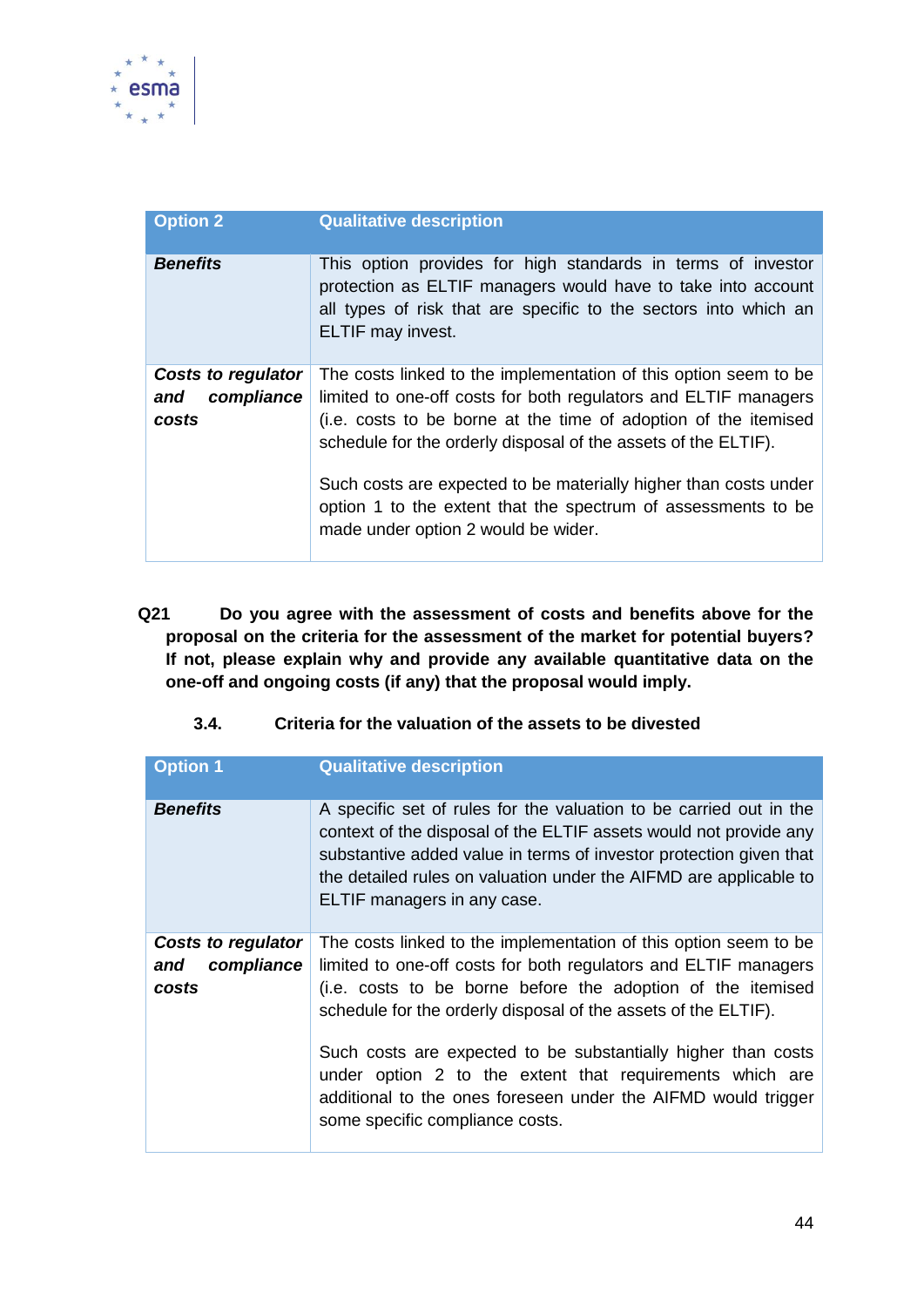

| <b>Option 2</b>                                         | <b>Qualitative description</b>                                                                                                                                                                                                                                                                                                                                                                                                                                           |
|---------------------------------------------------------|--------------------------------------------------------------------------------------------------------------------------------------------------------------------------------------------------------------------------------------------------------------------------------------------------------------------------------------------------------------------------------------------------------------------------------------------------------------------------|
| <b>Benefits</b>                                         | This option provides for adequate standards in terms of investor<br>protection to the extent that it leverages on the existing rules on<br>valuation under the AIFMD and it requires ELTIF managers to<br>carry out an ad hoc valuation of the ELTIF assets before the<br>beginning of the disposal of the assets.                                                                                                                                                       |
| <b>Costs to regulator</b><br>compliance<br>and<br>costs | The costs linked to the implementation of this option seem to be<br>limited to one-off costs for both regulators and ELTIF managers<br>(i.e. costs to be borne before the adoption of the itemised<br>schedule for the orderly disposal of the assets of the ELTIF).<br>Such costs are expected to be substantially lower than costs<br>under option 1. ELTIF managers would be required to carry out<br>an ad hoc valuation in the context of the disposal of the ELTIF |
|                                                         | assets, but such a valuation would be governed by rules that in<br>principle are not materially different from the ones under the<br>AIFMD. Therefore, ESMA does not expect this option to trigger<br>substantive costs for ELTIF managers.                                                                                                                                                                                                                              |

- **Q22 Do you agree with the assessment of costs and benefits above for the proposal on the criteria for the valuation of the assets to be divested? If not, please explain why and provide any available quantitative data on the one-off and ongoing costs (if any) that the proposal would imply.**
	- **3.5. Common definitions, calculation methodologies and presentation formats of costs**

| <b>Options</b>  | <b>Qualitative description</b>                                                                                                                                                                                                                                                                                                                                                                               |
|-----------------|--------------------------------------------------------------------------------------------------------------------------------------------------------------------------------------------------------------------------------------------------------------------------------------------------------------------------------------------------------------------------------------------------------------|
| <b>Benefits</b> | The impact of the final RTS should not be material in most of the<br>Member States, since ESMA's proposal is to consider that the<br>scope of risks to be covered by the manager of an ELTIF should<br>be similar to the cost disclosure information as presented in the<br><b>UCITS KIID.</b>                                                                                                               |
|                 | The main benefits of the option proposed are to: i) standardise<br>the operational and regulatory processes that the managers of an<br>ELTIF will set up to disclose the costs for the ELTIF in the<br>prospectus, as well as to standardise the cost disclosure<br>information in itself for the investors of the ELTIF; and ii) take full<br>advantage of the existing cost disclosure framework under the |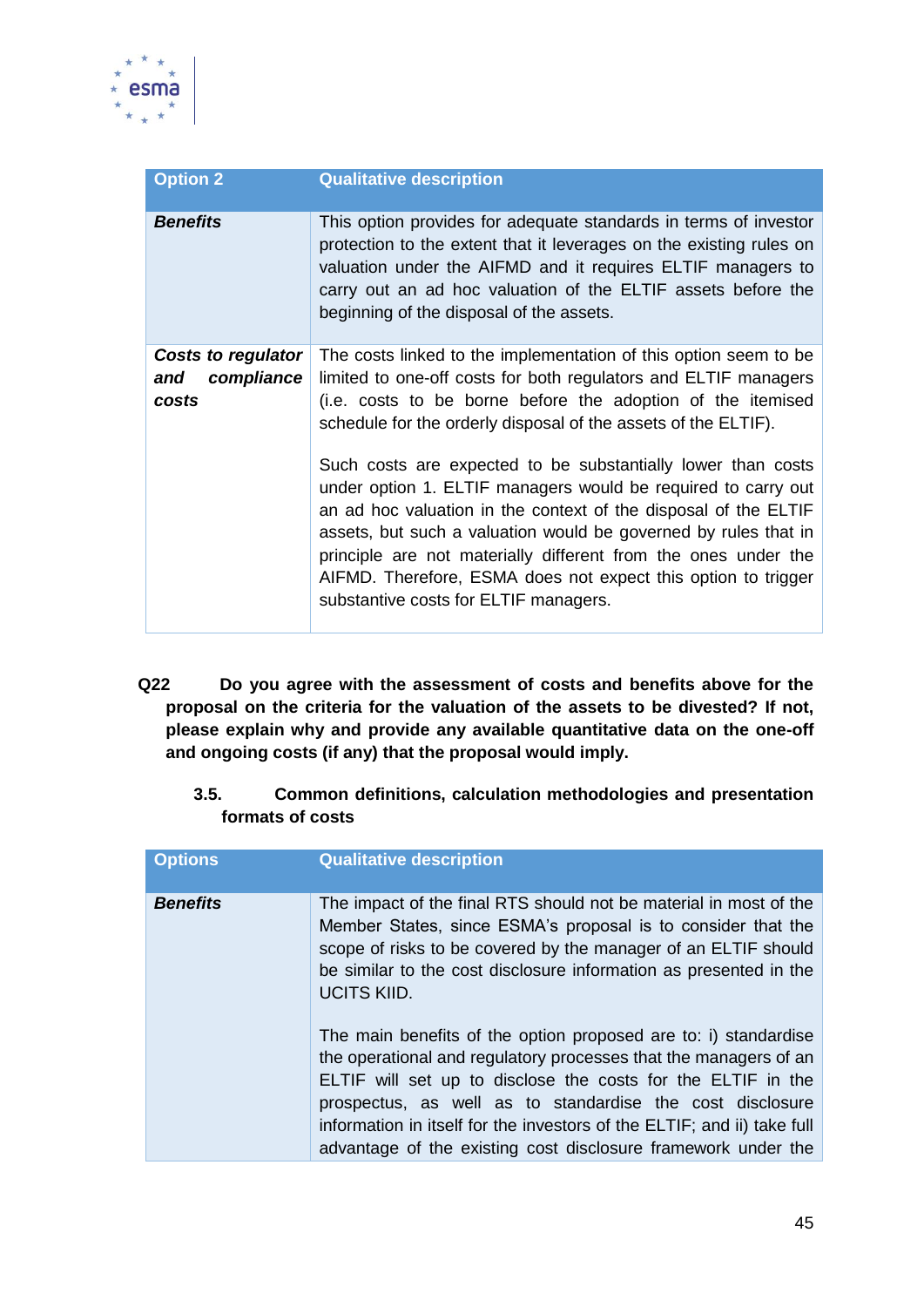

|       | <b>UCITS KIID.</b>                                                                                                                                                                                                                                                                                                                                                                                                                                                                                                                                                                                                                                                                                                                                                                                                                                                                                       |
|-------|----------------------------------------------------------------------------------------------------------------------------------------------------------------------------------------------------------------------------------------------------------------------------------------------------------------------------------------------------------------------------------------------------------------------------------------------------------------------------------------------------------------------------------------------------------------------------------------------------------------------------------------------------------------------------------------------------------------------------------------------------------------------------------------------------------------------------------------------------------------------------------------------------------|
| Costs | ESMA took the view that the proposed approach was unlikely to<br>lead to significant additional costs to the extent that it provided<br>clarifications on the Level 1 provisions and does not impose<br>additional obligations beyond those already set by the ELTIF<br>Regulation, except the clarification that the cost disclosure<br>information mentioned in the ELTIF Regulation should be similar<br>to the cost disclosure information as presented in the UCITS<br>KIID.                                                                                                                                                                                                                                                                                                                                                                                                                        |
|       | As compared to the baseline scenario, it is indeed unlikely that: i)<br>on their own initiative and without further coordination, all<br>Member States implement in the same way the cost disclosure<br>requirements of Article 22 of the ELTIF Regulation; and ii) this<br>same approach would prove to be less costly for the manager of<br>the ELTIF than the approach taken by ESMA in the present CP.<br>It might also be the case that in the baseline scenario, because<br>the ELTIF Regulation refers to the cost disclosure requirements<br>under the PRIIPs Regulation, some Member States would prefer<br>to wait for the output of the work on cost disclosure under the<br>PRIIPs Regulation before implementing the similar cost<br>disclosure requirements under the ELTIF Regulation. This could<br>result in a situation where investments opportunities would be<br>missed or delayed. |

- **Q23 Do you agree with the above-mentioned reasoning in relation to the possible costs and benefits of the option taken by ESMA as regards common definitions, calculation methodologies and presentation formats of costs of ELTIFs? Which other types of costs or benefits would you consider in this context?**
	- **3.6. Specifications on the facilities available to retail investors**

| <b>Option 1</b> | <b>Qualitative description</b>                                                                                                                                                                                                                                                                                                                                                                                                                                                                                                             |
|-----------------|--------------------------------------------------------------------------------------------------------------------------------------------------------------------------------------------------------------------------------------------------------------------------------------------------------------------------------------------------------------------------------------------------------------------------------------------------------------------------------------------------------------------------------------------|
| <b>Benefits</b> | Specifications on the facilities to be made available to retail<br>investors which are broadly in line with the ones existing at<br>national level under the UCITS Directive would set appropriate<br>standards in terms of protection of retail investors. The absence<br>of specific requirements on the types of entity which may provide<br>the facilities would have the benefit of not imposing an additional<br>burden on ELTIF managers while at the same time not<br>jeopardising the level of investor protection given that the |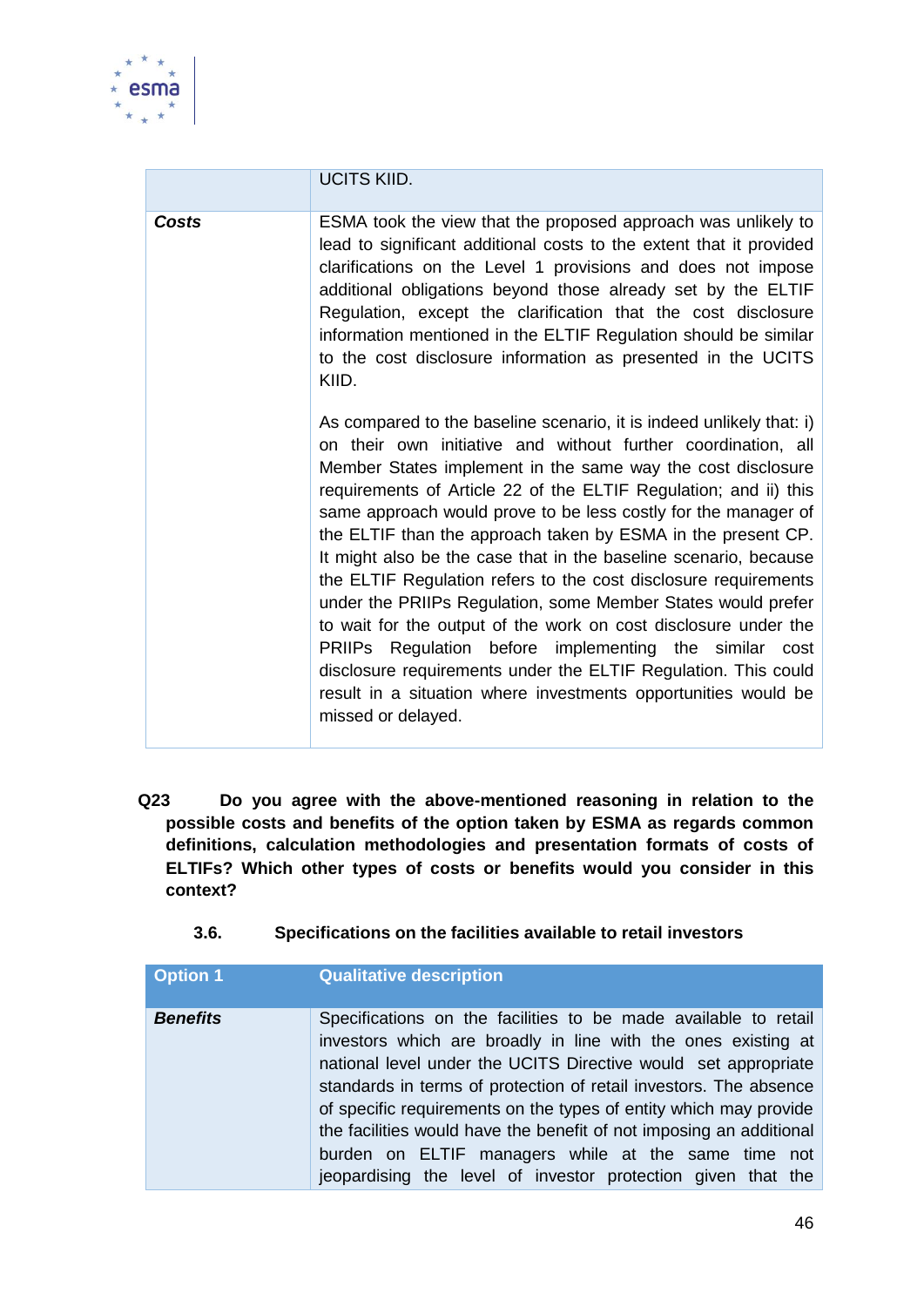

|                           | provision of services – such as the reception and transmission of<br>orders – which are regulated under Directive 2014/65/EU (MiFID<br>II) would in any event be subject to the national provisions<br>transposing MiFID II in the relevant Member State in which the<br><b>ELTIF</b> is marketed.                                                                                                                                                                                                                                                                                                                                |
|---------------------------|-----------------------------------------------------------------------------------------------------------------------------------------------------------------------------------------------------------------------------------------------------------------------------------------------------------------------------------------------------------------------------------------------------------------------------------------------------------------------------------------------------------------------------------------------------------------------------------------------------------------------------------|
| <b>Costs to regulator</b> | One-off and ongoing compliance costs are expected to arise from                                                                                                                                                                                                                                                                                                                                                                                                                                                                                                                                                                   |
| compliance<br>and         | the set up and maintenance of the relevant facilities.                                                                                                                                                                                                                                                                                                                                                                                                                                                                                                                                                                            |
| costs                     |                                                                                                                                                                                                                                                                                                                                                                                                                                                                                                                                                                                                                                   |
|                           | Given that the option is broadly inspired by existing practices<br>under the UCITS Directive, it is expected that at least in many<br>jurisdictions costs will be limited for regulators for the supervision<br>of the relevant requirements given that they should already be<br>familiar with the similar facilities set up under the UCITS<br>Directive. Moreover, given the similarities with the UCITS<br>requirements, economies of scale may be also be obtained by<br>those managers that also manage UCITS funds and already<br>have in place similar facilities that may be used for the marketing<br>of ELTIF as well. |

| <b>Option 2</b>                                         | <b>Qualitative description</b>                                                                                                                                                                                                                                                                                                                                                                                                                                                                                                                                                                                                                                |
|---------------------------------------------------------|---------------------------------------------------------------------------------------------------------------------------------------------------------------------------------------------------------------------------------------------------------------------------------------------------------------------------------------------------------------------------------------------------------------------------------------------------------------------------------------------------------------------------------------------------------------------------------------------------------------------------------------------------------------|
| <b>Benefits</b>                                         | No additional substantive benefits in terms of investor protection<br>are expected from this option compared to option 1.                                                                                                                                                                                                                                                                                                                                                                                                                                                                                                                                     |
| <b>Costs to regulator</b><br>compliance<br>and<br>costs | One-off and ongoing compliance costs are expected to arise from<br>the set up and maintenance of the relevant facilities.<br>Such costs are expected to be substantially higher than costs<br>under option 1 and would be linked to the requirement to appoint<br>only certain entities for the provision of the facilities. These costs<br>are expected to have an even bigger impact in those jurisdictions<br>where no equivalent requirements exist under the UCITS<br>Directive and where ELTIF managers also managing UCITS<br>funds would have to comply with more stringent requirements<br>under the ELTIF framework than under the UCITS Directive. |

**Q24 Do you agree with the assessment of costs and benefits above for the proposal on the facilities available to retail investors? If not, please explain why and provide any available quantitative data on the one-off and ongoing costs that the proposal would imply.**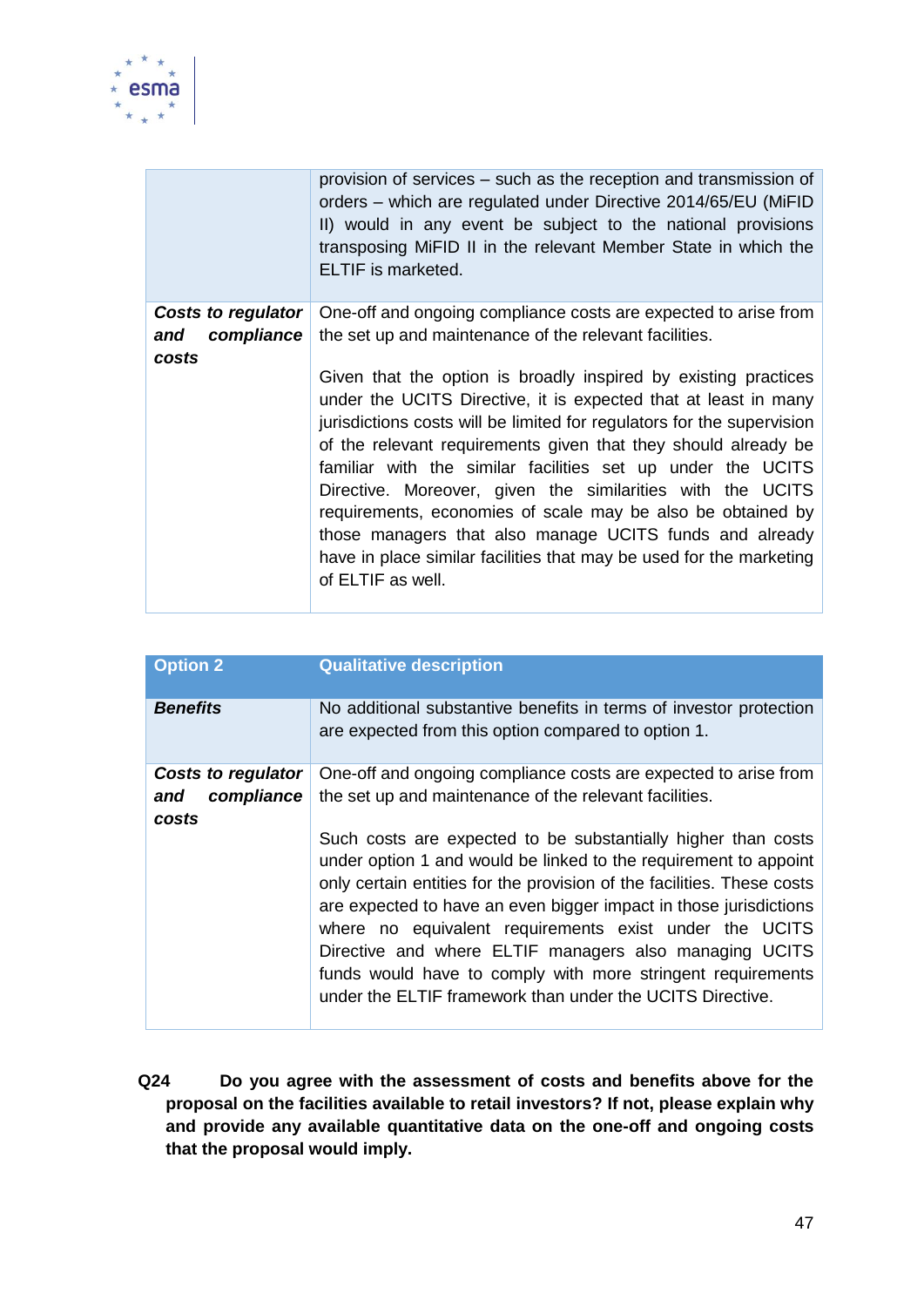

## **4. Mapping of the national practices on requirements for the facilities available to retail investors under Article 92 of the UCITS Directive**

8. For the purpose of the mapping, the following question was submitted to NCAs:

*What are your national requirements, if any, on the facilities to be made available to investors under Article 92 of the UCITS Directive? Please specify the following:*

- *(i) the types and characteristics of the facilities,*
- *(ii) their technical infrastructure,*
- *(iii) the content of their tasks in respect of the retail investors, and*
- (iv) *whether the requirements are imposed by any legislative text or supervisory practice.*
- 9. The following responses were provided by NCAs:

#### **(1) Austria**

The national requirements on UCITS facilities are specified in the Austrian Investment Fund Act 2011 (InvFG 2011).

Art. 92 of the UCITS Directive was transposed via Art. 141 InvFG 2011.

Regarding the compulsory facilities for UCITS for making payments to unit-holders, repurchasing or redeeming units and making available the information which UCITS are required to provide, the Austrian Federal Act requires the UCITS to designate at least one credit institution that fulfills the requirements of a depositary bank to act as payment agent.

This credit institution bears the responsibility to receive and transfer payments for the UCITS, to redeem units and to provide investors with information by the UCITS.

This national requirement of appointing a credit institution as payment agent ensures that investors receive all necessary information and can exercise their rights under the UCITS Directive and the InvFG 2011.

Please find below an English translation of Art. 141 InvFG 2011:

*Arrangements to Protect Unit-Holders of a UCITS Approved in another Member State*

*Article 141.*

*(1) The UCITS approved in another Member State shall, in compliance with articles 55 to 57 as well as articles 128, 132, 133, 136 and 138, take such measures as are necessary to ensure that unit-holders in Austria receive the payments from repurchase and*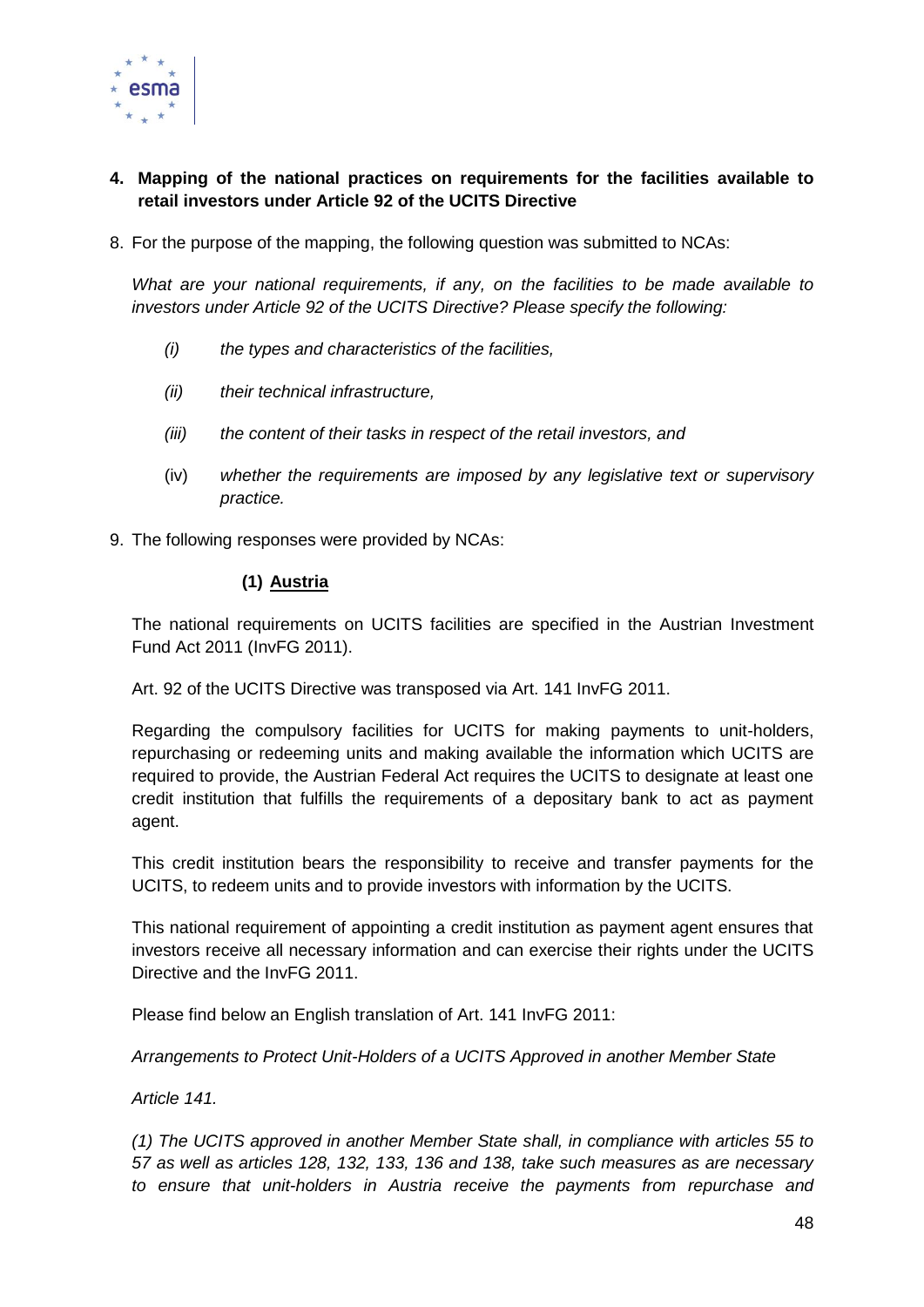

*redemption of the units and as well as information to be provided by the UCITS. To this purpose, the UCITS shall designate at least one credit institution that meets the conditions set forth under article 41 para 1 first sentence.*

*(2) A UCITS approved in another Member State shall ensure that the latest version of all information and documents referred to in article 139 para 1 nos 4 and 5 and, if applicable, any translations thereof, are always available on a website accessible to the FMA by electronic means and shall inform the FMA of any change to these documents and their availability by electronic means.*

*(3) In the case of a change in the information about marketing arrangements in the notification letter referred to in article 139 para 1 no 1 or a change in the share classes or investment compartments marketed in accordance with article 139 para 1 no 2, a UCITS approved in another Member State in accordance with article 140 shall give the FMA written notice before implementing any such change.*

*(4) A UCITS approved in another Member State that intends to cease marketing units shall inform the FMA thereof and publish this fact, accompanied by a statement of the*  legal consequences. The public marketing obligations arising out of this federal act shall *expire no sooner than three months after the cessation of marketing. In the interests of the unit-holders, the FMA may prescribe an extension of this period and a public notice thereof. Article 142 shall remain applicable.*

## **(2) Estonia**

There are no additional requirements for facilities to be made available to investors under Article 92 of the UCITS Directive. Estonian legislation broadly establishes the requirement for sufficient measures necessary to provide unit subscription and redemption services to Estonian unit-holders on the same principle basis as to the fund's domestic unit-holders (no discrimination between foreign and domestic units-holders). Types and characteristics along with specifications for technical infrastructure are not prescribed.

## **(3) Sweden**

The requirements are as follows:

(i) the types and characteristics of the facilities:

A bank or credit institution performing the duties of a paying agent, a market platform, distributor etc., provided that the entity holds the necessary licenses, Pensionsmyndigheten (the Swedish Pension Agency)

(ii) their technical infrastructure:

The entity should have the possibility to fulfil the obligations set out in article 92 but we do not have any specific technical requirements.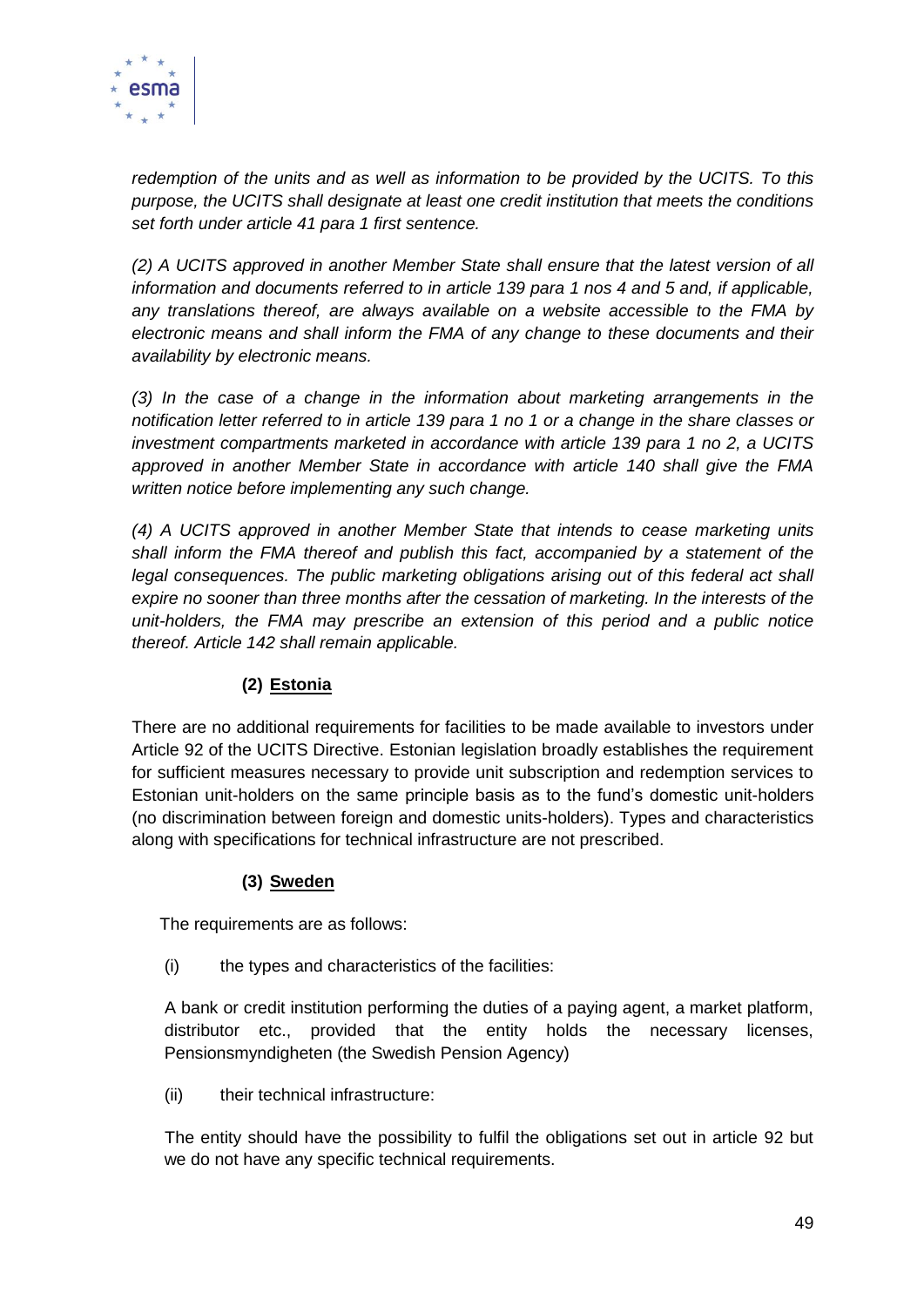

(iii) the content of their tasks in respect of the retail investors, and fulfilling the obligations in Article 92:

Make payments to unit holders, redeem units and provide any and all information required of the undertaking pursuant to regulations applicable in the home state.

(iv) whether the requirements are imposed by any legislative text or supervisory practice:

Chapter 1 section 7 of the Swedish UCITS Act (which implements Article 92 of the UCITS Directive in Sweden) provides that a foreign UCITS marketed in Sweden shall take necessary measures in Sweden to enable it to make payments to unit holders, redeem units and provide any and all information required of the undertaking pursuant to regulations applicable in the home state.

It is Finansinspektionen's opinion that, in order to meet the requirements in the Swedish UCITS Act, a local point of contact in Sweden needs to be appointed to provide these services. It would not be sufficient if a Swedish investor/unit-holder is forced to contact someone outside of Sweden to redeem units in a foreign fund marketed in Sweden, receive payments or to be handed information about the said fund. So, it is required that there is a local point of contact who is responsible for these measures. However, it is not necessary that a local paying/information agent is assigned. A distributor may well perform the above duties (provided that the distributor holds the necessary licenses to provide these services).

## **(4) Spain**

The Spanish legislation does not prescribe any special requirements regarding the facilities to be made available to investors when marketing UCITS. It applies the general principle that UCTIS should be marketed by entities authorised for providing financial services. These entities are under the legislation transposing MiFID and should comply with its requirements in order to make payments to unit-holders, repurchasing or redeeming units and making available information which UCITS are required to provide.

## **(5) Croatia**

In accordance with article 131 of the Croatian Act on open-ended investment funds with public offering, a management company from a home Member State must, in order to engage, within the territory of the Republic of Croatia, in marketing of units of a UCITS fund established in a Member State, ensure that facilities are available in the Republic of Croatia for:

- 1. making payments to a UCITS' unit-holders;
- 2. issuing and redeeming units of a UCITS;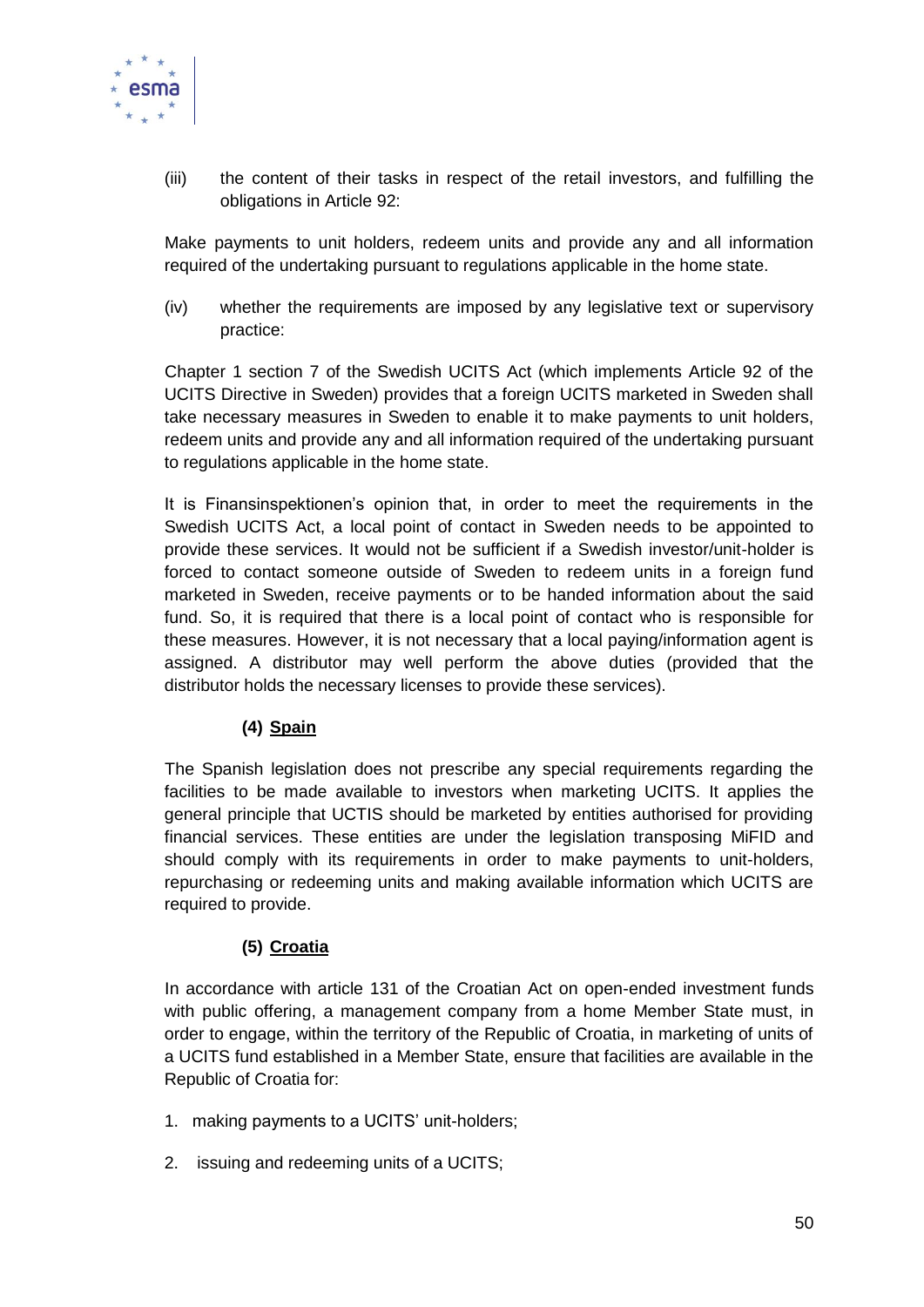

- 3. making available the documents and information related to a UCITS and communicating all relevant documents and information to the investors who have purchased units in the Republic of Croatia; and
- 4. handling of investor complaints in accordance with Article 58 of this Act.

Furthermore, in accordance with article 30 points g) and i) of the Commission Directive 2010/44/EU, CFSSA has published on its website the requirements in relation to the facilities to be made available to investors under Article 92 of the UCITS Directive as well as detailed contents of the information to be included in Part B of the notification letter as referred to in Article 1 of the Commission Regulation (EU) No 584/2010.

Additional content of Part B of annex I to the said Regulation provides:

- 2. Under the description of arrangements made for marketing of units of UCITS in the Republic of Croatia, the information on all intended marketing channels
- 3. Under the description of arrangements made for the provision of facilities to unitholders, the following information:
	- details of paying agent (consider that in Republic of Croatia local paying agent is mandatory);
	- details of any other person from whom investors may obtain information and documents: all the legal and natural persons (entrepreneurs) who conduct marketing of units of UCITS in the Republic Croatia on behalf of the management company; also the link to the up-to-date list of all persons from whom investors may obtain information and documents;
	- manner in which the issue, sale, repurchase or redemption prices of units of UCITS will be made public, including the name of the newspaper in the Croatia and the name/address of other media where the price of units of UCITS will be published.
- 4. Other information which includes:
	- a precise description of the division of functions and responsibilities between the paying agent and the primary depositary of the investment fund, in particular in connection with the administration of the register of unit holders;
	- a precise description of the manner in which the register of unit holders who invested in the Republic of Croatia is administered (how data confidentiality and security will be assured);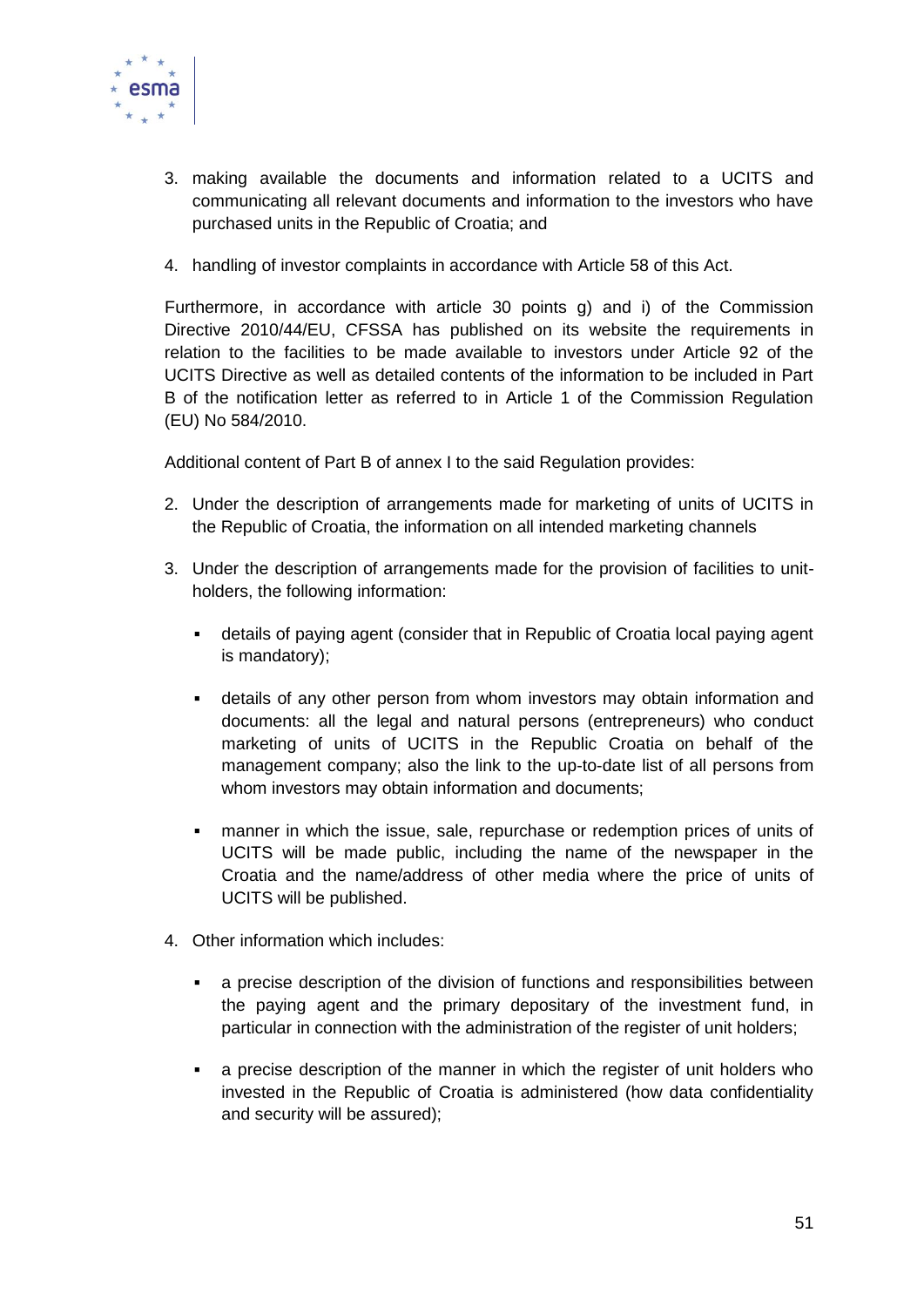

- a precise description of the legal consequences for investor in the event of a rescission of the contract between the paying agent in the Republic of Croatia and the UCITS;
- in case it differs from one described in UCITS's prospectus, a precise description of the procedure of subscription and redemption of units of UCITS in the Republic Croatia, in particular an indication of the time period and unit price at which subscription payments for units will be charged, and of the time period within which units will be redeemed, counted from the day a request for redemption is received. An indication of the deadline by which and the manner in which unit holders are notified of their unit balance.

## **(6) Portugal**

UCITS management companies sign distributor agreements with a financial intermediary in Portugal. Upon receiving a notification of intent to commercialize foreign UCITS funds in Portugal, CMVM checks that this agreement exists and contains all the necessary arrangements so that the duties present in Article 92 of the UCITS Directive are fully satisfied.

## **(7) Denmark**

The Danish FSA requires that Foreign investment undertakings, the units of which are marketed to retail investors in Denmark, shall have a representative with an office in Denmark in order to secure Danish retail investors access to information and redemption of units.

The representative shall have a licence as a securities dealer, cf. section 9 of the Financial Business Act, or as an investment management company, cf. section 10 of the Financial Business Act. The representative may also be a branch, cf. section 5(1), no. 19 of the Financial Business Act.

At the request of an investor, the representative shall assist the retail investor in redemption, payment of dividends and conversion of units etc. and help the investor in contact with the investment undertaking. The representative may also carry out these tasks. The representative shall also supply the documents which the undertaking makes public in its home country and provide information about the investment undertaking at the request of an investor. Enquiries from an investor to the representative shall have the same legal effect as enquiries to the foreign investment undertaking. Foreign investment undertakings, which only intend to market units to professional investors, may omit to have a representative, provided

(1) the investment undertaking only markets its units indirectly to retail investors through unit-linked schemes established by undertakings which are under supervision by the Danish FSA, cf. section 1 of the Financial Business Act, or through a branch, cf. section 5(1), no. 19 of the Financial Business Act, or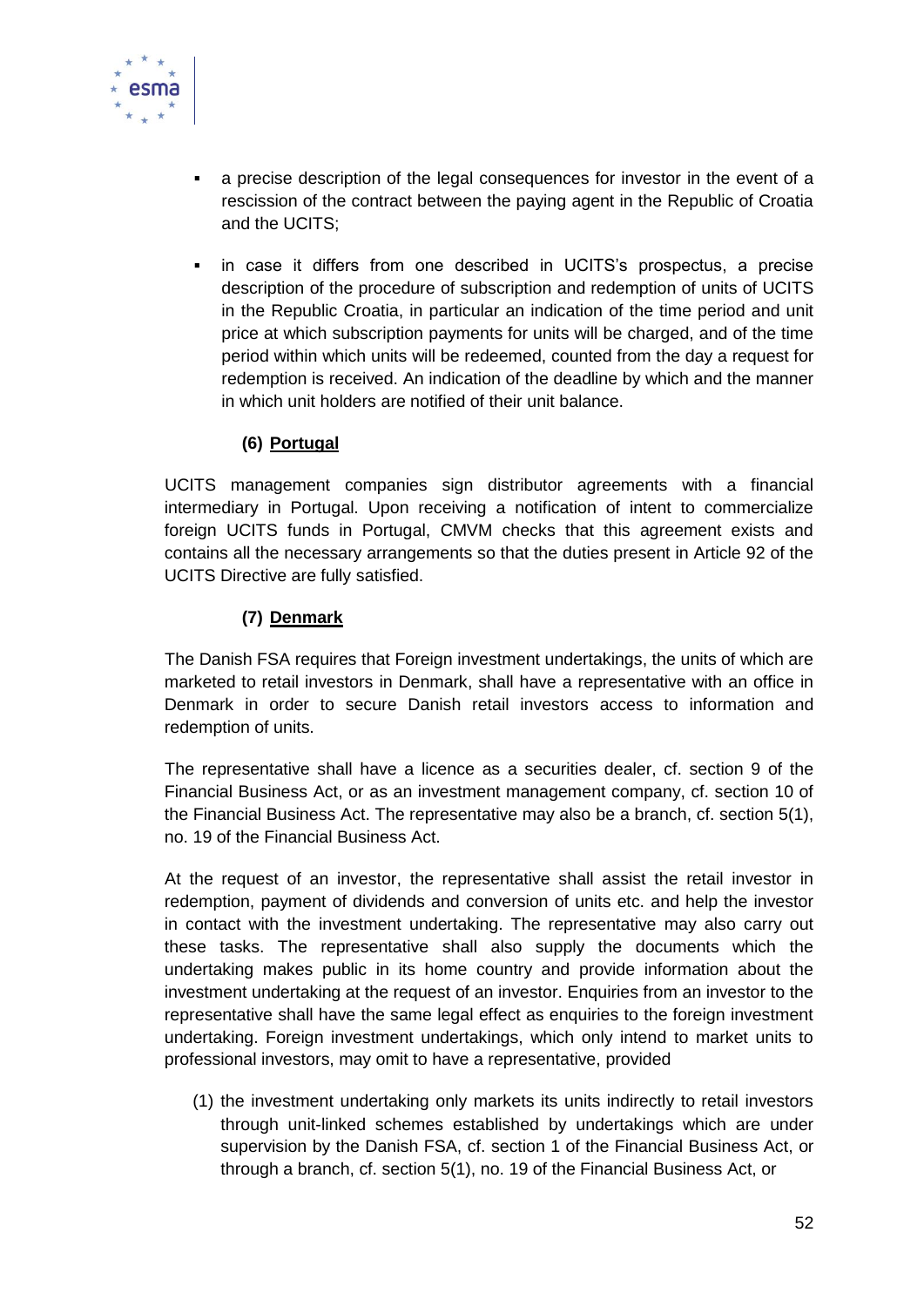

- (2) through agreements with Danish professional investors, the foreign investment undertaking ensures that the units cannot be resold to retail investors, and
- (3) declares that the foreign investment undertaking will not itself sell units to Danish retail investors.

These requirements are imposed by the executive order no. 786 of 17 June 2014.

## **(8) Latvia**

There are no other special requirements other than those stated in the Article 77.3 of the Law on Investment Management Companies.

 $[...]$ 

*(2) The commercial companies shall ensure marketing, repurchase and redemption and settlement in Latvia in respect of the investment certificates of a fund of a Member State.*

[…]

*(4) Marketing in Latvia of investment certificates of a fund of a Member State may be started as of the day when the following documents, appropriately formatted, have been submitted to the Financial and Capital Markets Commission:*

[…]

*3) the fund rules or a document equivalent to fund rules, the fund prospectus, key investor information and the latest audited and approved annual report/accounts of the fund as well as the semi-annual report where it has been approved after the approval of the annual report/accounts.*

 $[...]$ 

*(9) When the fund management company markets investment certificates of the fund in Latvia, it shall comply with and fulfil the following requirements:*

[…]

*7) it shall ensure that the documents referred to in Subparagraph 3 of Paragraph 4 of this Article and any amendments thereto as well as their translations are available electronically on the website of the person marketing investment certificates, the fund's management company or the fund itself;*

[…]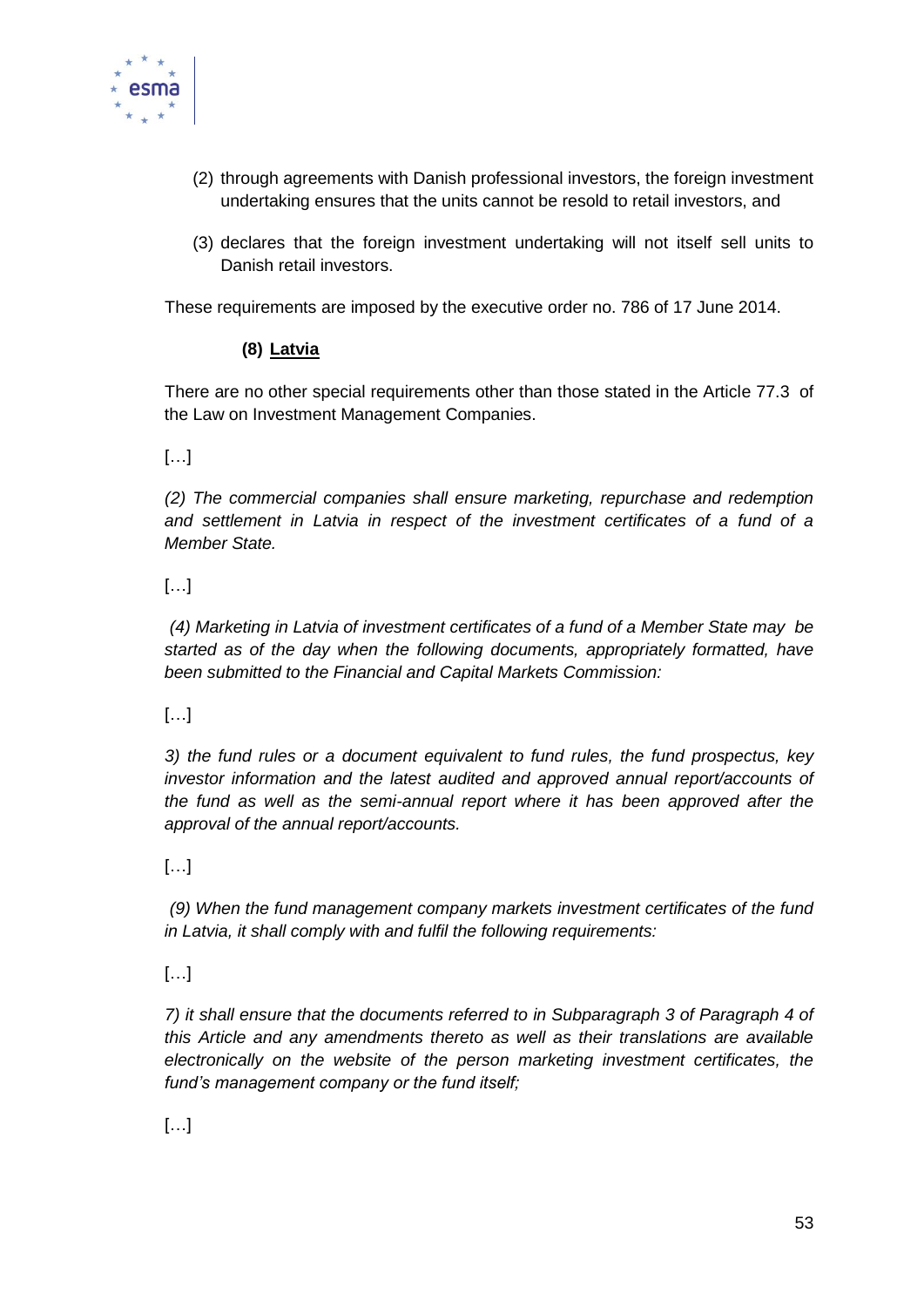

*8) it shall ensure that the content of the fund's documents that are not translated into Latvian is explained to investors.*

## **(9) Luxembourg**

Article 92 of the UCITS Directive has been transposed by article 53 (regarding UCITS established in Luxembourg which market their units in other Member States) and by article 59 (regarding UCITS established in another EU Member State which market their units in Luxembourg) of the Luxembourg law dated 17.12.2010 relating to undertakings for collective investments:

Article 53:

*A UCITS which markets its units in another Member State shall, in accordance with the laws, regulations and administrative provisions in force in the Member State where its units are marketed, take the measures necessary to ensure that facilities are available in that Member State for making payments to unitholders, repurchasing or redeeming units and making available the information which UCITS are required to provide.* 

Article 59:

*A UCITS established in another Member State which markets its units in Luxembourg shall appoint a credit institution to ensure that facilities are available in Luxembourg for making payments to unitholders and repurchasing or redeeming units. The UCITS shall take the necessary measures to ensure that the information which it is obliged to provide is made available to unitholders in Luxembourg.* 

Apart from the requirement to appoint a credit institution in Luxembourg for making payments to unitholders and repurchasing or redeeming units, there are no further specific requirements imposed by any legislative text or supervisory practice in relation to the points (i) to (iii) of the question above under paragraph 8.

## **(10)Germany**

Article 92 of the UCITS Directive is transposed in section 309 para. 1 sentence 2 of the German Capital Investment Code (Kapitalanlagegesetzbuch – "KAGB"), which states that a UCITS management company, which intends to market EU UCITS in Germany, has to specify a German credit institution or the German branch of a foreign domiciled credit institution as paying agent only in those cases where at least some of the units of EU UCITS were issued as printed individual certificates.

If no such certificates were issued, according to BaFin's supervisory practice a paying agent need not be specified. The UCITS management company must only ensure that it is able to remit payments to German investors and redeem the units in Germany. Information on this – in particular details on how investors can request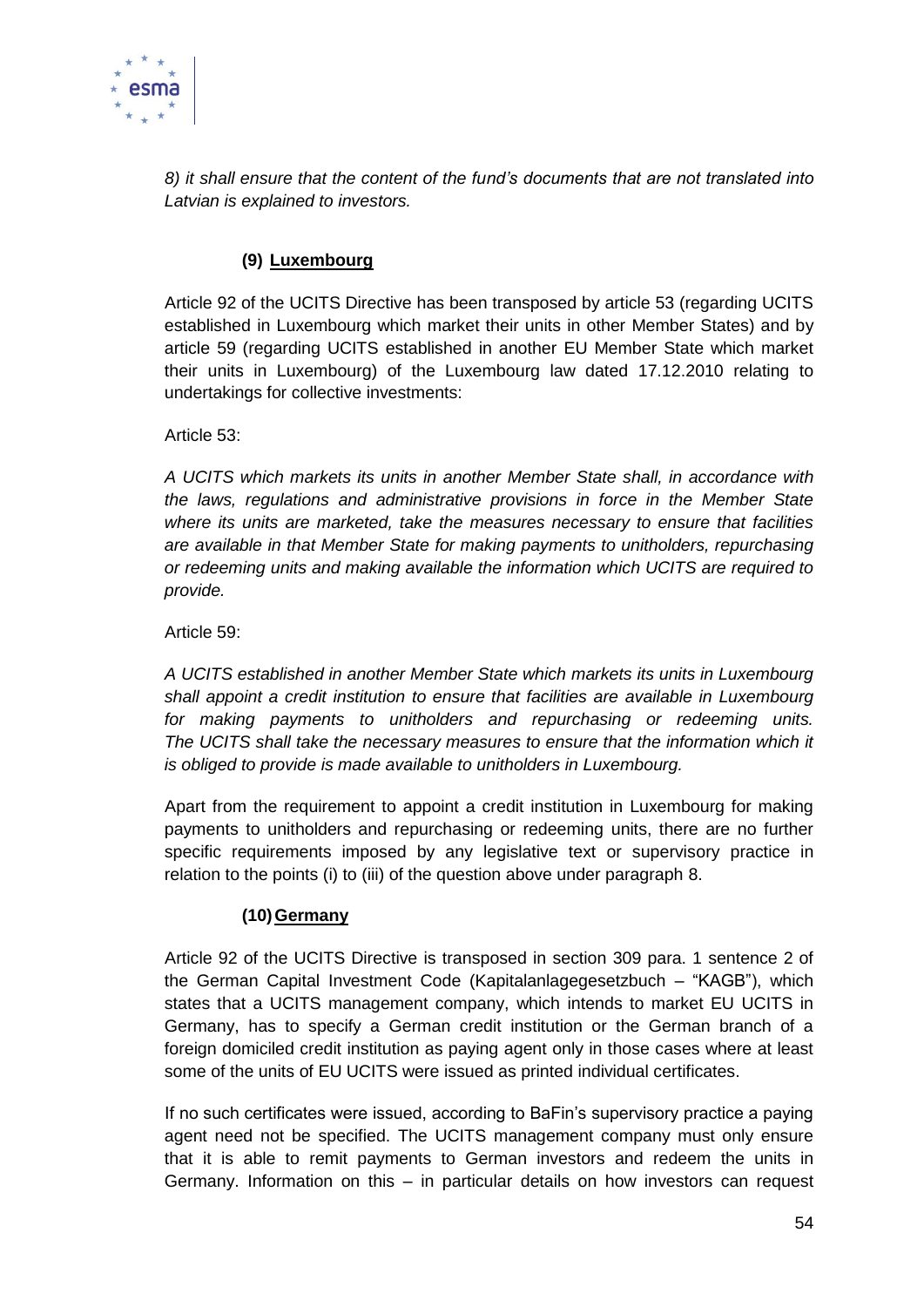

redemption or conversion of units and when they are entitled to receive payments – must be included in the prospectus specific to Germany which is used for marketing within Germany.

#### **(11)Belgium**

Article 92 of the UCITS Directive has been transposed in Belgian law by article 154, §2 of the Law of 3 August 2012 concerning undertakings for collective investment fulfilling the conditions of Directive 2009/65/EC and undertakings for collective investment in claims.

Article 154, §2 reads as follows: "*The undertakings for collective investment mentioned in § 1 shall, in accordance with the applicable laws, take the measures necessary to ensure that making payments to unit-holders, repurchasing or redeeming units and making available the information which must be provided are guaranteed.*

*The undertakings for collective investment mentioned in § 1 must appoint* 

*- a credit institution that is registered on the list referred to in article 14 of the Law of 25 April 2014,* 

*- or a branch of a credit institution governed by the law of another Member State of the European Economic Area registered as provided for in article 312 of the Law of 25 April 2014,* 

*- or a stockbroking firm governed by Belgian law registered on the list referred to in article 53 of the Law of 6 April 1995,* 

*- or a branch of an asset management company of undertakings for collective investment that is governed by the law of another Member State of the European Economic Area and that is registered according to article 258 of that Law, on condition that the branch is authorized to carry out that activity under the applicable law that ensures making payments to unit-holders, repurchasing or redeeming units and making available the information which must be provided."*

Further details and explanations about these facilities (called "financial services") are laid down in the Circular of the FSMA "FSMA 2013 05 of 14/02/2013 Notification procedure for undertakings for collective investment governed by the law of another Member State of the European Economic Area and fulfilling the conditions of Directive 2009/65/EC". It specifies the following:

"*Article 92 of Directive 2009/65/EC specifies that UCITS which market their units in a Member State must, in accordance with the laws, regulations and administrative provisions in force in the Member State where their units are marketed, take the measures necessary to ensure that facilities are available in that Member State for*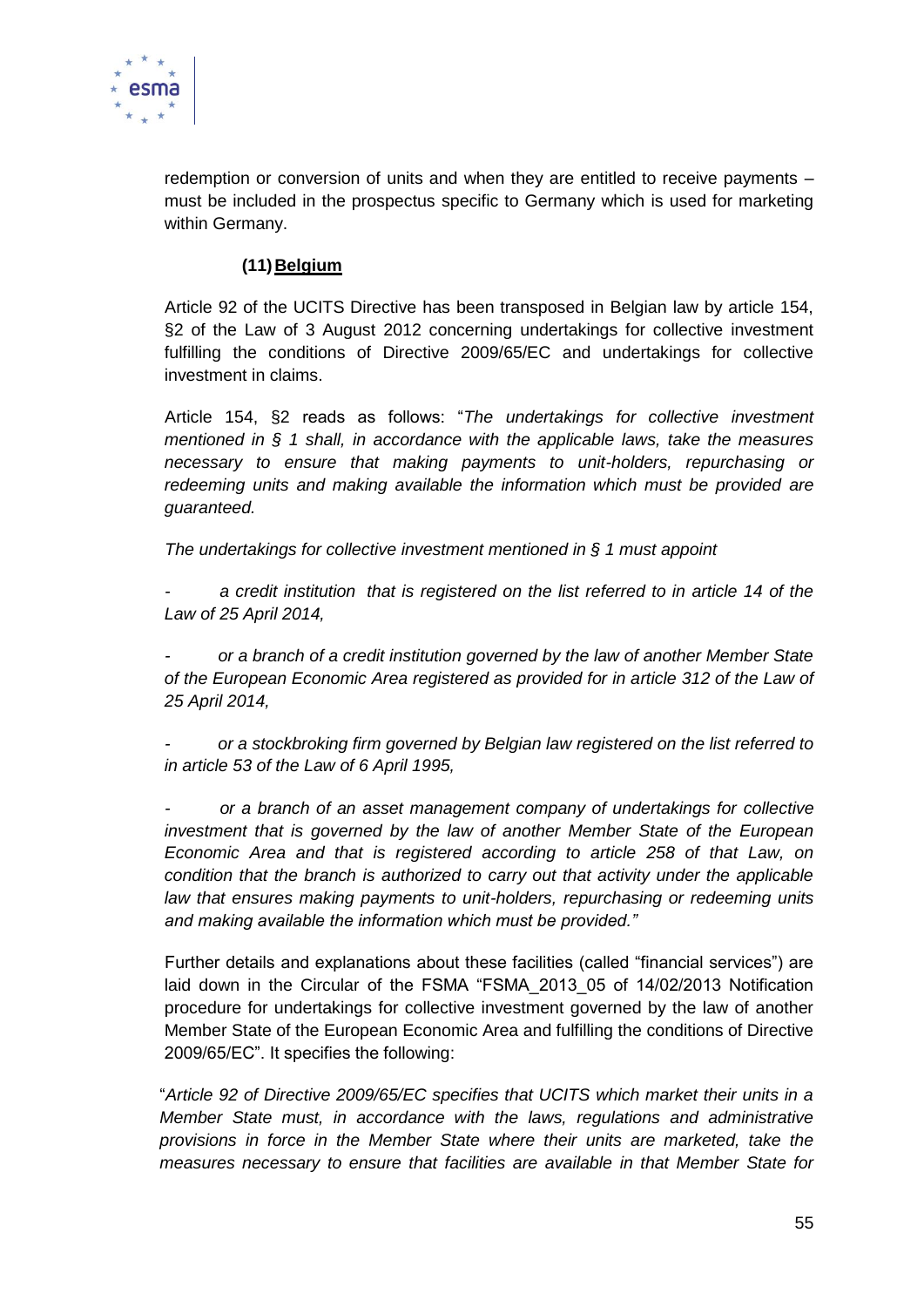

*making payments to unit-holders, repurchasing or redeeming units and making available the information which UCITS are required to provide.*

*Article 154, § 2 of the Law of 3 August 2012 therefore requires UCITS to designate an intermediary in Belgium to handle their financial services. The types of intermediary authorized to act in this capacity are listed in the same paragraph. The intermediary designated for this purpose is the privileged contact person for the FSMA for all matters relating to the activities in Belgium of a UCITS governed by foreign law.*

*The Law of 3 August 2012 entrusts to this intermediary the tasks of making payments to unitholders, selling or repurchasing units as well as distributing the information that UCITS are required to provide.* 

*The tasks listed in the aforementioned § 2 of Article 154 are understood to be the following functions and transactions:*

*- making available all the facilities necessary for subscribing to and redeeming units, paying coupons, exercising the rights attaching to the securities, etc.;*

*- handling all related administrative formalities: exchange and netting of any settlement differences when switching between sub-funds, deposit of securities in view of participating in General Meetings, etc.;*

*- making available and/or publishing all relevant information: prospectus, key investor information, periodic reports, net asset value, official publications, etc.*

*The UCITS' financial service provider therefore covers the material transactions that allow it to fulfil subscription and redemption orders and other transactions that are a necessary complement to the marketing activities.*

*In light of the above-mentioned financial services of a UCITS, the intermediary that provides these services must have a legal status that authorizes it to receive cash and securities from its clients. An investment firm that wishes to serve as a UCITS' financial service provider must therefore have the requisite authorization to be able to provide the ancillary services of safekeeping and administration of financial instruments as referred to in Article 46, 2°, 1, of the Law of 6 April 1995 on the legal status and the supervision of investment firms.*

*It should also be made clear that providing the financial services of a UCITS and marketing its units are two distinct activities. It should therefore not be concluded that the intermediary that provides the UCITS' financial services is necessarily also entrusted with the marketing management referred to in Article 3, 22°, c), of the Law of 3 August 2012. However, it seems that in many configurations currently present on the Belgian market, the intermediary which provides the financial services also markets the units of the UCITS in question."*

## **(12)Ireland**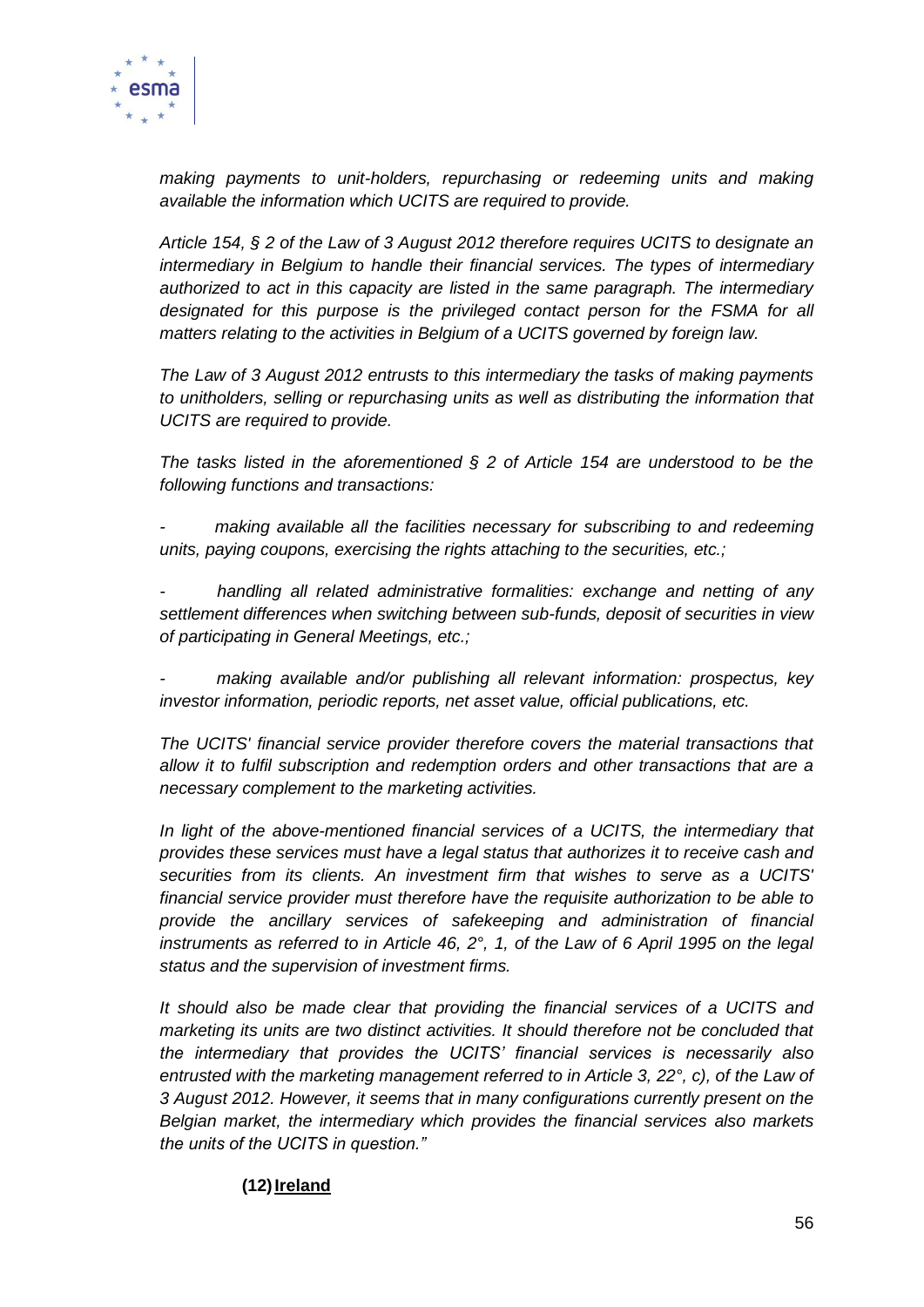

The requirements are as follows:

(i) the types and characteristics of the facilities:

Irish legislation which implements the UCITS Directive requires (in accordance with Article 92) that: A UCITS which markets its units in the State shall satisfy the Central Bank that adequate measures have been taken to ensure that facilities are available in the State for making payments to unit-holders, repurchasing or redeeming units and making available the information which UCITS are required to provide.

Conditions which are imposed by the Central Bank under powers available under the implementing legislation include that:

- The Central Bank must be provided with written confirmation from the entity providing these facilities (the facilities agent) that it has agreed to act for the UCITS
- The prospectus must provide details of the facilities agent and the facilities maintained for Irish resident investors
- A facilities agent must have all of the documents which a UCITS is required to provide to investors available for Irish resident investors. The agent must also provide information to investors on how a redemption request can be made and how redemption proceeds will be paid. (A facilities agent is not required to receive and transmit the redemption order to the UCITS or the redemption proceeds to the investor).
- The name of the facilities agent will be placed on the list of UCITS marketing in Ireland which is made available to the public on request.
- (ii) their technical infrastructure:

There are no specific requirements in this regard

(iii) the content of their tasks in respect of the retail investors:

No distinction is made between retail and non-retail investors

(iv) whether the requirements are imposed by any legislative text or supervisory practice:

The requirements are partially imposed by legislative text and partly by statutory conditions imposed by the Central Bank.

## **(13)Hungary**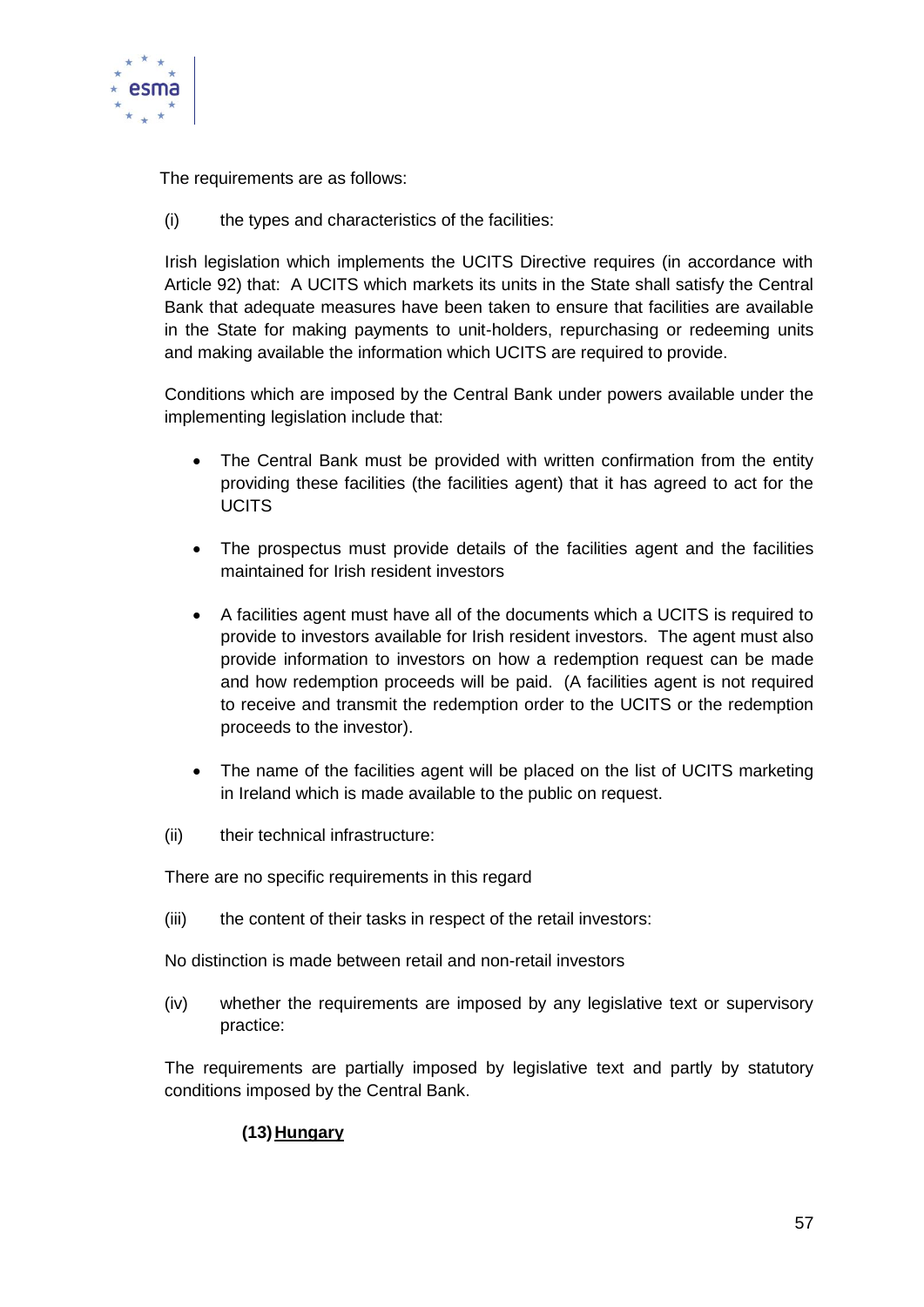

The legal provisions concerning the marketing in Hungary of collective investment instruments issued by UCITS authorized in another Member State are as follows:

*(1) Where a UCITS authorized in another EEA Member State markets or distributes its collective investment instruments in Hungary, such UCITS must comply with the provisions of the Member State where registered, on the understanding that it shall provide to investors within the territory of Hungary all information and documents which it is required to provide to investors in the UCITS home Member State. Key investor information shall be made available in Hungarian. Other information and documents shall be provided, at the choice of the UCITS, in Hungarian or translated into the language approved by the Authority, or into a language customary in the sphere of international finance. Key investor information shall be provided at the investors' request at the time of conclusion of the contract free of charge and in writing.*

*(2) The requirements set out in Subsection (1) shall also be applicable to any changes to the information and documents referred therein.*

*(3) Following the notification procedure performed by the UCITS home Member State covering the adequacy of arrangements made for marketing, the UCITS shall send to the Authority before the commencement of marketing operations the distribution agreement between the UCITS and the distributor, where marketing is carried out by a contractor other than the investment fund manager. If an intermediary established in Hungary is also involved, the contract with such intermediary shall also be submitted. In the absence of a distributor established in Hungary, an intermediary established in Hungary must be involved.*

*(4) In the event of a change in the information regarding the arrangements made for marketing, or a change regarding share classes to be marketed, the UCITS shall give written notice thereof to the Authority before implementing the change. Furthermore, the UCITS shall notify any amendments to the documents and shall indicate where those documents can be obtained electronically.*

*(5) The Authority shall give information in Hungarian or in a language customary in the sphere of international finance on the relevant laws and regulations governing the marketing in Hungary of the collective investment instruments of a UCITS authorized in another EEA Member State in the form of a narrative description, or a combination of a narrative description and a series of references or links to source documents.*

*(6) The Authority shall ensure that the following are inter alia made accessible from among the provisions provided for in Subsection (5):*

*a) the definition of the term "marketing";*

*b) requirements for the contents, format and manner of presentation of marketing communications;*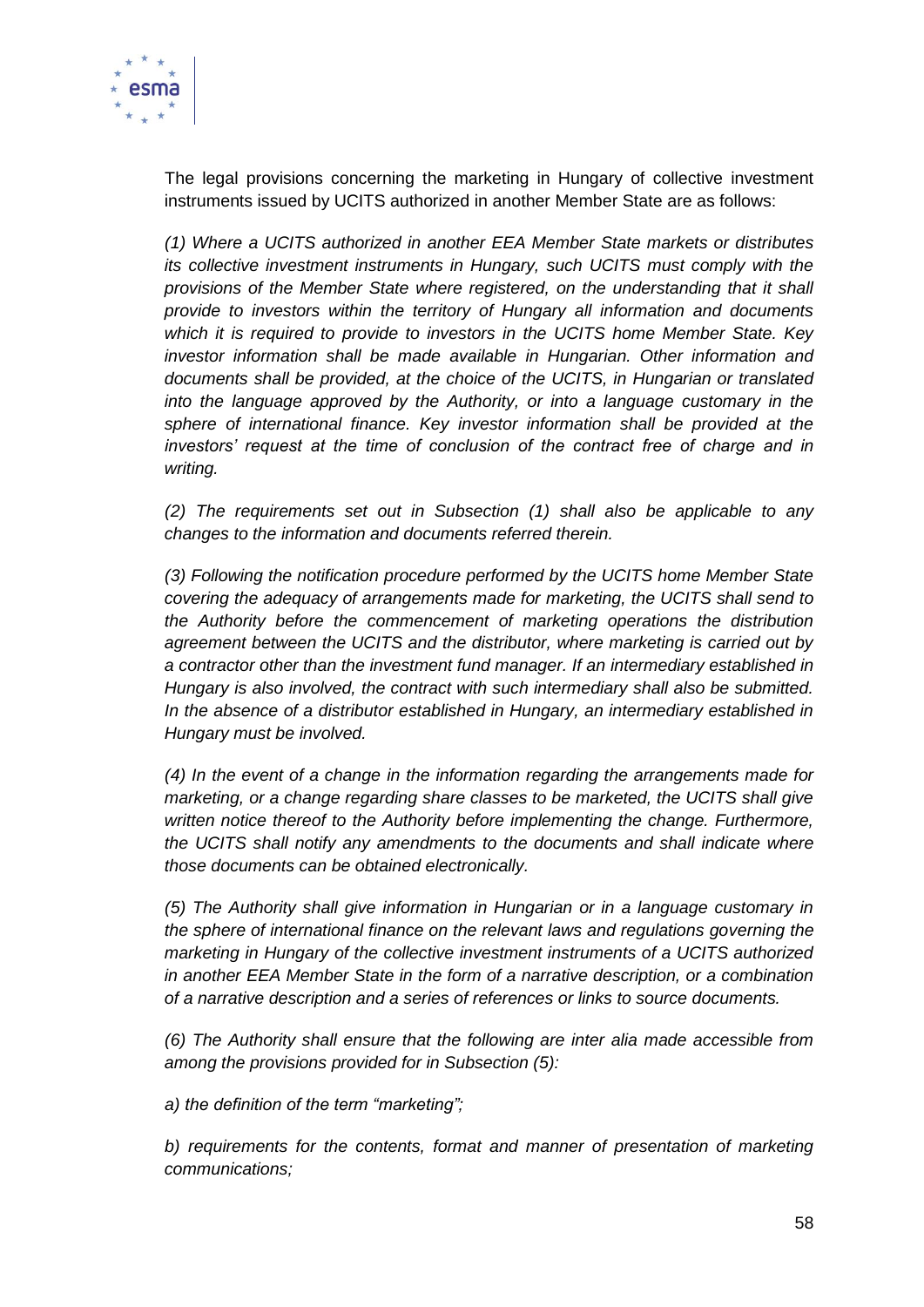

*c) information required to be disclosed to investors;*

*d) rules governing arrangements made for marketing;*

*e) requirements for any reporting or transmission of information to the Authority, and the procedure for lodging updated versions of required documents;*

*f) requirements for any fees to be paid to the Authority in connection with marketing;*

*g) requirements concerning the arrangements for making payments to investors, redeeming collective investment instruments and making available information concerning the UCITS;*

*h) conditions for the termination of marketing of units of the UCITS;*

*i) detailed contents of the information required to be included in the notification letter as referred to in Article 1 of Commission Regulation 584/2010/EU;*

*j) the e-mail address designated for the purpose of satisfying the notification requirement specified in Subsection (4).*

#### **(14)United Kingdom**

The FCA Handbook provides for the following rules under COLL 9.4 (Facilities in the United Kingdom):

#### **General**

(1) The *operator* of a *recognised scheme* under section 264 or section 272 of the *Act* must maintain facilities in the *United Kingdom* in order to satisfy the requirements of *COLL 9.4.2 R* to *COLL 9.4.6 R*.

(2) In this section, a facility is a place of business that complies with *COLL 9.4.6 R* (Place of facilities).

#### **Documents**

(1) The *operator* of a *recognised scheme* must maintain facilities in the *United Kingdom* for any *person*, for inspection (free of charge) and for the obtaining (free of charge, in the case of the *documents* at (c), (d) and (e), and otherwise at no more than a reasonable charge) of copies in English of:

#### (a) the *instrument constituting the fund*;

(b) any instrument amending the *instrument constituting the fund*;

(c) the latest *prospectus* (which must include the address where the facilities are maintained and details of those facilities);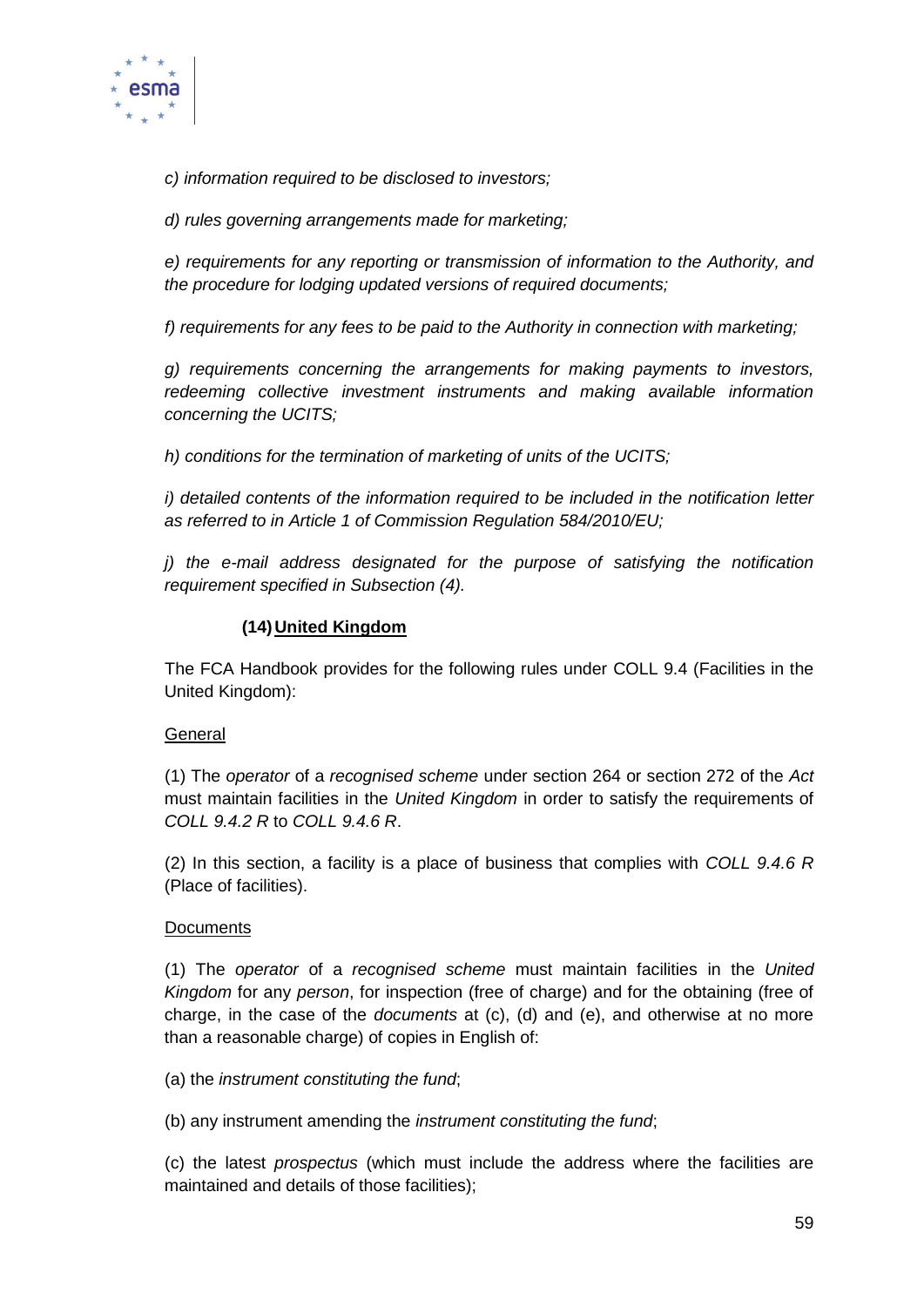

(d) for a section 264 *recognised scheme*, the *EEA key investor information document*; and

(e) the latest annual and half-yearly reports.

(1A) For a section 264 *recognised scheme*, the requirement in (1) for documents to be in English applies only to the *EEA key investor information document* referred to in  $(1)(d)$ .

(2) In relation to notices and *documents* sent by *operators* and *depositaries* to and from the *United Kingdom*, *COLL 4.4.12 R* (Notice to unitholders) and *COLL 4.4.13 R* (Other notices) apply.

#### Price and Redemption

(1) The *operator* must maintain facilities in the *United Kingdom* for any *person* where:

(a) information in English can be obtained about prices of *units* in the *scheme*; and

(b) a *participant* may *redeem* or arrange for *redemption* of *units* in the *scheme* and obtain payment.

(2) An *operator* is treated as complying with paragraph (1) if it ensures *participants* may sell their *units* on an investment exchange at a price not significantly different from net asset value; and if so, must inform *participants* of the investment exchange.

#### Bearer certificates and characteristics of units in the scheme

(1) The *operator* must maintain facilities in the *United Kingdom* at which the *unitholder* of a *bearer certificate* may obtain free of charge:

(a) payment of dividends; and

(b) details or copies of any notices which have been given or sent to *participants* in the *scheme*.

- (2) The *operator* must state:
- (a) the nature of the right represented by the *units* in the *scheme*; and

(b) whether *persons* other than *unitholders* can vote at meetings of *unitholders* and, if so, who those *persons* are.

#### **Complaints**

The *operator* must maintain facilities in the *United Kingdom*, at which any *person* who has a complaint to make about the operation of the *scheme* can submit his complaint for transmission to the *operator*.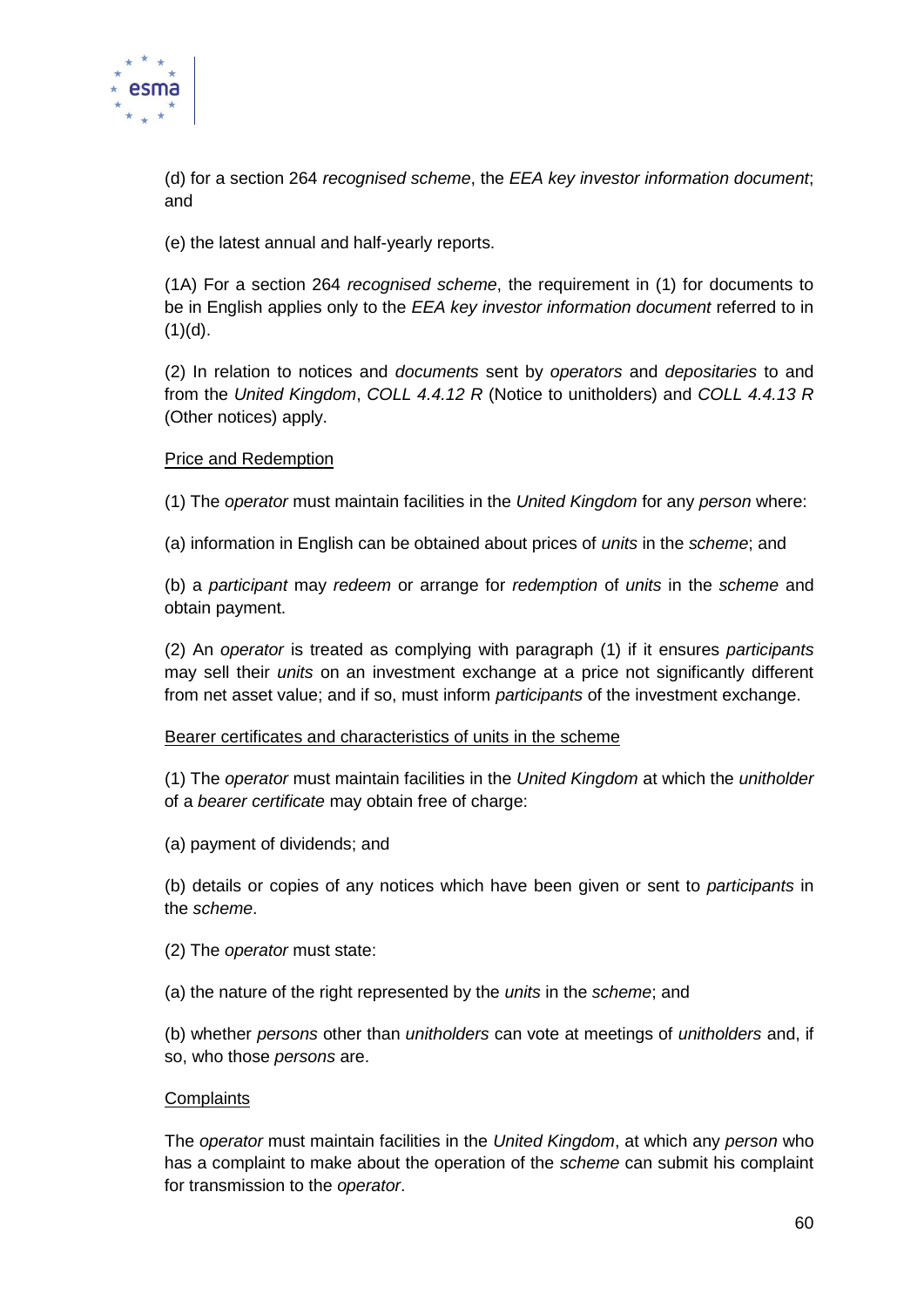

## Place of facilities

(1) The address of the facilities maintained by the *operator* in accordance with this section and the details of the facilities so maintained must be stated in the *prospectus* of the *scheme*.

(2) The address of the facilities referred to in (1) must be the address of the *operator's* principal place of business in the *United Kingdom*, or, if there is no such address,such other address in the *United Kingdom* where the *operator* can be contacted.

(3) [deleted]

#### **(15)Slovakia**

There are no special national requirements on the facilities to be made available to investors under Article 92 of the UCITS Directive. Requirements in relation to the facilities to be made available to unit-holders as required by Article 92 of the UCITS are provided in Section 144 para (5) Act no. 203/2011 Coll. on collective investment which states the following:

*In course of marketing its units within the territory of the Slovak Republic the UCITS is required, in accordance with this act and other relevant legislation, to make available within the territory of the Slovak republic for its investors:* 

*a) facilities to exercise their right to redeem or to repurchase the units of UCITS,* 

*b) facilities to receive payments arising from redemptions or from repurchase of the units of UCITS or from dividends of the UCITS,* 

*c) access to information, which the UCITS is obliged to provide,* 

*d) access to information on any intention to terminate marketing of units of UCITS within the territory of the Slovak Republic,* 

*e) access to information on measures to ensure rights of remaining unit-holders of the UCITS, in case the UCITS has decided to terminate the marketing of its units within the territory of the Slovak Republic.*

## **(16)Poland**

Article 92 of the UCITS Directive was transposed in Poland by article 256 (to the some extent) and article 257 of the act of 27 May 2004 on investment funds. There is no secondary legislation, guidelines or similar rules concerning this issue.

The aforementioned provisions do not provide for any specific technical infrastructure requirements and read as follows: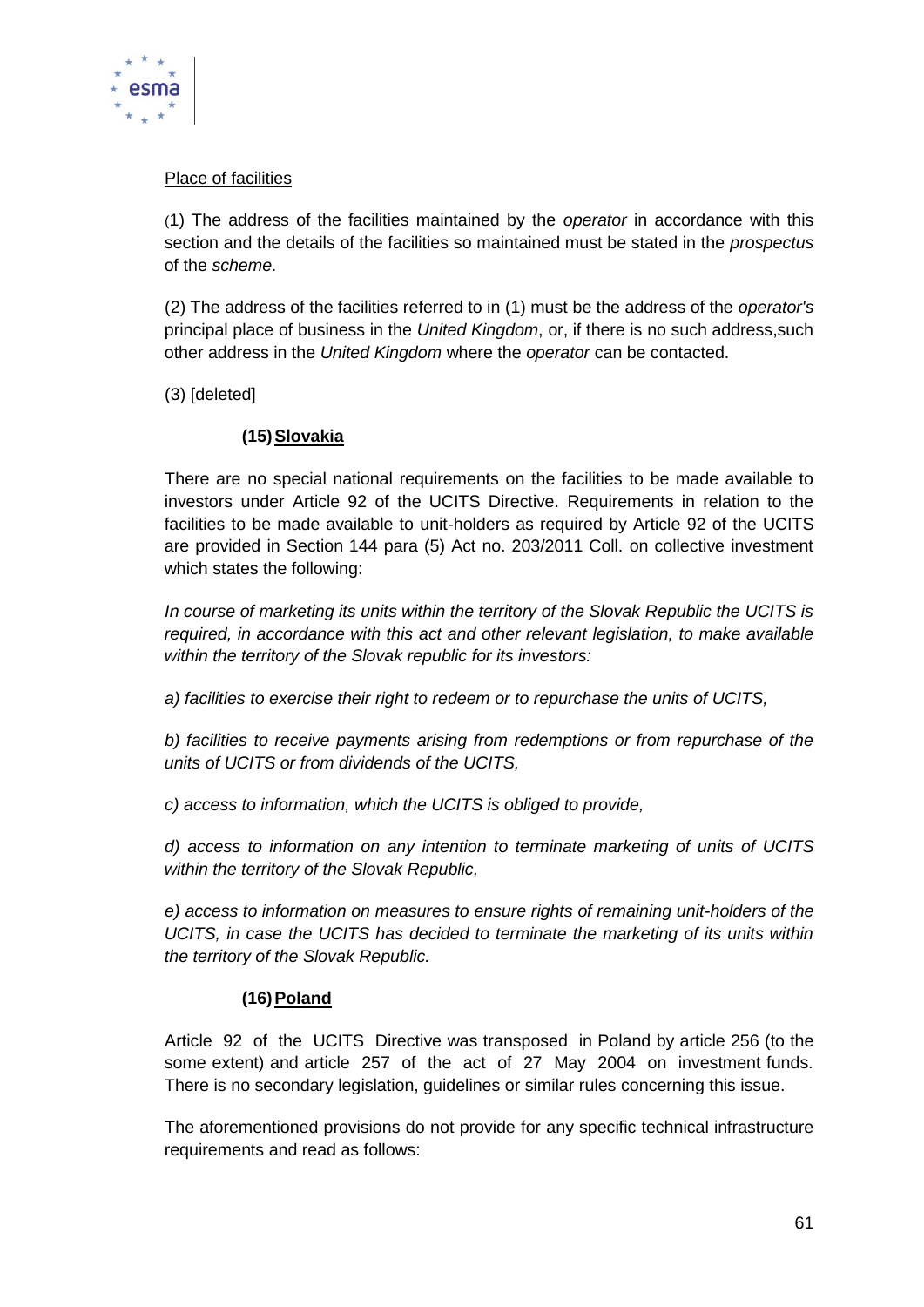

*Art. 256.*

*1 A foreign fund /'foreign fund' = UCITS/ is obliged to ensure its participants:*

*1) the proper sale and redemption of the fund's titles in the Republic of Poland in accordance with the principles set out in the notification referred to in Art. 253.3, including accepting and paying proper amounts related to the purchase and redemption of titles /'titles' = units, shares/;*

*2) access to key investor information in Polish;*

*3) access to the fund's information and documents;*

*4) at least the same level of protection as in the home state;*

*5) providing confirmation of sale and/or redemption of titles in Polish, with a frequency to which the foreign fund is obliged in accordance with the laws of its home state.*

*1a. A foreign fund shall be obliged to operate in the Republic of Poland in accordance with the principles of fair trade. A foreign fund shall be obliged to ensure that a translation of the information and documents referred to in Art. 254.1 /Fund rules, the prospectus, the key investor information, the additional investor information, amendments made to the prospectus and key investor information and additional investor information, the annual and semi-annual financial statement; other information and documents to the provision [to investors] of which the fund is obliged under the law of its home state / exactly corresponds to the content of the original information.*

 $\lbrack$ ...

*1f. A foreign fund shall be obliged to appoint a representative in the Republic of Poland.*

[…]

*2. A representative of a foreign fund, under an agreement with the foreign fund is obliged in particular to:*

*1) represent the foreign fund in proceedings before the PFSA;*

*2) represent the foreign fund before the foreign fund participants;*

*3) perform duties necessary to support the foreign fund's participants, including receiving participants' complaints;*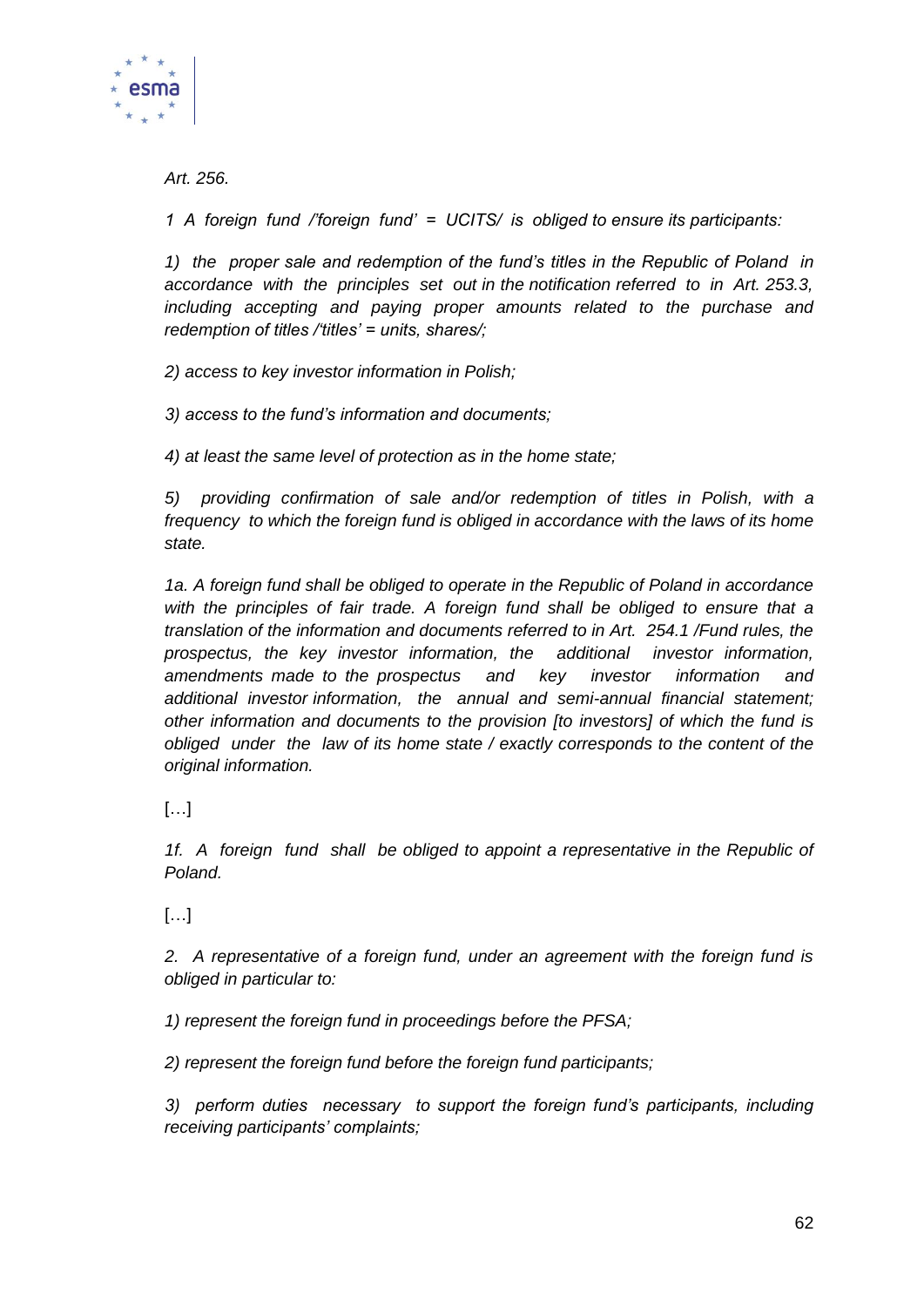

*4) provide foreign fund's participants with access to information about the fund under the terms of this Act;*

*5) (repealed);*

*6) inform the PFSA of its intention to cease and of cessation of selling the foreign fund's titles in the Republic of Poland.*

*2a. Changes in the manner of selling titles by a foreign fund set out in the information referred to in Art. 253.3.1 / a detailed description of procedures for the sale of titles issued by a foreign fund in the Republic of Poland, including the terms and conditions of accepting and paying the amounts connected with the purchase and redemption of titles in the foreign fund and the manner of providing information about the fund /, shall be in accordance with the laws in force in the Republic of Poland.*

*3. Submission of a declaration of will, an official document and/or pleading to a representative shall be considered submission to the foreign fund.*

*3a. A foreign fund which intends to cease selling its titles in the Republic of Poland shall be obliged to provide participants with access to information and documents in accordance with Art. 254 /in manner defined under article 94 of UCITS directive/ , to allow redemption of titles and exercise the obligation referred to in Art. 256.1f. and in Art. 257.1, until redemption of all titles sold under the sale of titles in the Republic of Poland.*

*Art. 257.*

*1. A foreign fund shall appoint a paying agent in the Republic of Poland.*

*Only a domestic bank and/or a domestic branch of a credit institution may be a paying agent.*

*2. A paying agent, acting on the basis of an agreement with a foreign fund, shall be obliged in particular to:*

*1) accept payments for the purchase of titles in foreign fund;*

*2) distribute proceeds from redemption of the foreign fund's titles;*

*3) distribute income and/or other benefits due to the participants of the foreign fund.*

## **(17)Finland**

There are no additional national requirements.

## **(18)Romania**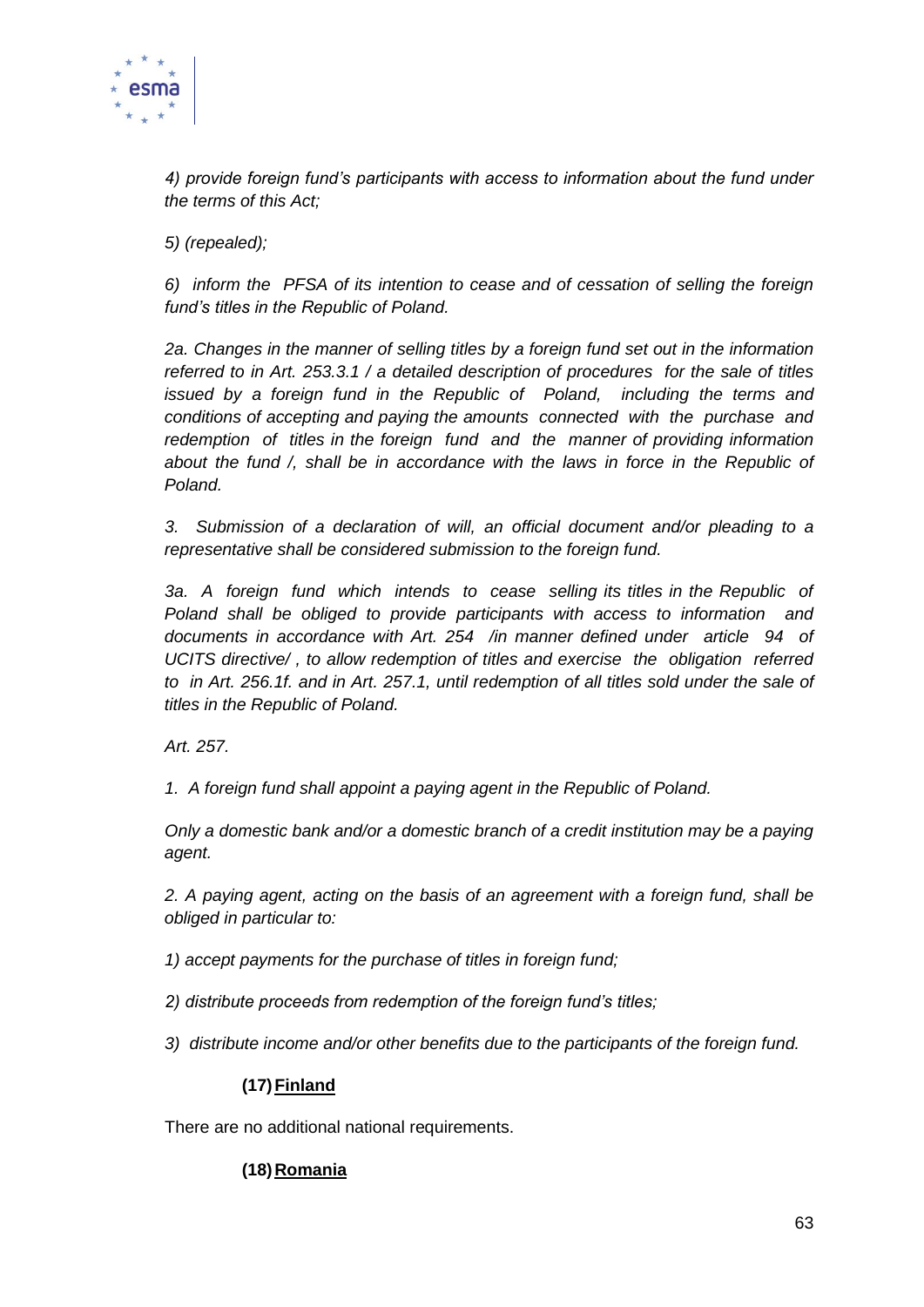

Currently there are no supplementary requirements regarding facilities made available to Romanian investors by those UCITS that are merketing their units/shares in Romania, other than the general provisions provided in accordance with art. 174 (2) and of art. 172 (2) g) of Government Emergency Ordinance no 32/2012 (available at [http://www.csa-isc.ro/en/legislation/sectorial-legislation/capital-market/primary](http://www.csa-isc.ro/en/legislation/sectorial-legislation/capital-market/primary-legislation-cnvm)[legislation-cnvm\)](http://www.csa-isc.ro/en/legislation/sectorial-legislation/capital-market/primary-legislation-cnvm), which transpose the provisions of art. 92 of the UCITS Directive and of art. 30 (1) g) of Directive 2010/44/UE.

## **(19)France**

The transposition of Article 92 of the UCITS Directive in French law contains some general requirements: a facility needs to be put in place in order to process requests for purchases and redemptions, to make payments of coupons and dividends and to provide information documents to investors. These provisions are outlined in the AMF's General Regulation.

#### **(20)Liechtenstein**

According to Art. 96(1)(a) of the Act on Certain Undertakings for Collective Investment in Transferable Securities (UCITSG) management companies or self-manged investment companies shall – in compliance with the law oft he respective host or marketing Member State – ensure that investors are able to receive payments in all countries of marketing, effect the repurchase and redemption of units, and receive the information provided by the UCITS; complaints by investors shall be received and duly handled in at least one official language oft he marketing Member State.

Art. 107(3) of the Ordinance on Certain Undertakings for Collecitve Investment in Transferable Securities (UCITSV) states that if no branch is formed in Liechtenstein, the duties pursuant to Art. 96(1) UCITSG shall be complied with by appointing a paying agent.

- (i) A paying agent in Liechtenstein is mandatory.
- (ii) The paying agent must be a Liechtenstein bank according the Banking Act.
- (iii) The paying agent is responsible that investors are able to receive payments, effect the repurchase and redemption of units, and receive the information provided by the UCITS. Furthermore the paying agent is responsible for receiving complaints.
- (iv) Art. 96(1)(a) UCITSG, Art. 107(3) UCITSV, FAQ regarding paying agents is available on the FMA's homepage.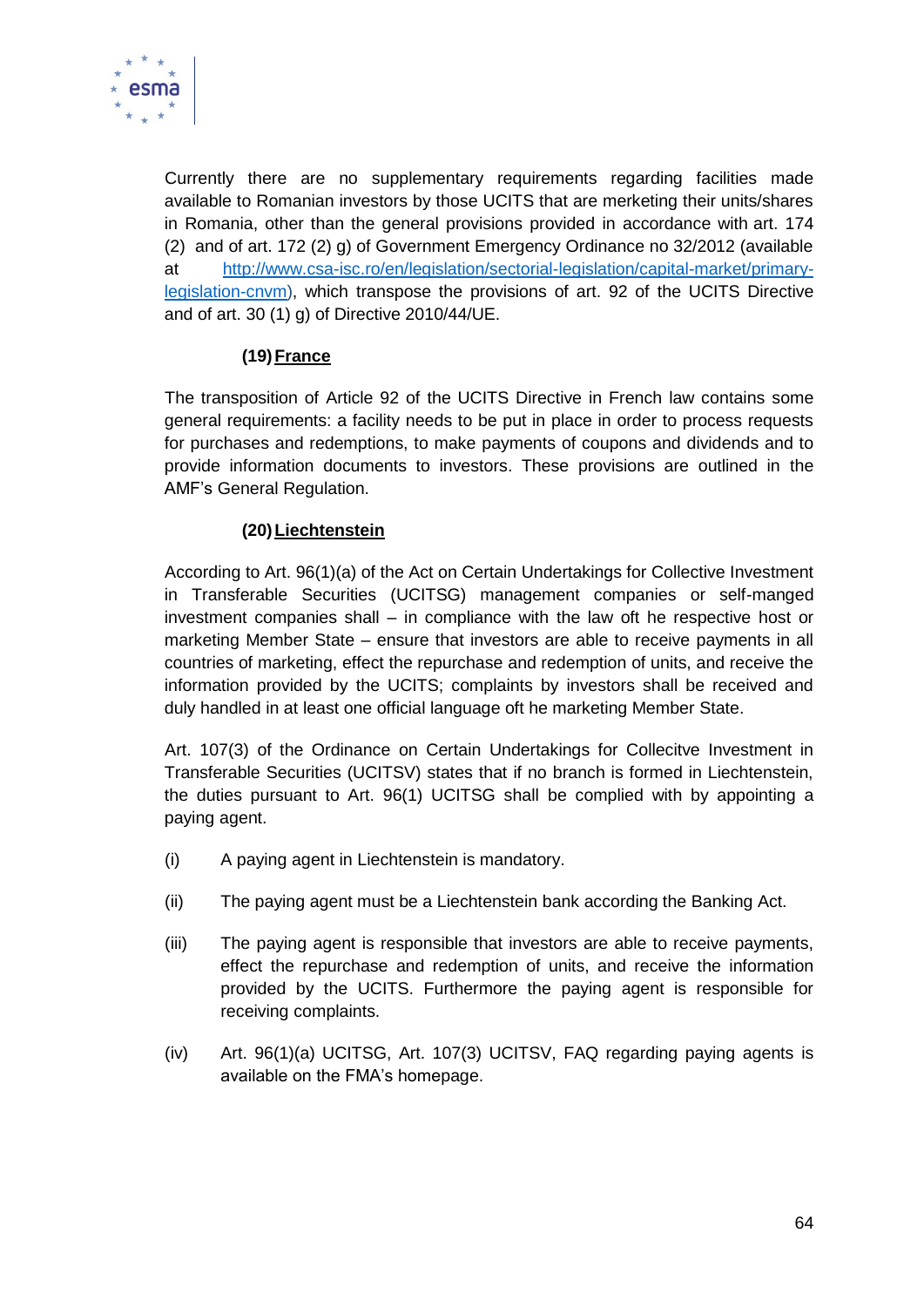

# 10.4**Annex IV**

# **Draft regulatory technical standards**

## **COMMISSION DELEGATED REGULATION (EU) No …/..**

**of […]**

# **supplementing Regulation (EU) 2015/760 of the European Parliament and of the Council on European long-term investment funds with regard to regulatory technical standards on eligible investments, length of the life of the ELTIF, disposal of assets, cost disclosure and facilities available to retail investors**

# **(text with EEA relevance)**

THE EUROPEAN COMMISSION,

Having regard to the Treaty on the Functioning of the European Union,

Having regard to Regulation (EU) 2015/760 of the European Parliament and of the Council on European long-term investment funds<sup>12</sup>, and in particular Articles 9(3), 18(7), 21(3), 25(3) and 26(2) thereof,

Whereas:

-

- (1) In order to promote a common approach to the application of Regulation (EU) 2015/760, the criteria for establishing the circumstances in which the use of financial derivative instruments solely serves hedging purposes, the circumstances in which the life of a European long-term investment fund (hereinafter 'ELTIF') is considered sufficient in length, the criteria to be used for certain elements of the itemised schedule for the orderly disposal of the ELTIF assets, the costs disclosure and the facilities available to retail investors should be clarified.
- (2) To ensure coherence between those provisions, which should enter into force at the same time, and to facilitate a comprehensive view and easy access to them by persons

*<sup>12</sup> OJ L123, 19.5.2015, p. 98.*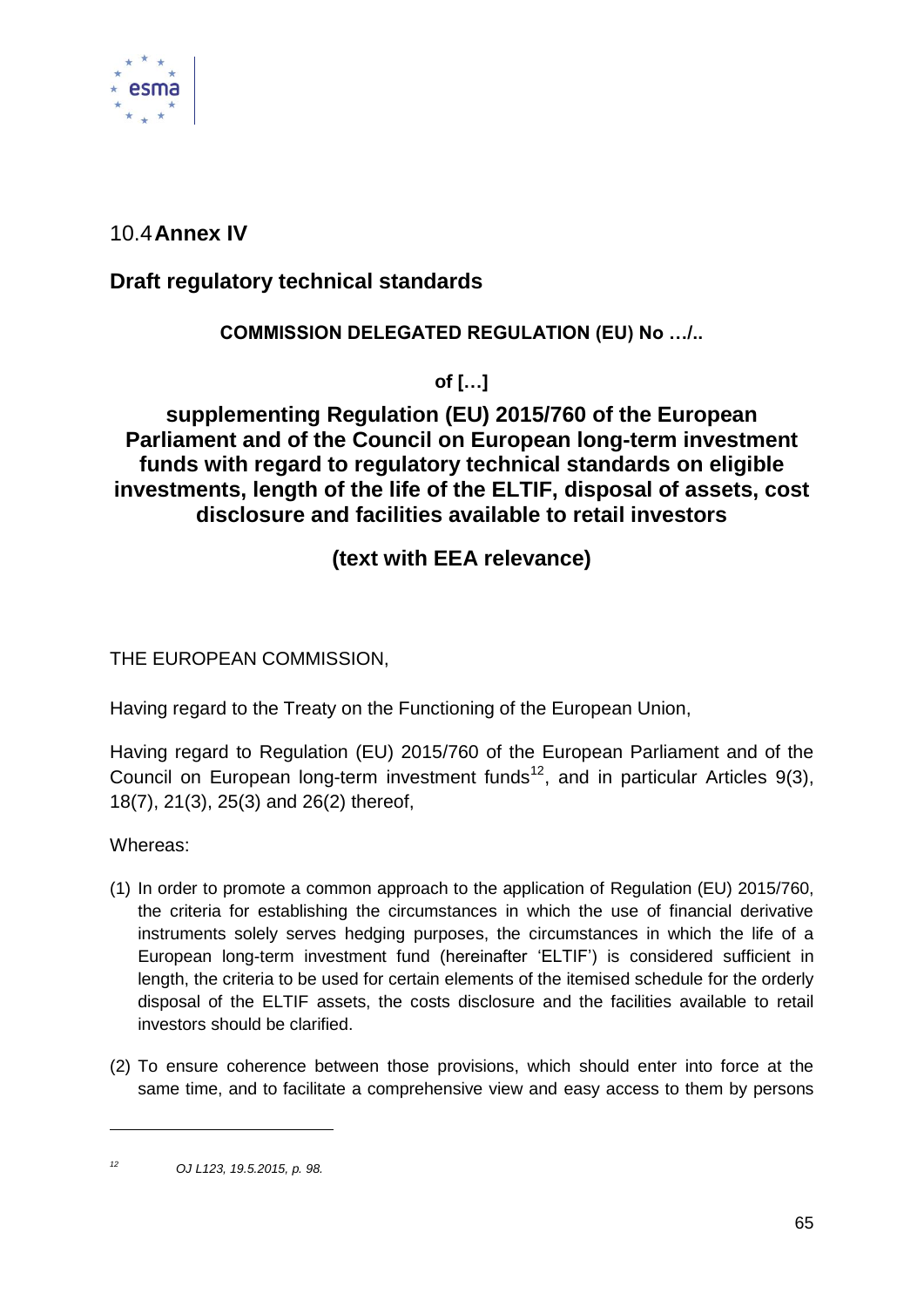

subject to those obligations, it is desirable to include all regulatory technical standards required by Regulation (EU) 2015/760 in a single Regulation.

- (3) It is important that all these supplementing rules begin to apply at the same time as Regulation (EU) 2015/760 so that the new requirements imposed on ELTIFs can be effectively put into operation. The provisions in this Regulation are closely interrelated, since they deal with the obligations concerning the eligible assets, redemption policy, disposal of assets, transparency and marketing of ELTIFs, which are inextricably linked aspects inherent to the taking up and pursuit of the asset management business.
- (4) Assets into which an ELTIF invests may have a different maturity profile. In situations where an ELTIF invests into assets that have different maturity profiles, the life of an ELTIF should be set in a manner that ensures that the assets with the longest maturity are appropriately taken into account. Therefore, the life of an ELTIF should be determined with reference to the individual asset within the ELTIF portfolio which has the longest life-cycle.
- (5) The assessment of the market for potential buyers to be included in the schedule for the orderly disposal of the ELTIF assets should take into account market risks including whether the potential buyers are dependent on obtaining loans from third parties, the risk of illiquidity of the assets upon sale, risks associated with legislative or political changes and risk of deterioration of the economic situation in the market which is relevant to the ELTIF assets.
- (6) The valuation of the assets to be included in the schedule for the orderly disposal of the ELTIF assets should be carried out at a moment in time that is sufficiently close to the beginning of the disposal of the assets. However, an additional valuation should not be required in case the ELTIF carried out a valuation according to Directive 2011/61/EU on Alternative Investment Fund Managers at a moment in time that is sufficiently close to the beginning of the disposal of the assets. Nevertheless, the preparation of the schedule for the orderly disposal of the ELTIF assets should start as soon as it is appropriate ahead of the deadline for its disclosure to the competent authority of the ELTIF.
- (7) The disclosure of costs encompasses all costs borne directly or indirectly by the investors. The disclosure of costs related to retail ELTIFs will be subject to the requirements of Regulation 1286/2014 on key information documents for packaged retail and insurance-based investment products (PRIIPs), which implies that a Key Information Document needs to be provided to retail investors in addition to the prospectus.
- (8) It is important to clarify that the costs to be disclosed are the different costs borne directly or indirectly by the investors. These costs may be expressed or calculated in a variety of ways (e.g. a flat fee, a proportion of assets, a charge per transaction etc.).
- (9) The list of the costs set out in this Regulation should be exhaustive in the sense that all costs that are borne by the investor should be included.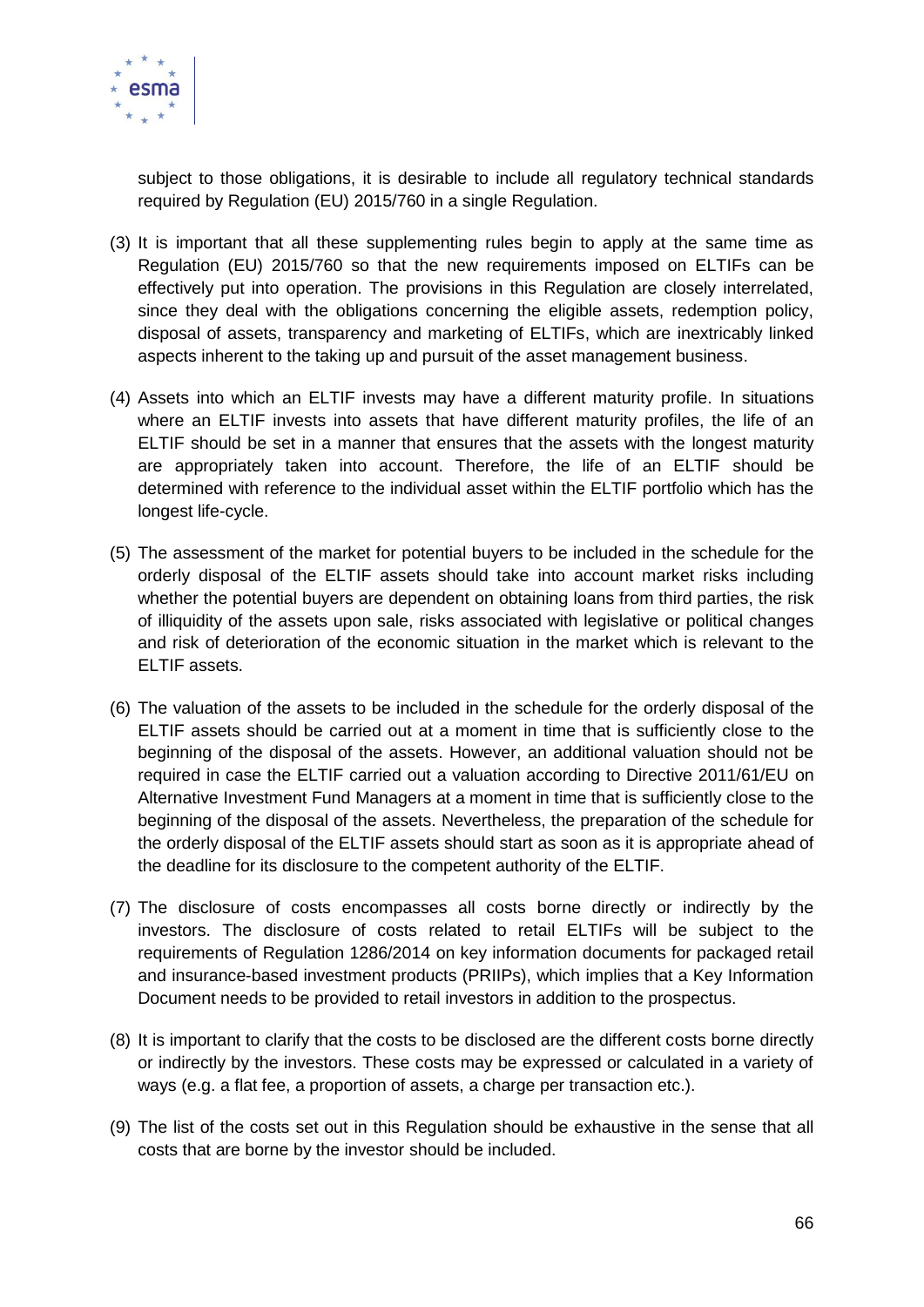

- (10) It is important to clarify that the 'other costs', including administrative, regulatory, depository, custodial, professional, service and audit costs, as referred to in this Regulation also comprise all payments to any person providing outsourced services, such as providers of valuation and fund accounting services, and shareholder service providers, such as the transfer agent and broker dealers that are record owners of the ELTIF' shares and provide sub-accounting services to the beneficial owners of those shares. All these costs should be assessed on an 'all taxes included' basis, which means that the gross value of expenses should be used.
- (11) The facilities to be made available to retail investors in each Member State where marketing activities are carried out by the manager of the ELTIF should process subscription, repurchase and redemption orders relating to the units or shares of the ELTIF, make payments to units- or shareholders, provide them with an adequate level of information and assist them in any issues that they may face in relation to their investment in the relevant ELTIF. In order to limit the administrative burden, any type of entity should be entitled to provide the facilities in the relevant Member State of marketing. The facilities may be provided by one or more entities, including the manager of the ELTIF. This Regulation is based on the draft regulatory technical standards submitted by the European Securities and Markets Authority (ESMA) to the Commission.
- (12) In accordance with Article 10 of Regulation (EU) No 1095/2010 of the European Parliament and the Council establishing a European Supervisory Authority (European Securities and Markets Authority), amending Decision No 716/2009/EC and repealing Commission Decision  $2009/77/EC^{13}$ , in developing the draft regulatory technical standards on which this Regulation is based, ESMA has conducted open public consultations, analysed the potential related costs and benefits and requested the opinion of the Securities and Markets Stakeholder Group established by Article 37 of that Regulation.

HAS ADOPTED THIS REGULATION:

#### *Article 1*

## **Hedging derivatives**

A financial derivative instrument shall be considered as serving the purpose of hedging the risks inherent to other investments of the ELTIF as referred to in Article 9(2)(d) of Regulation (EU) 2015/760 when, by itself or in combination with other financial derivative instruments, directly or through closely correlated instruments, it meets both of the following criteria:

-

*<sup>13</sup> OJ L 331, 15.12.2010, p. 84.*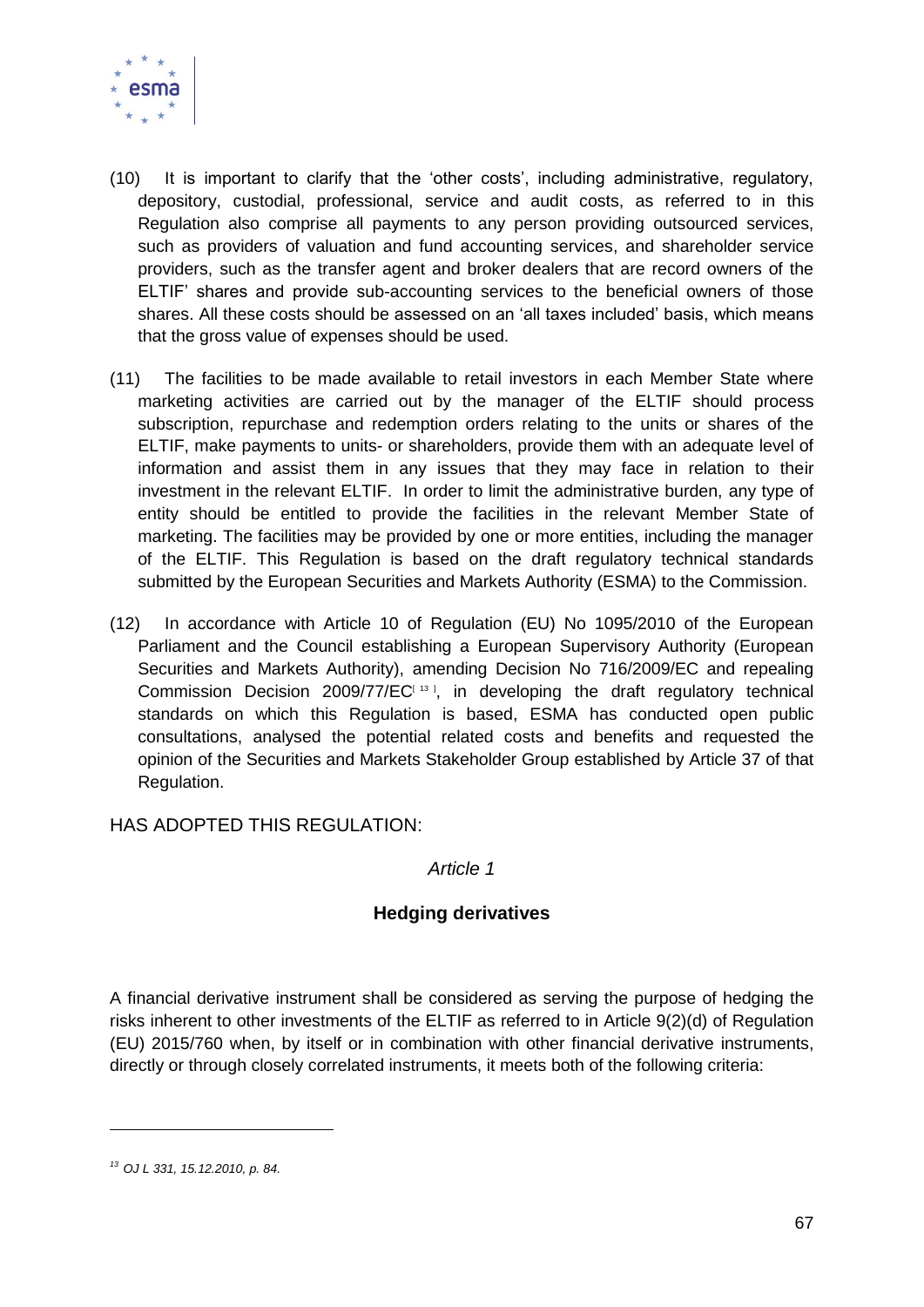

- (a) it qualifies as a hedging instrument that is eligible for hedge accounting purposes pursuant to International Financial Reporting Standards (IFRS) adopted in accordance with Article 3 of Regulation (EC) No 1606/2002 of the European Parliament and of the Council on the application of international accounting standards;
- (b) it mitigates the risks arising from the potential impact on the value of the investments referred to in Article 9(2)(d) of Regulation (EU) 2015/760, resulting from fluctuation of hedged items, as referred to in IFRS adopted in accordance with Article 3 of Regulation (EC) No 1606/2002 .

## *Article 2*

## **Sufficient length of the life of the ELTIF**

- 1. For the purpose of Article 18(3) of Regulation (EU) 2015/760, the life of an ELTIF shall be considered sufficient in length to cover the life-cycle of each of the individual assets of the ELTIF where:
	- (a) it is set with reference to the individual asset within the ELTIF portfolio which has the longest life-cycle, and
	- (b) it is taken into account when setting the investment objective of the ELTIF in such a way that any investment made after the length of the life of the ELTIF is determined does not have a residual life-cycle that exceeds the time period remaining before the end of the life of the ELTIF.
- 2. For the purpose of paragraph 1(a), the individual asset which has the longest lifecycle has to be determined at the time of the submission of the application for authorisation as an ELTIF to the competent authority of the ELTIF, based on the assets in which the ELTIF envisages investing at that time according to its investment strategy.

## *Article 3*

## **Criteria for the assessment of the market for potential buyers**

For the purpose of Article 21(2)(a) of Regulation (EU) 2015/760, the schedule for the orderly disposal of the ELTIF assets shall assess the following elements in relation to the eligible investment assets as defined in Article 10 of Regulation (EU) 2015/760:

- (a) whether one or several potential buyers are present in the market;
- (b) whether the potential buyers are dependent on external financing;
- (c) if there are no potential buyers for all or any of the eligible investment assets, the length of time necessary to find one or several buyers for those assets;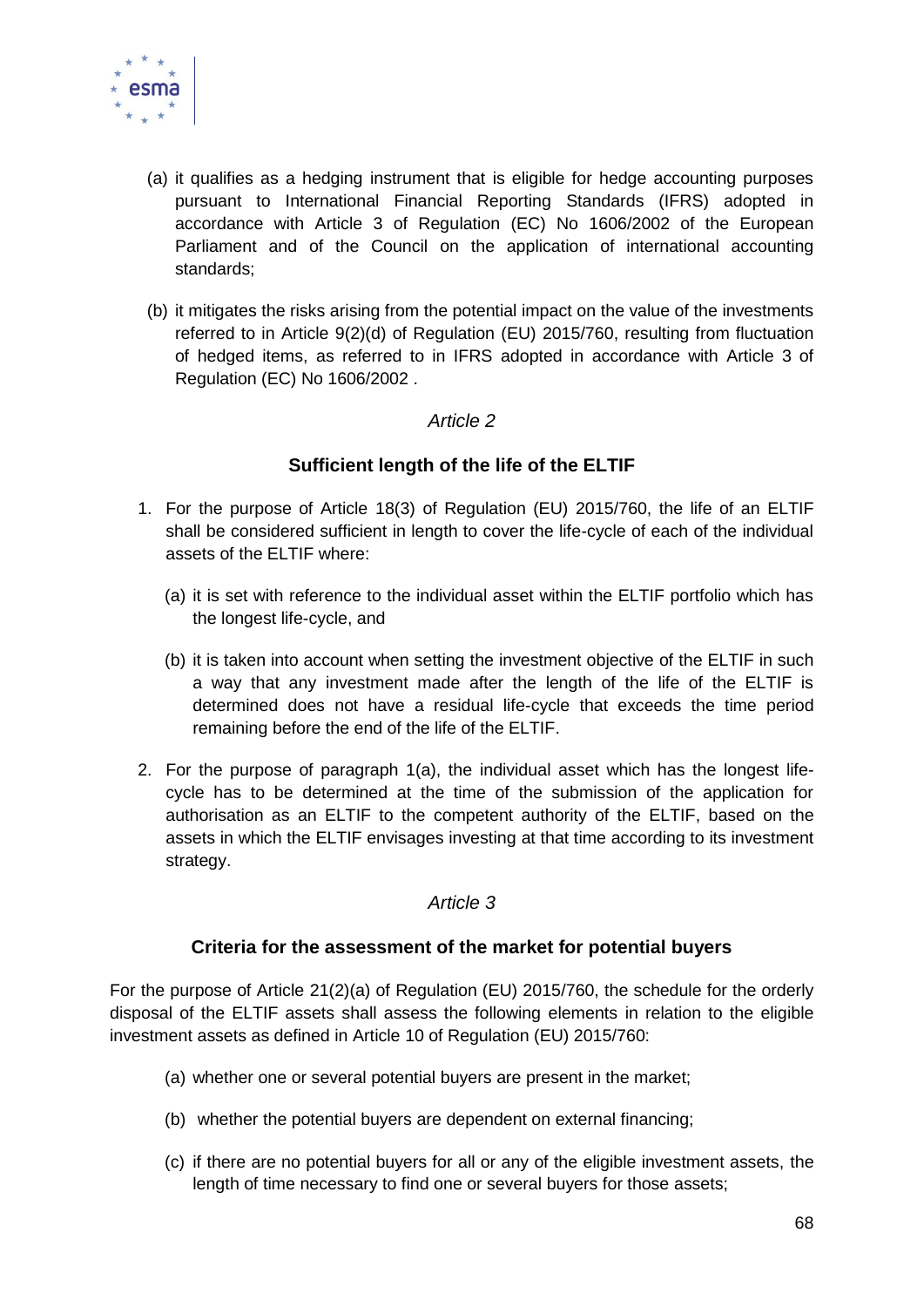

- (d) the different maturity profiles of the investments;
- (e) whether there is any risk associated with legislative changes that could affect the market for potential buyers;
- (f) whether there is any political risk that could affect the market for potential buyers; and
- (g) the impact that the overall economic conditions in the market which is relevant to the ELTIF assets and their foreseeable evolution during the disposal period may have on the elements listed under (a) and (b), including in relation to a part of the ELTIF assets only.

#### *Article 4*

## **Criteria for the valuation of the assets to be divested**

For the purpose of Article 21(2)(c) of Regulation (EU) 2015/760, the criteria to be used for the valuation of the assets to be divested are as follows:

- (a) the valuation shall take place no more than 6 months before the schedule referred to in Article 21(1) of Regulation (EU) 2015/760 is disclosed to the competent authority of the ELTIF; and
- (b) for eligible investment assets as defined in Article 10 of Regulation (EU) 2015/760, the valuation shall be based on the price that would be received to sell an asset in an orderly transaction between market participants at the measurement date .

For the purposes of point (a), valuations made according to Article 21 of the AIFMD may be taken into account to determine whether a valuation has taken place no more than 6 months before the schedule referred to in Article 21(1) of Regulation (EU) 2015/760 is disclosed to the competent authority of the ELTIF.

## *Article 5*

## **Common definitions, calculation methodologies and presentation formats of costs**

- 1. The costs of setting up the ELTIF comprises all administrative, regulatory, depositary, custodial, professional service and audit costs related to the setting up of the ELTIF irrespective of whether they are paid to the manager of the ELTIF or to any third party.
- 2. These costs shall be expressed as a percentage of the capital of the ELTIF, that is its total capital contributions and uncalled committed capital.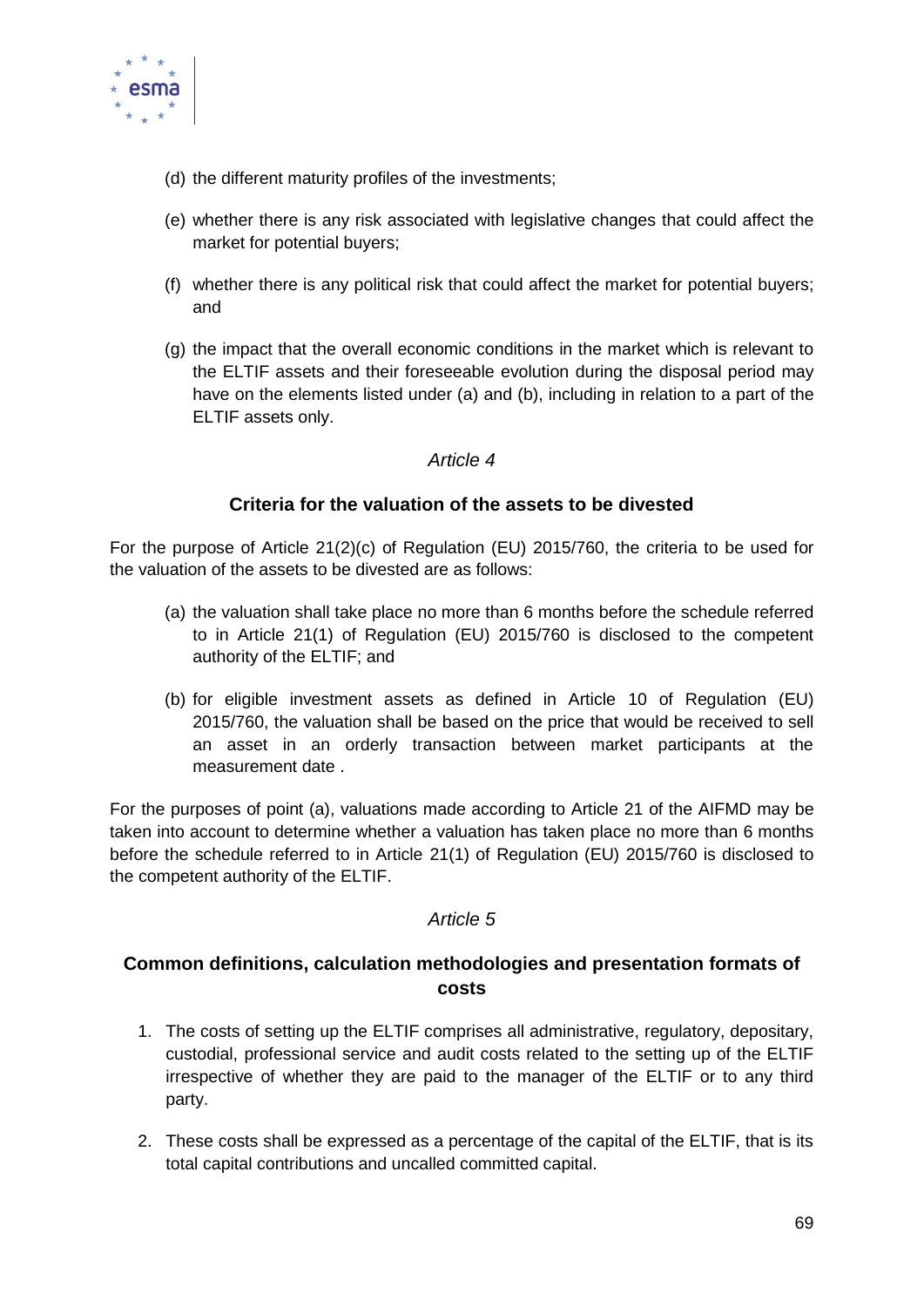

- (c) The costs related to the acquisition of assets comprises all administrative, regulatory, depositary, custodial, professional service and audit costs related to the acquisition of the assets of the ELTIF.
- 3. These costs shall be expressed as a percentage of the capital of the ELTIF, that is its total capital contributions and uncalled committed.
	- (d) The management and performance related fees comprises all payments to the manager of the ELTIF, including any person to whom this function has been delegated, except the fees that are related to the acquisition of assets.
- 4. The management fees shall be expressed as a percentage of the total capital contributions and uncalled committed capital of the ELTIF over a one year period.
	- (e) The distribution costs comprise all administrative, regulatory, professional service and audit costs related to distribution.
- 5. These costs shall be expressed as a percentage of the capital of the ELTIF, that is its total capital contributions and uncalled committed capital.
- 6. other costs, including administrative, regulatory, depository, custodial, professional, service and audit costs comprises all payments to the following persons, including any person to whom they have delegated any function:
	- (a) the depositary;
	- (b) the custodian(s);
	- (c) any investment adviser.
- 7. These costs do not include the costs related to the setting up the ELTIF, the acquisition of assets and management and performance related fees.
- 8. These costs also comprise all payments to any person providing outsourced services to any of the above, and all payments to legal and professional advisers, audit fees, registration fees, regulatory fees.
- 9. These costs shall be expressed as a percentage of the capital of the ELTIF, that is its total capital contributions and uncalled committed over a one year period.
- 10. The overall ratio of the costs of the ELTIF shall be the ratio of the total costs to the capital of the ELTIF, calculated according to the following paragraphs. The ratio shall be expressed as a percentage to two decimal places.
- 11. The overall ratio shall be calculated at least once a year.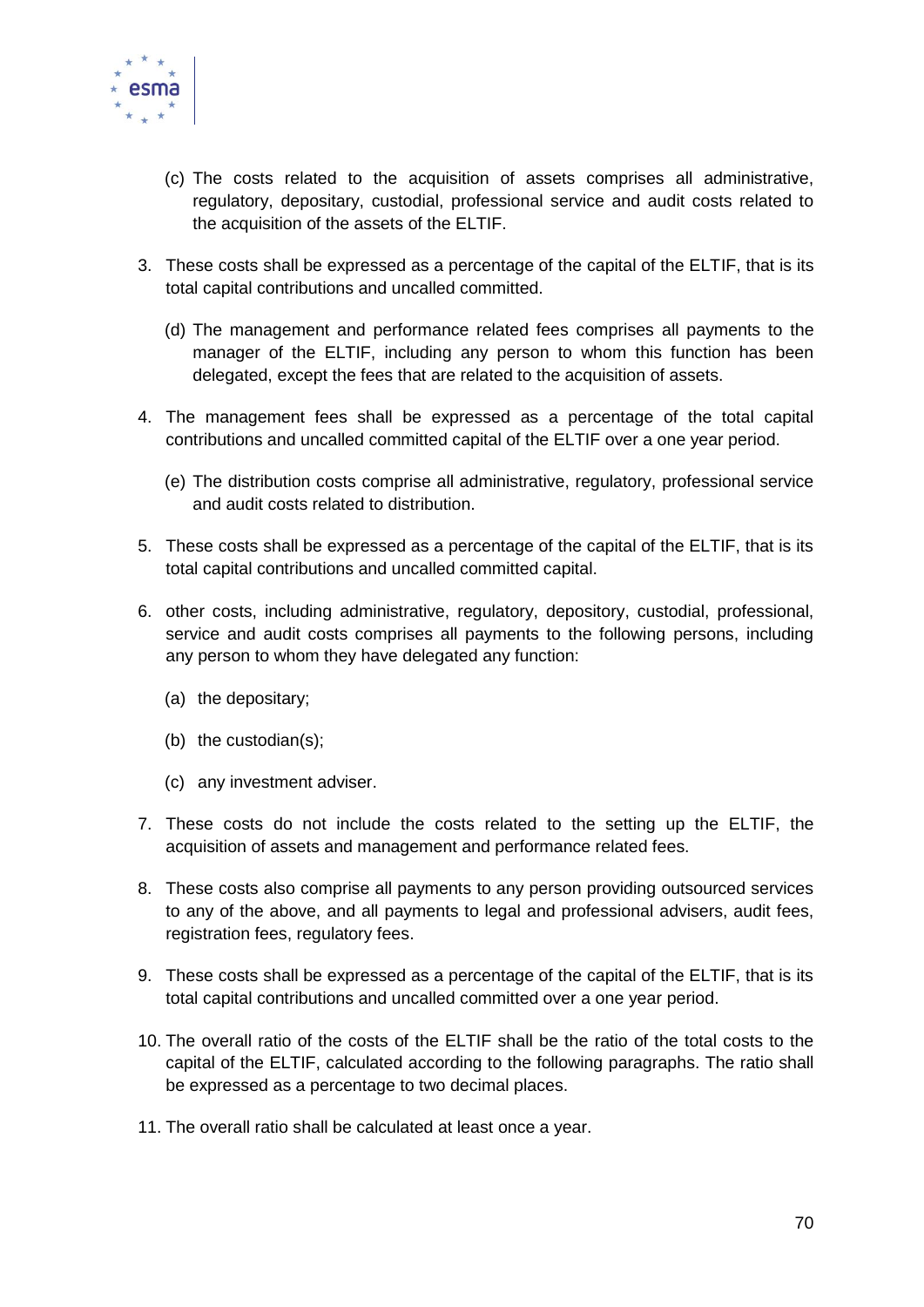

- 12. The total costs shall equal the sum of the managements fees and the other costs as referred to in (e) above, plus the sum of the costs of setting up the ELTIF, the costs related to the acquisition of assets and the distribution costs, divided by the life of the ELTIF.
- 13. The capital shall relate to the same period as the costs. Until the capital of the ELTIF is known, the capital shall be the minimum target capital under which the ELTIF will not start operations.
- 14. The ratio shall be based on the most recent cost calculations which the management company has determined. The costs are assessed on an 'all taxes included' basis.
- 15. The costs section of the prospectus of the ELTIF shall contain a presentation of costs in the form laid down in the Annex.

#### *Article 6*

## **Specifications on the facilities available to retail investors**

- 1. The facilities referred to in Article 26(1) of Regulation (EU) 2015/760 shall provide the following tasks:
	- (a) when receiving retail investors' subscription, repurchase and redemption orders relating to the units or shares of the ELTIF, they shall process them according to the conditions set out in the ELTIF marketing documents;
	- (b) they shall inform retail investors on how the orders mentioned under letter (a) can be made and how the repurchase and redemption proceeds are paid;
	- (c) they shall make payments to unit- or shareholders of the ELTIF, including in relation to any distribution of proceeds and capital made according to Article 22 of Regulation (EU) 2015/760;
	- (d) they shall facilitate the handling of any issues that retail investors have relating to their investment in the ELTIF in the Member State where the ELTIF is marketed; and
	- (e) they shall make available to retail investors, for inspection and for the obtaining of copies of:
		- i) the fund rules or instruments of incorporation of the ELTIF;
		- ii) the prospectus and key information document of the ELTIF;
		- iii) the latest published annual report of the ELTIF.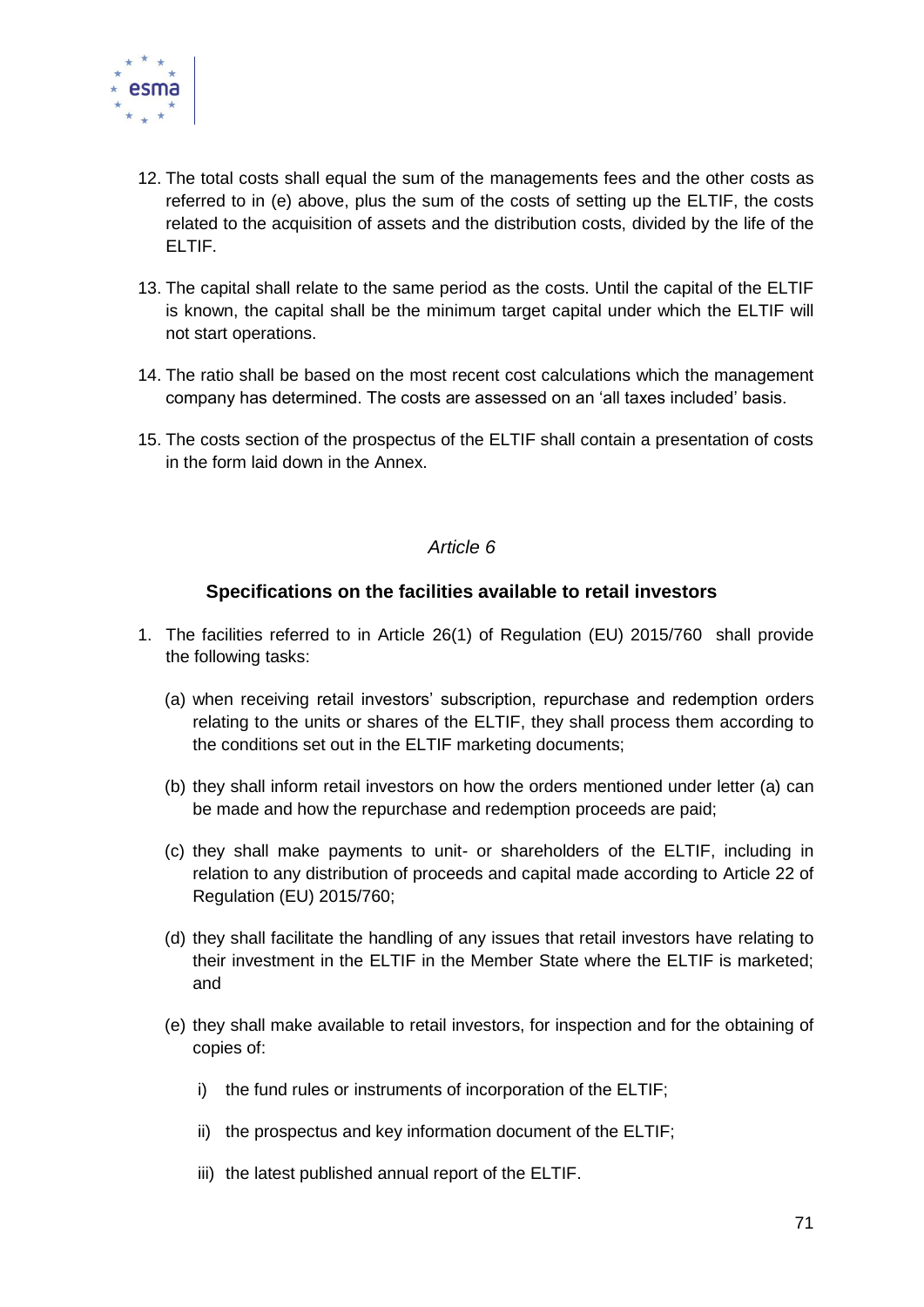

2. In case the facilities referred to in Article 26(1) of Regulation (EU) 2015/760 are not provided by the manager of the ELTIF, a written agreement shall be concluded between the manager of the ELTIF and the entity providing the facilities to ensure that the latter is provided by the manager of the ELTIF with all the relevant information and documents to perform the tasks mentioned under paragraph 2.

## *Article 7*

## **Entry into force**

This Regulation shall enter into force on the twentieth day following its publication in the *Official Journal of the European Union*.

It shall apply from 9 December 2015.

This Regulation shall be binding in its entirety and directly applicable in all Member States.

Done at Brussels, [date]

*For the Commission*

*The President*

*[For the Commission*

*On behalf of the President*

*[Position]*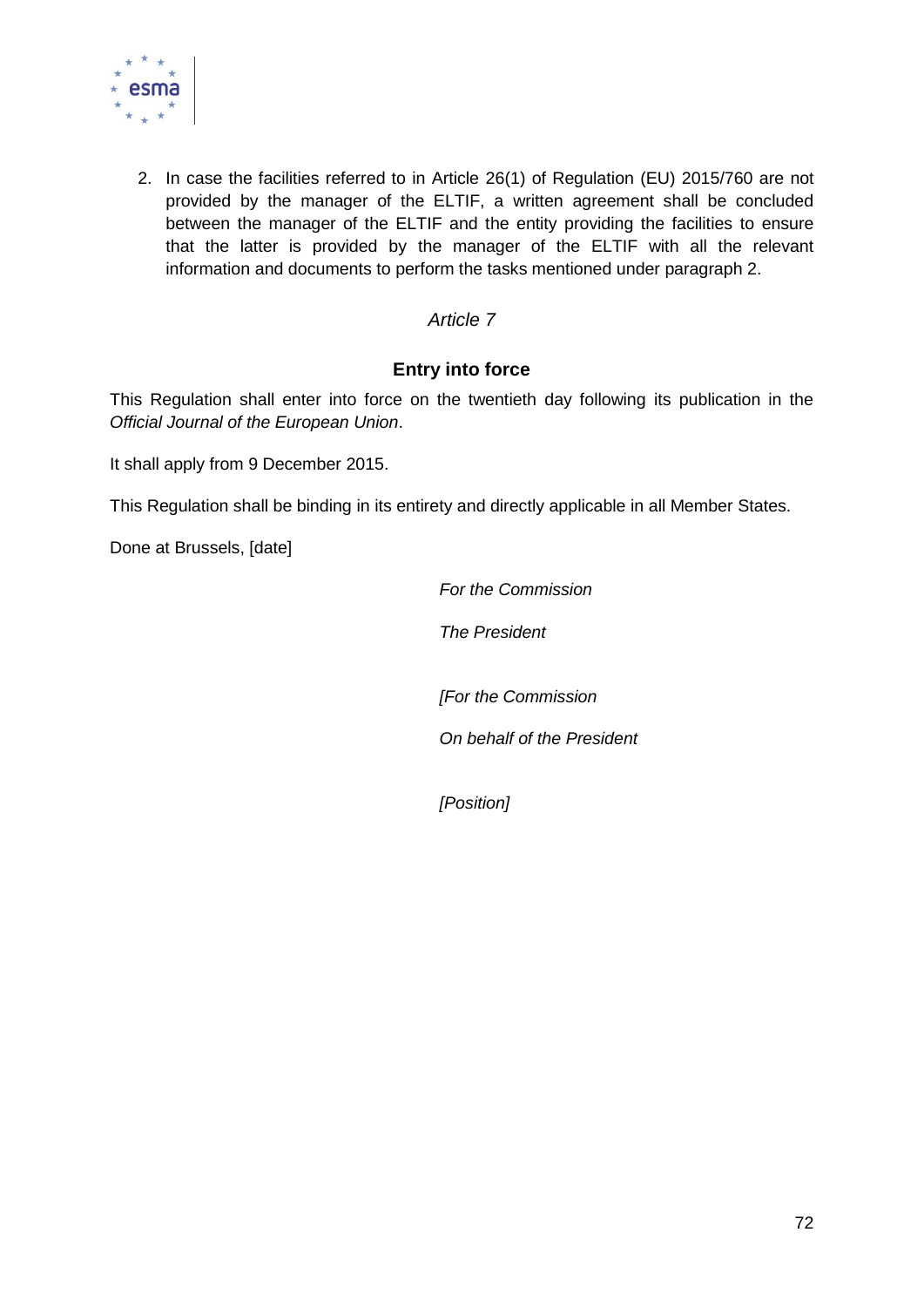

## ANNEX

## PRESENTATION OF COSTS

## **Presentation formats**

The costs of setting up the ELTIF shall be presented as follows:

| One-off costs                        |   |
|--------------------------------------|---|
| The costs of setting up<br>the ELTIF | % |

A narrative explanation shall accompany this figure to detail the contents of these costs.

The costs related to the acquisition of the assets of the ELTIF shall be presented as follows:

| The costs related to the |   |
|--------------------------|---|
| acquisition of assets    | % |
|                          |   |

A narrative explanation shall accompany this figure to detail the contents of these costs.

The distribution costs referred to in paragraph 4 (d) shall be presented as follows:

| <b>Distribution</b> |      |
|---------------------|------|
| costs               | $\%$ |
|                     |      |

A narrative explanation shall accompany this figure to detail the contents of these costs.

The management fees referred to in paragraph 4 (c) shall be presented as follows:

| Charges taken from the<br>ELTIF over a year |             |
|---------------------------------------------|-------------|
| Management fees                             | yearly<br>% |

A narrative explanation shall accompany this figure to detail the contents of these costs.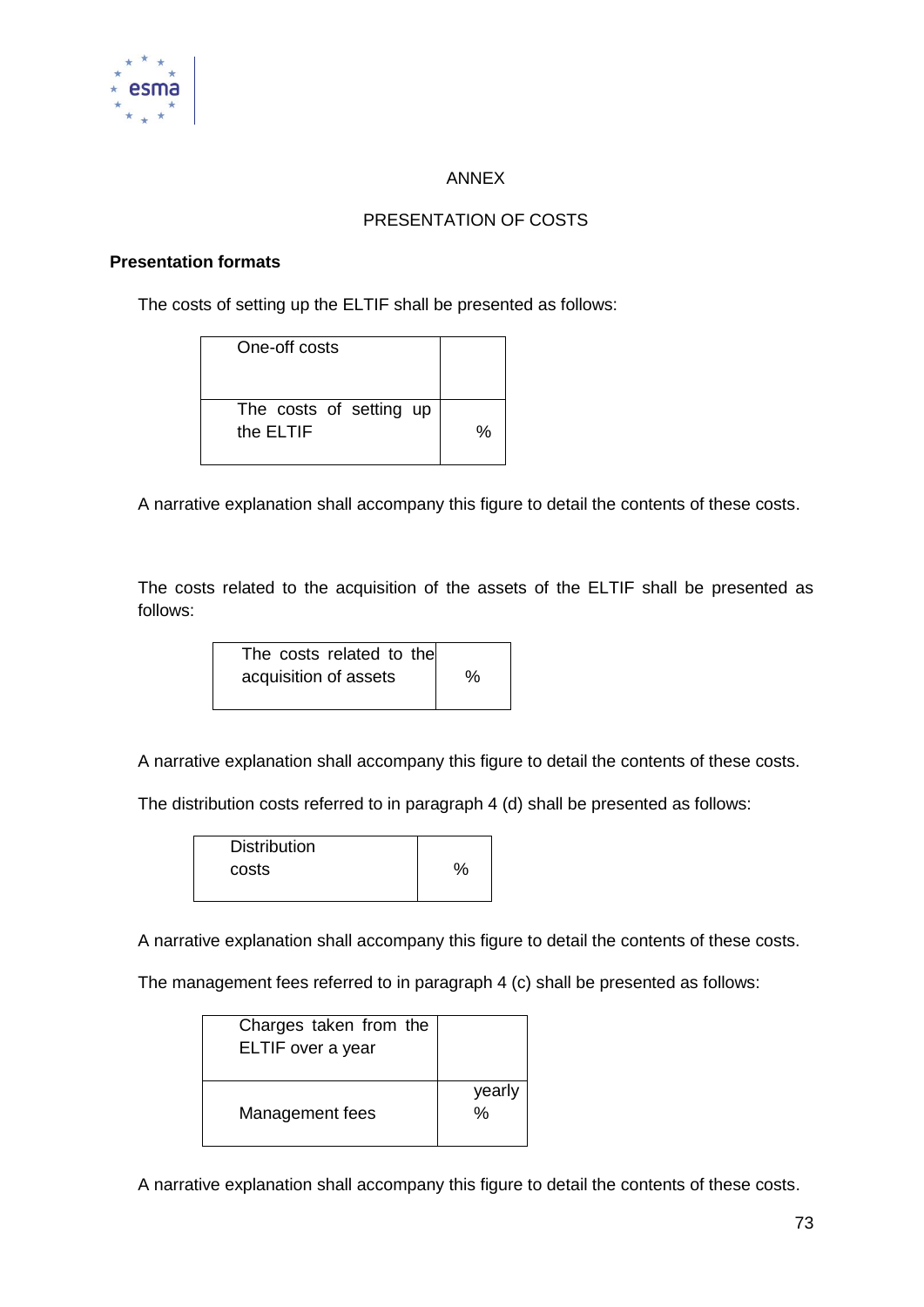

The other costs shall be presented as follows:

| Other costs | yearly % |
|-------------|----------|
|             |          |

A narrative explanation shall accompany this figure to detail the contents of these costs.

The performance fees shall be presented as follows:

| Charges taken from<br>the ELTIF under<br>specific conditions |          |
|--------------------------------------------------------------|----------|
| Performance<br>fees                                          | yearly % |

A narrative explanation shall accompany this figure to detail the contents of these costs.

The different costs shall be presented in a table structured in the following way:

| One-off costs                                     |   |
|---------------------------------------------------|---|
| The costs of setting up<br>the ELTIF              | % |
| The costs related to the<br>acquisition of assets | % |
| Distribution<br>costs                             | % |

| Charges taken from the<br>ELTIF over a year |                         |
|---------------------------------------------|-------------------------|
| Management fees                             | yearly<br>%             |
| Other costs                                 | yearly<br>$\frac{0}{0}$ |

| Charges taken from |  |  |
|--------------------|--|--|
|--------------------|--|--|